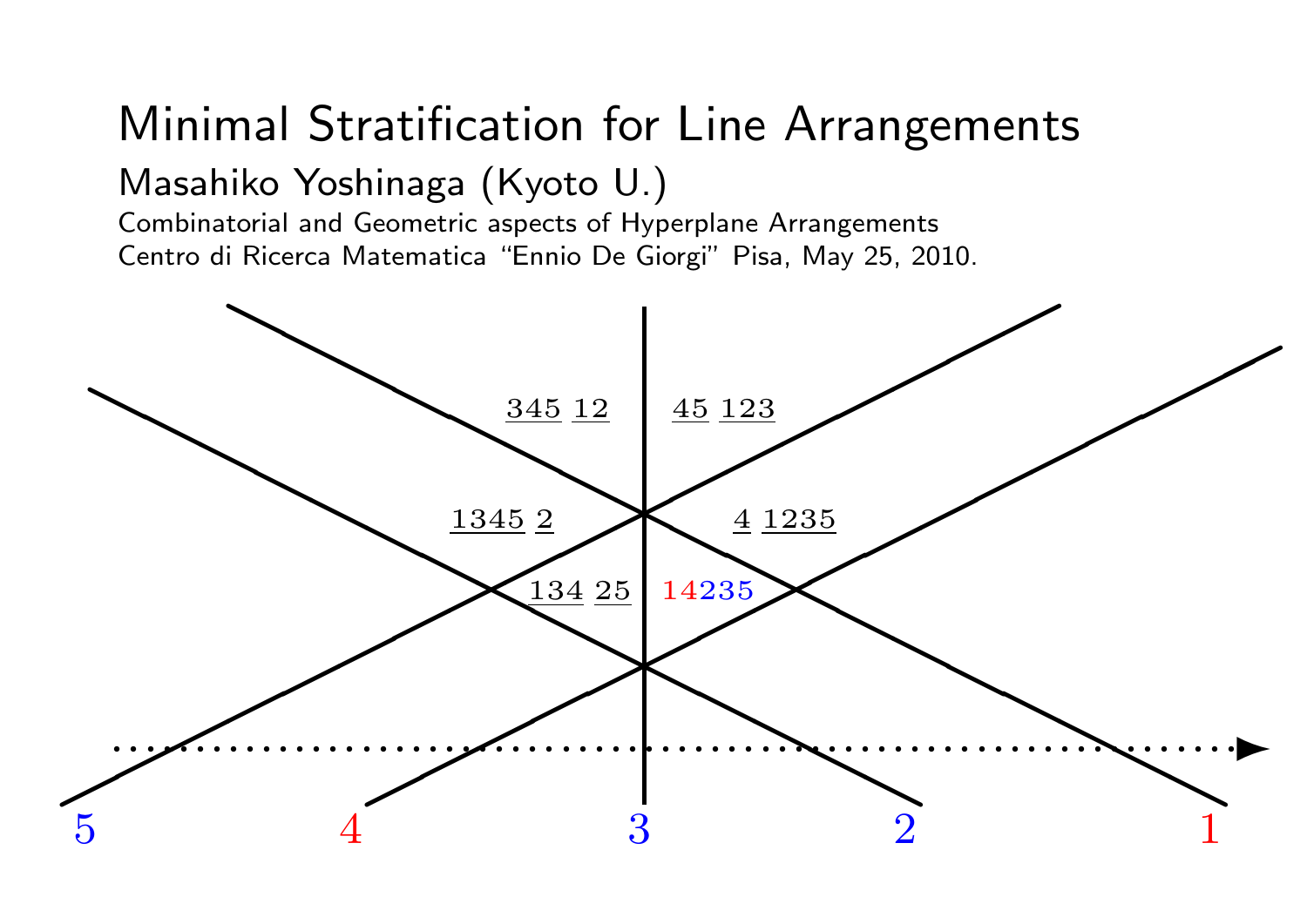#### OUR OBJECTS

$$
\mathcal{A} = \{H_1, \ldots, H_n\}, H_i \subset \mathbb{R}^2 \text{ lines.}
$$
  

$$
M = M(\mathcal{A}) = \mathbb{C}^2 \setminus \bigcup_{i=1}^n H_i \otimes \mathbb{C}, \text{ complement.}
$$

#### **Motivations**

How real and combinatorial structure of *A* are related to topology of *M*(*A*)?

- $\bullet$  Topology:  $\pi_1(M), H^1(M, \mathcal{L})$ .
- *•* Combinatorics: Incidences, chambers.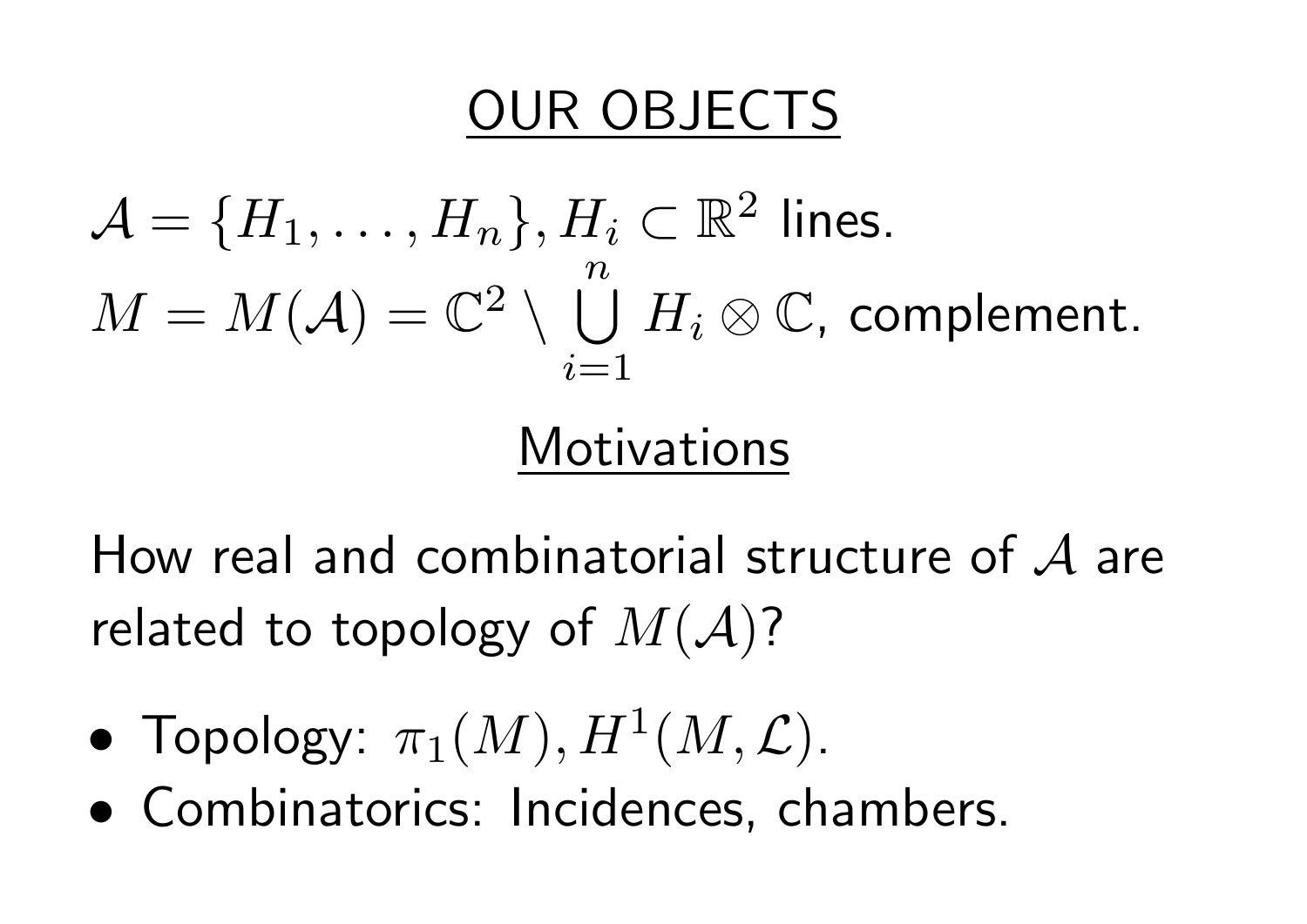#### **Contents**

- *§*1 A minimal positive presentation for *π*1(*M*).
- *§*2 Minimal Stratification.
- *§*3 Chamber basis of Orlik-Solomon algebra.
- $\S 3$  Chamber basis and  $H^1(M, \mathcal{L}_\lambda)$ .

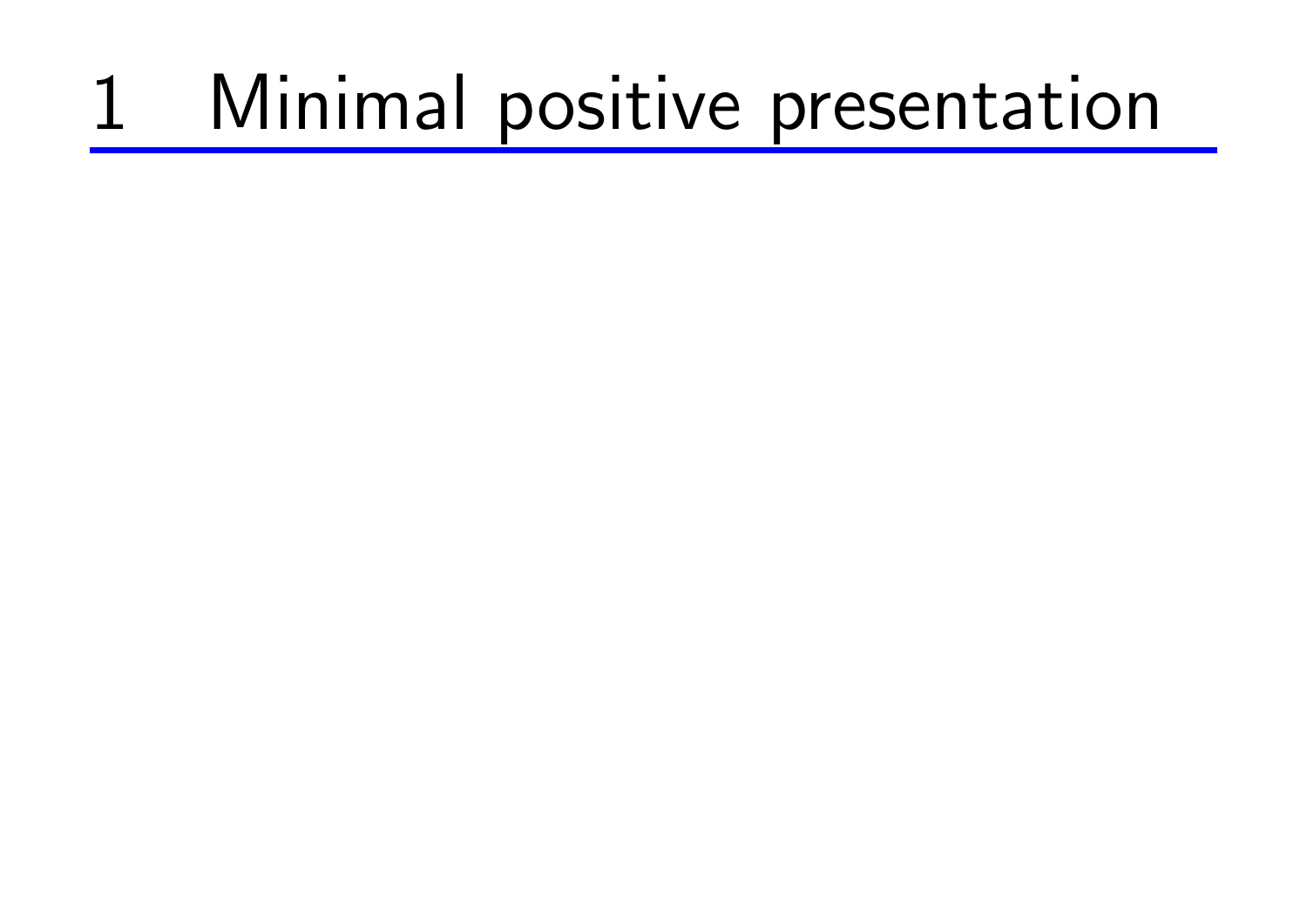*F*: a generic oriented line near *H∞*.  $\Delta$   $\text{Def.}$   $\text{ch}_F(A) := \{C : \text{chamber} \mid C \cap F = \emptyset\}$ 

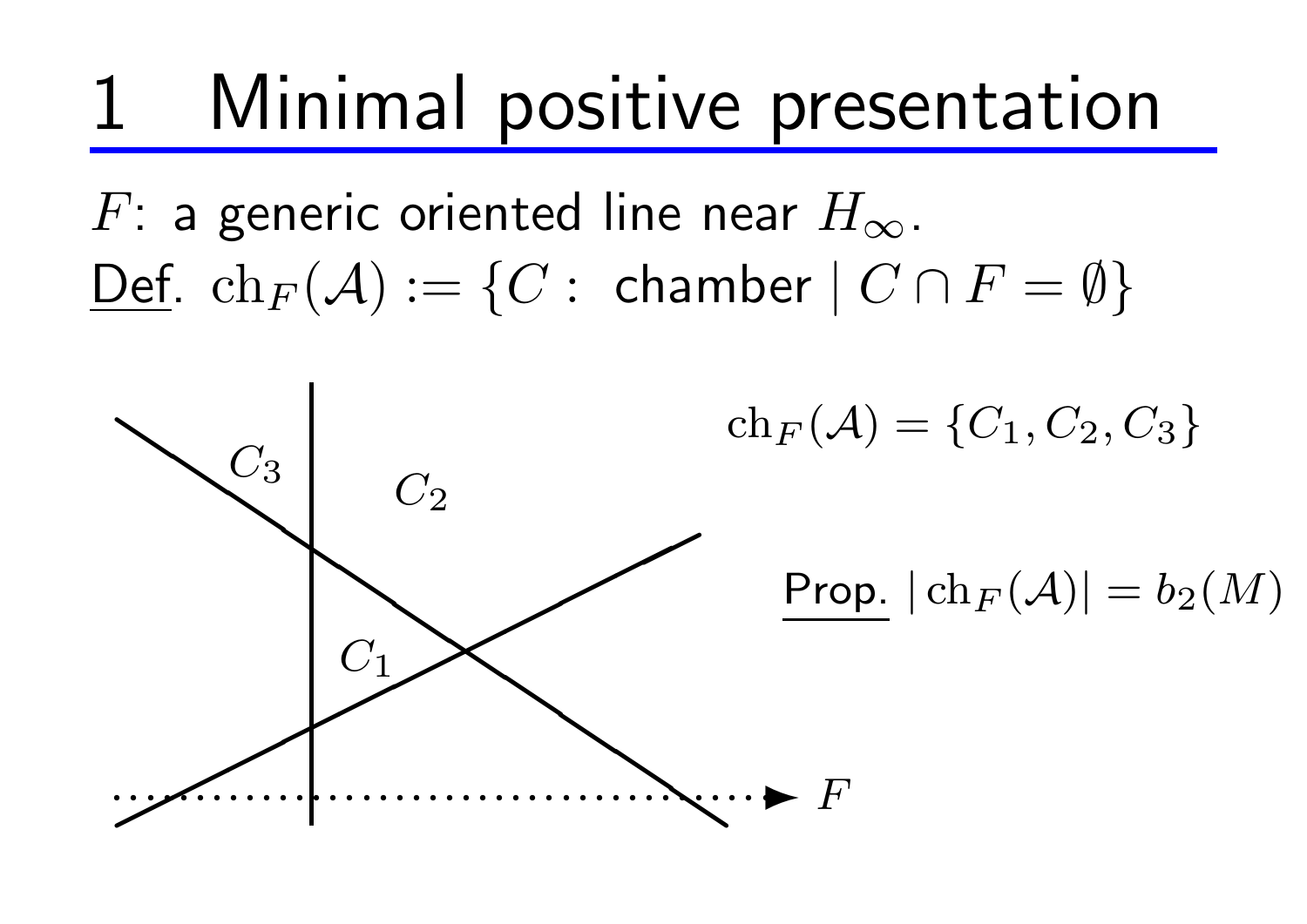$\mathsf{W\!e}$  also assume  $H_1 \cap F > \cdots > H_n \cap F$ , and defining equation  $\alpha_i$  is compatible with  $F$ .

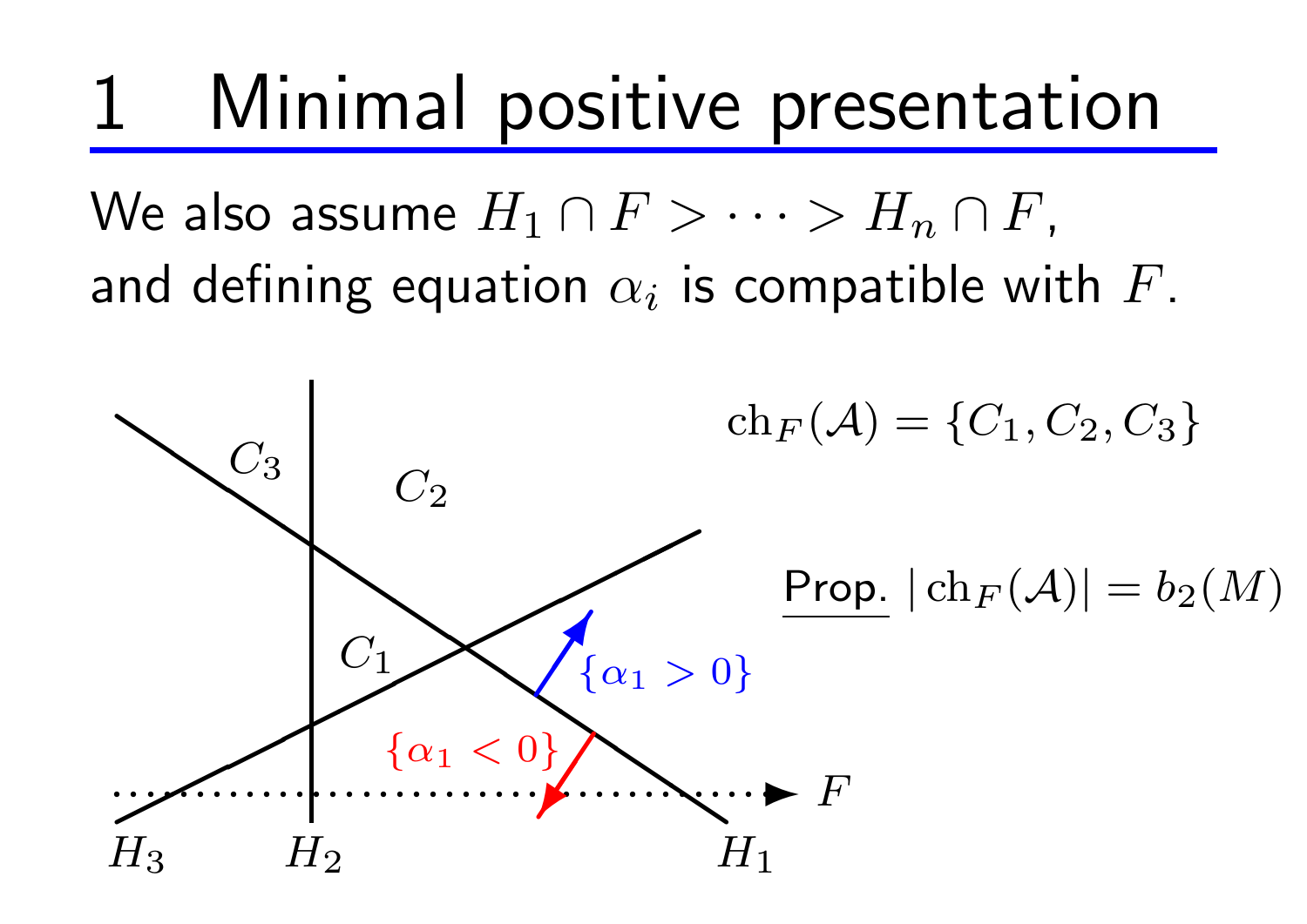Generators: Meridians (with base *− √ −*1).

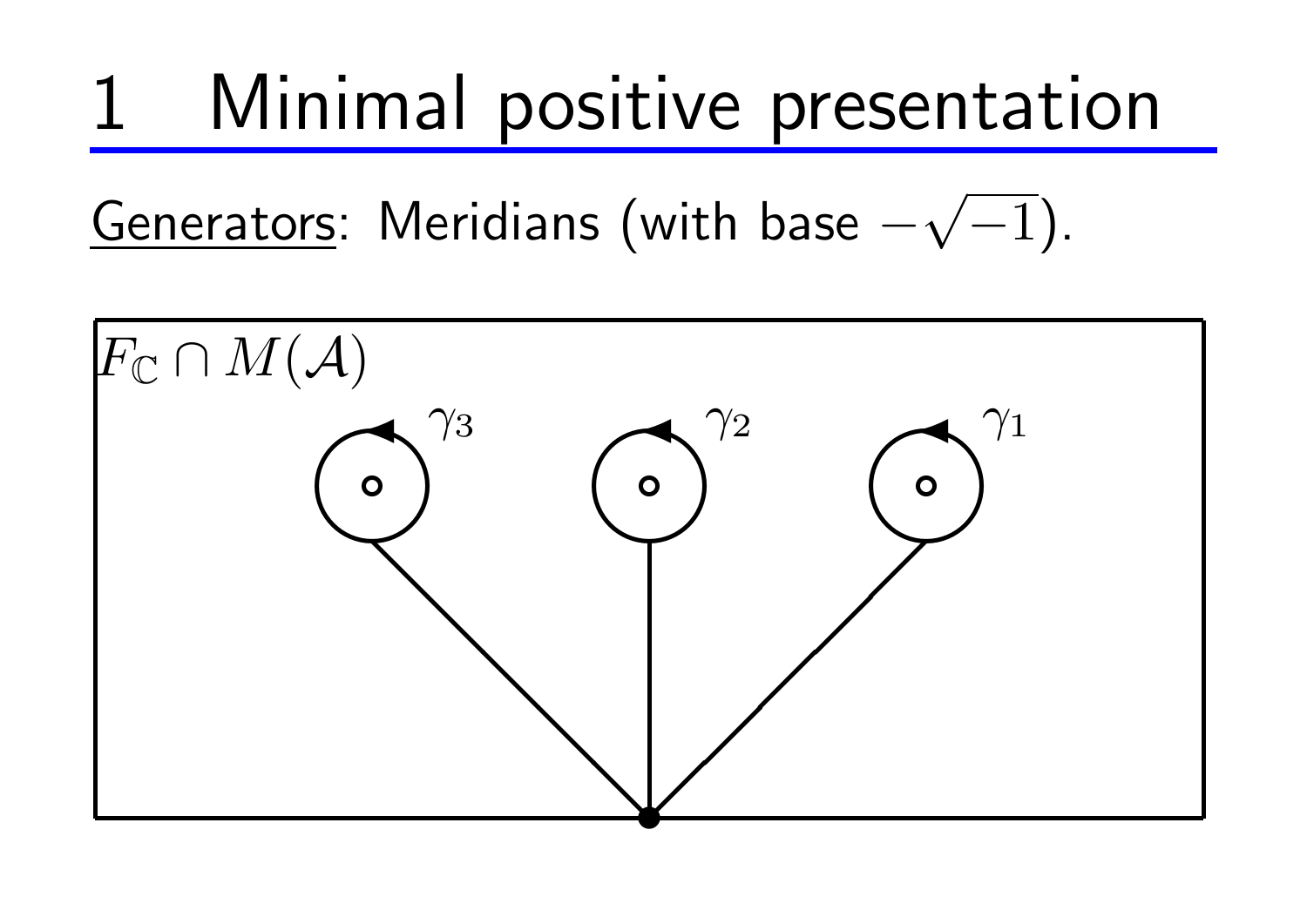#### Relations:

(1) Attach to 
$$
C \in \text{ch}_F(\mathcal{A})
$$
 a permutation  $(i_1, i_2, \ldots, i_n)$  of  $(1, \ldots, n)$  as

$$
i_1 < \cdots < i_k, i_{k+1} < \cdots < i_n
$$

Going through right side of *C*

Going through left side of *C*

(2) Associate to *C* a relation  $R(C):\gamma_1\gamma_2\ldots\gamma_n=\gamma_{i_1}\gamma_{i_2}\ldots\gamma_{i_n}.$  $\mathsf{Thm}$ .  $\pi_1(M)$ *∼*  $\cong \langle \gamma_1, \ldots, \gamma_n \mid R(C), C \in \ch_F(\mathcal{A}) \rangle$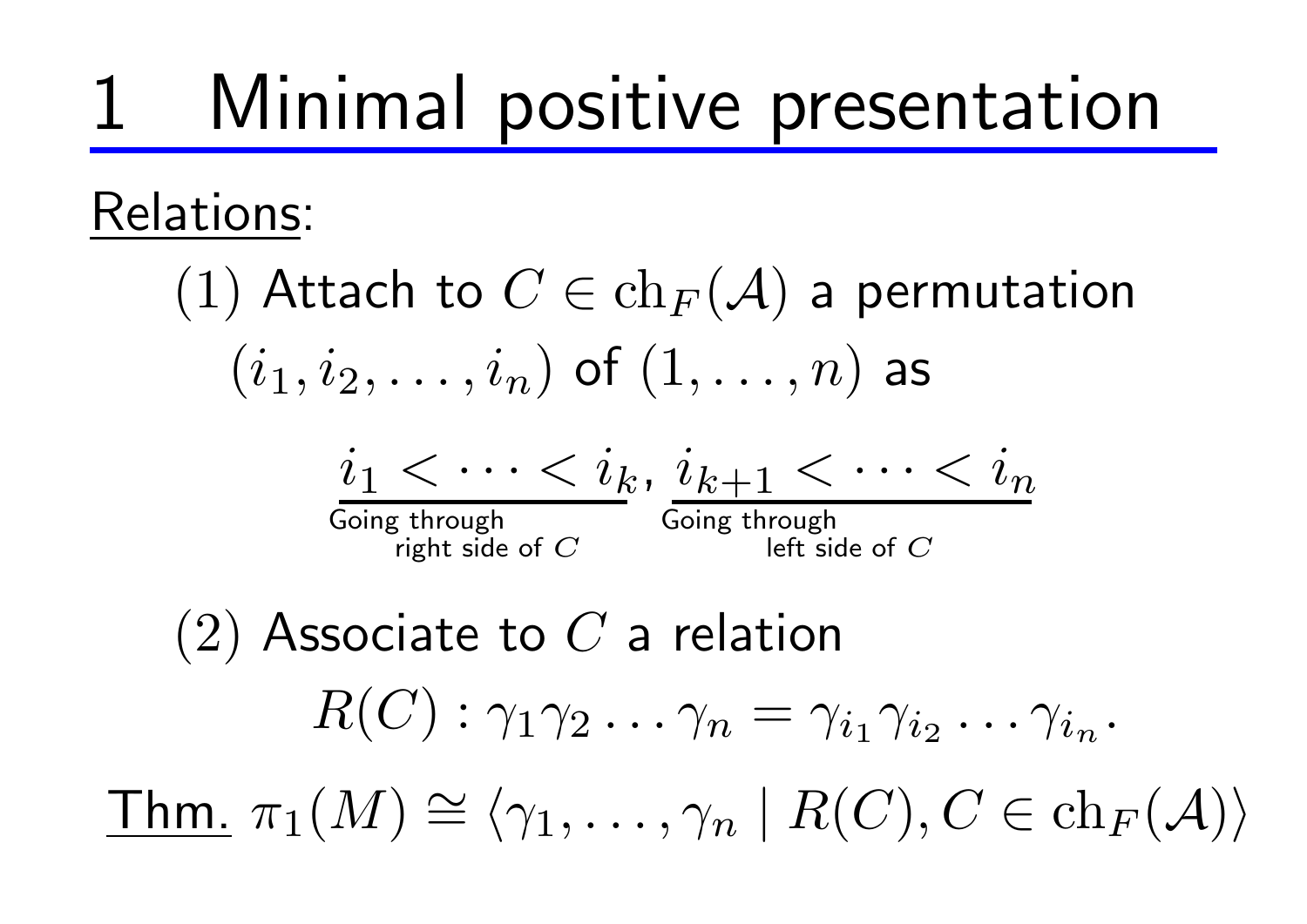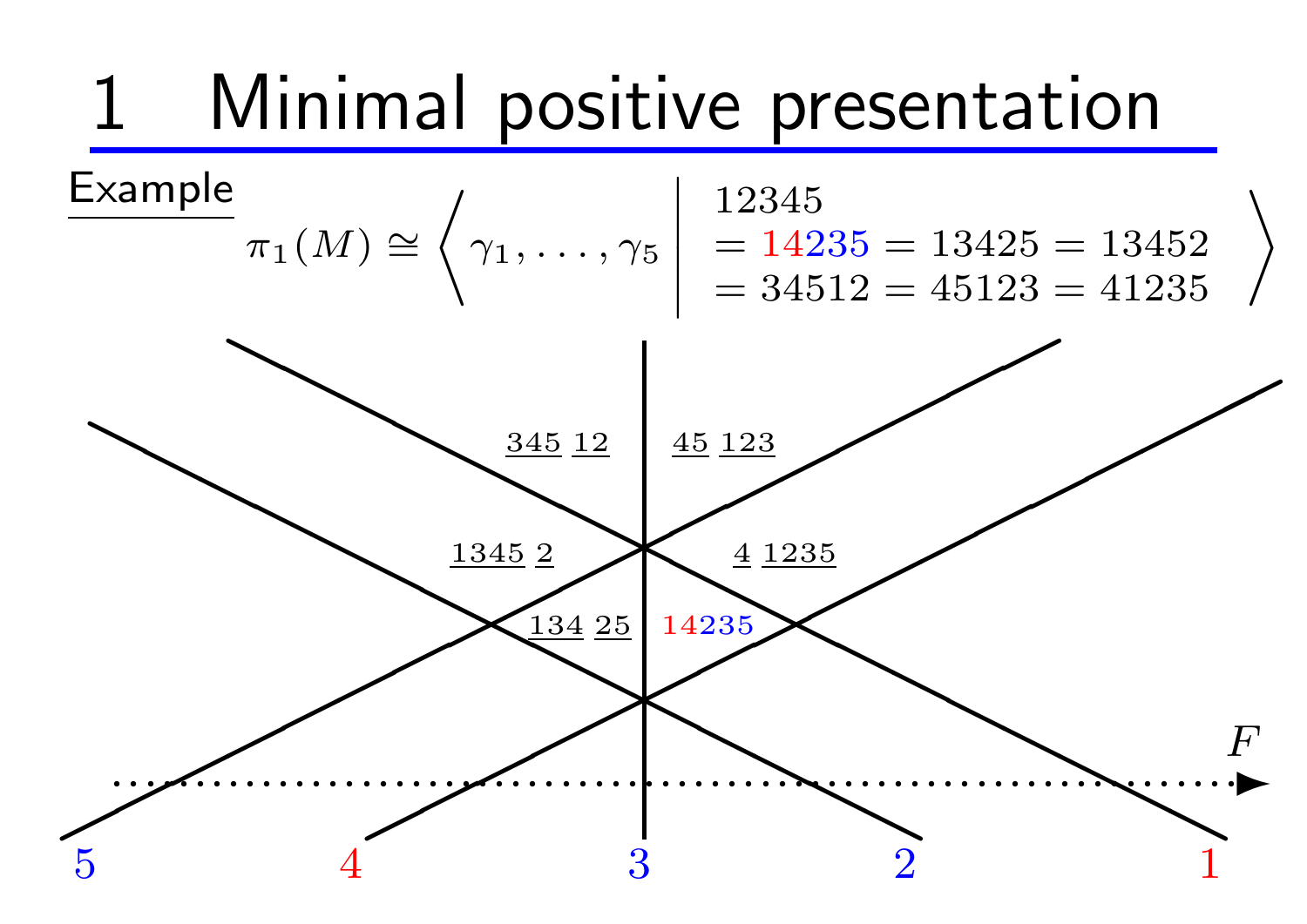The correspondence "chamber*→*relation"  $C \longmapsto R(C)$  is natural in the following sense.

Thm. (Y. 2007) *∃*! continuous map (up to  $\mathsf{homotopy}\big) \ \sigma_{C} : (D^2, \partial D^2) \to (M, M \cap F_\mathbb{C}) \ \mathsf{s.t.}$ (i)  $\sigma_C(D^2) \pitchfork C = \{p_C\},\$  $(C' \in \text{ch}_F \setminus \{C\})$ .

We can read  $R(C)$  from  $\sigma_C|_{\partial D^2}.$  We will give outline of another proof (in *§*2).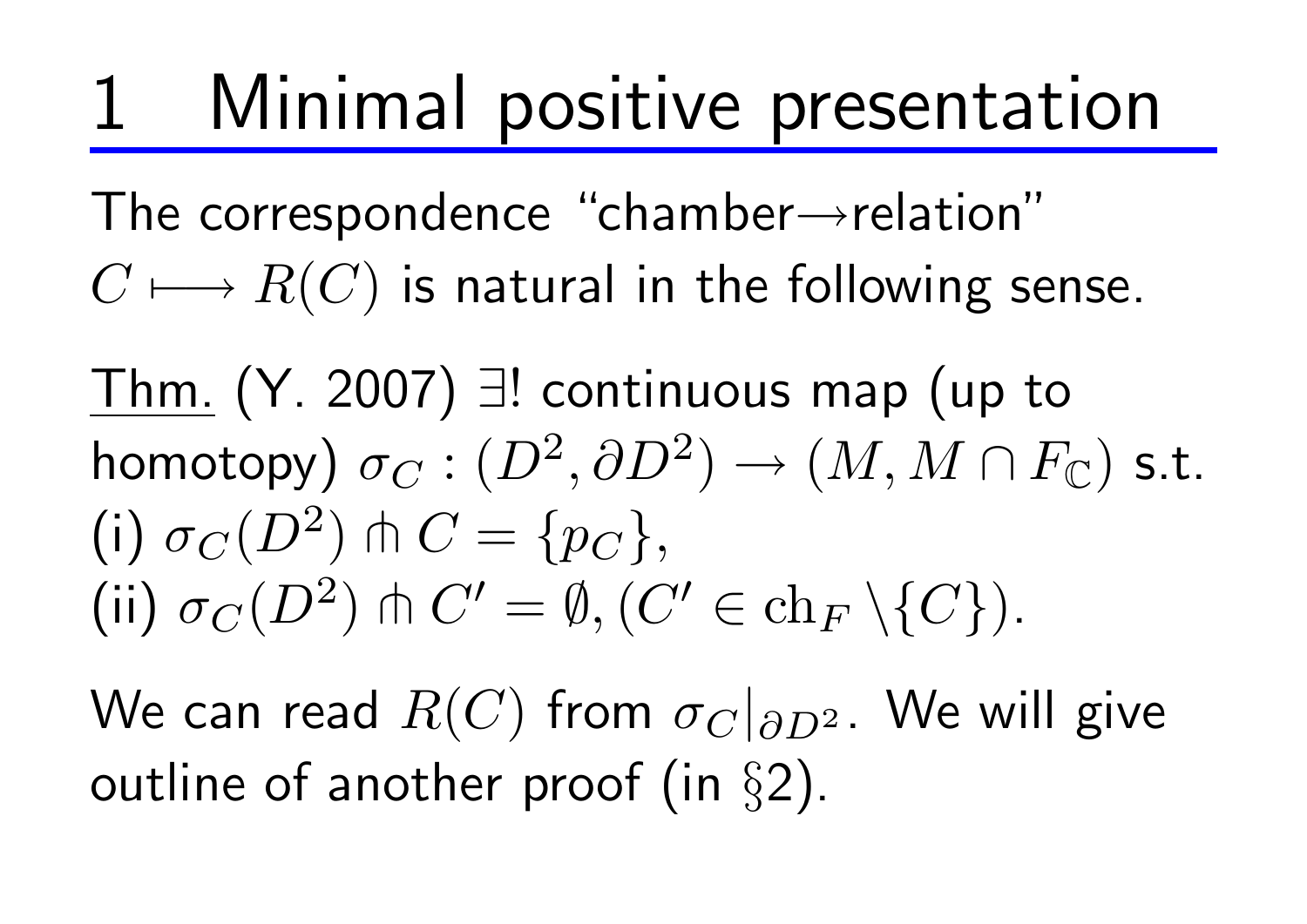Example

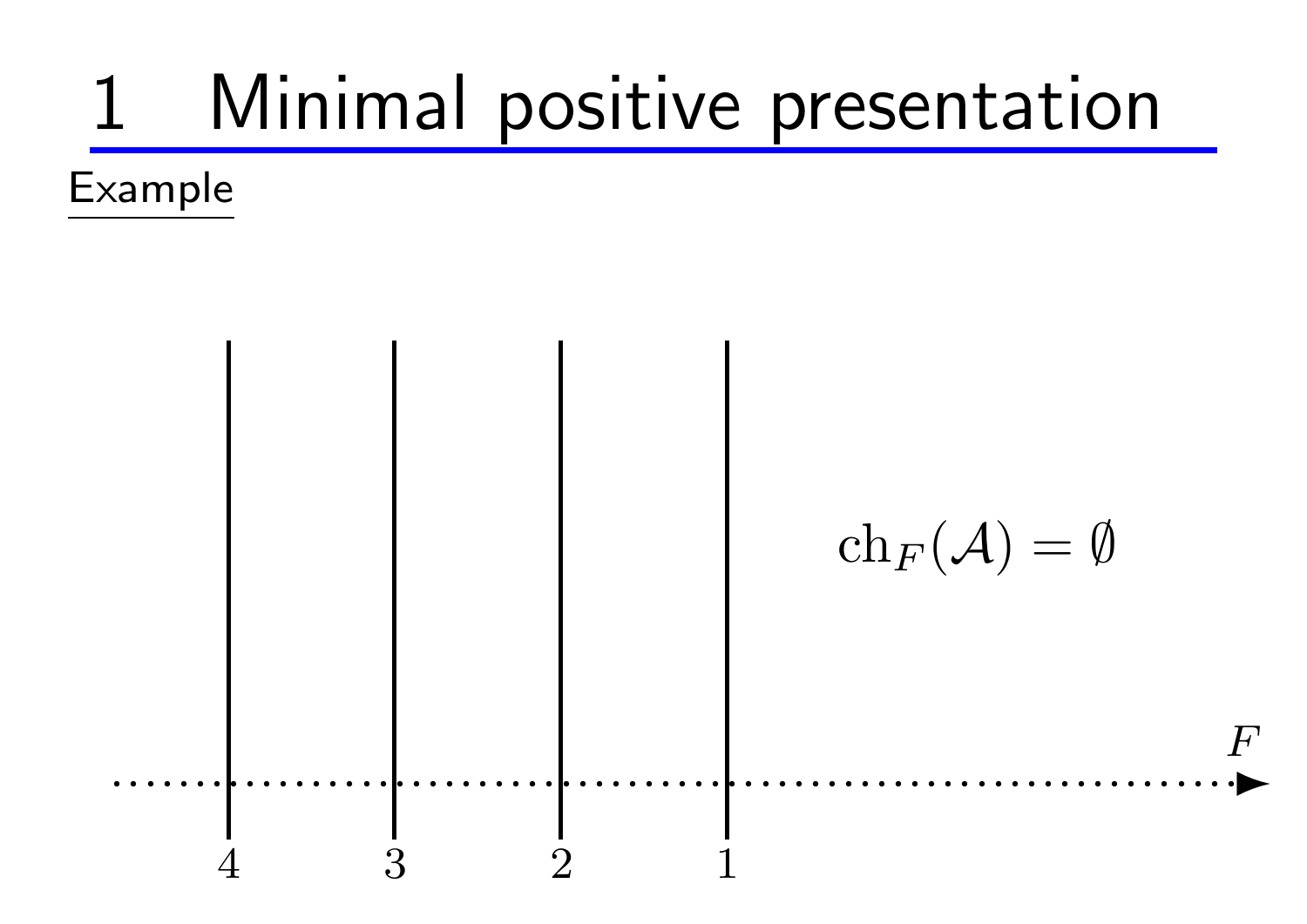Example

#### $\pi_1(M)$ *∼*  $\cong$   $\langle \gamma_1, \gamma_2, \gamma_3, \gamma_4 \, |$  no relations  $\rangle$

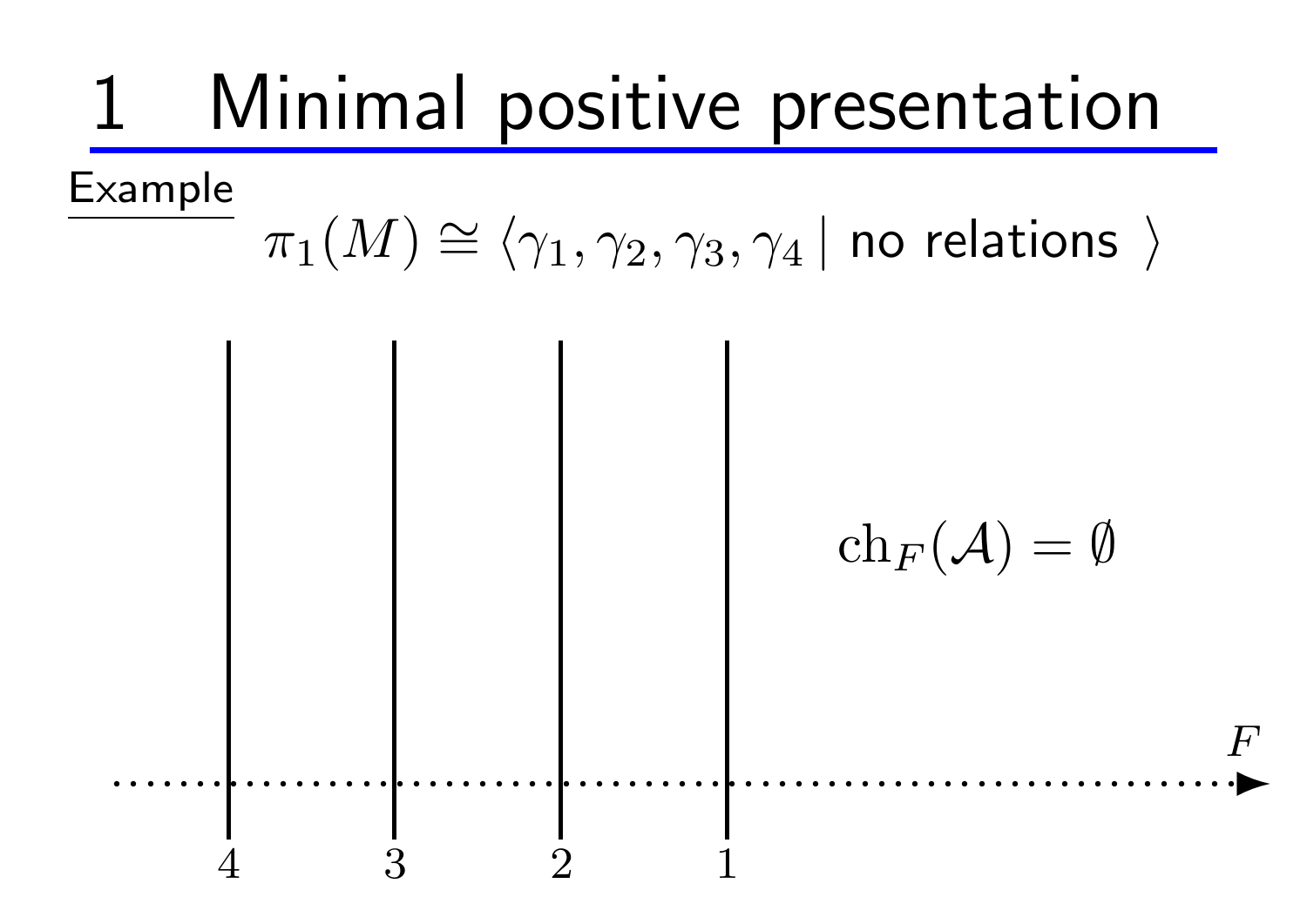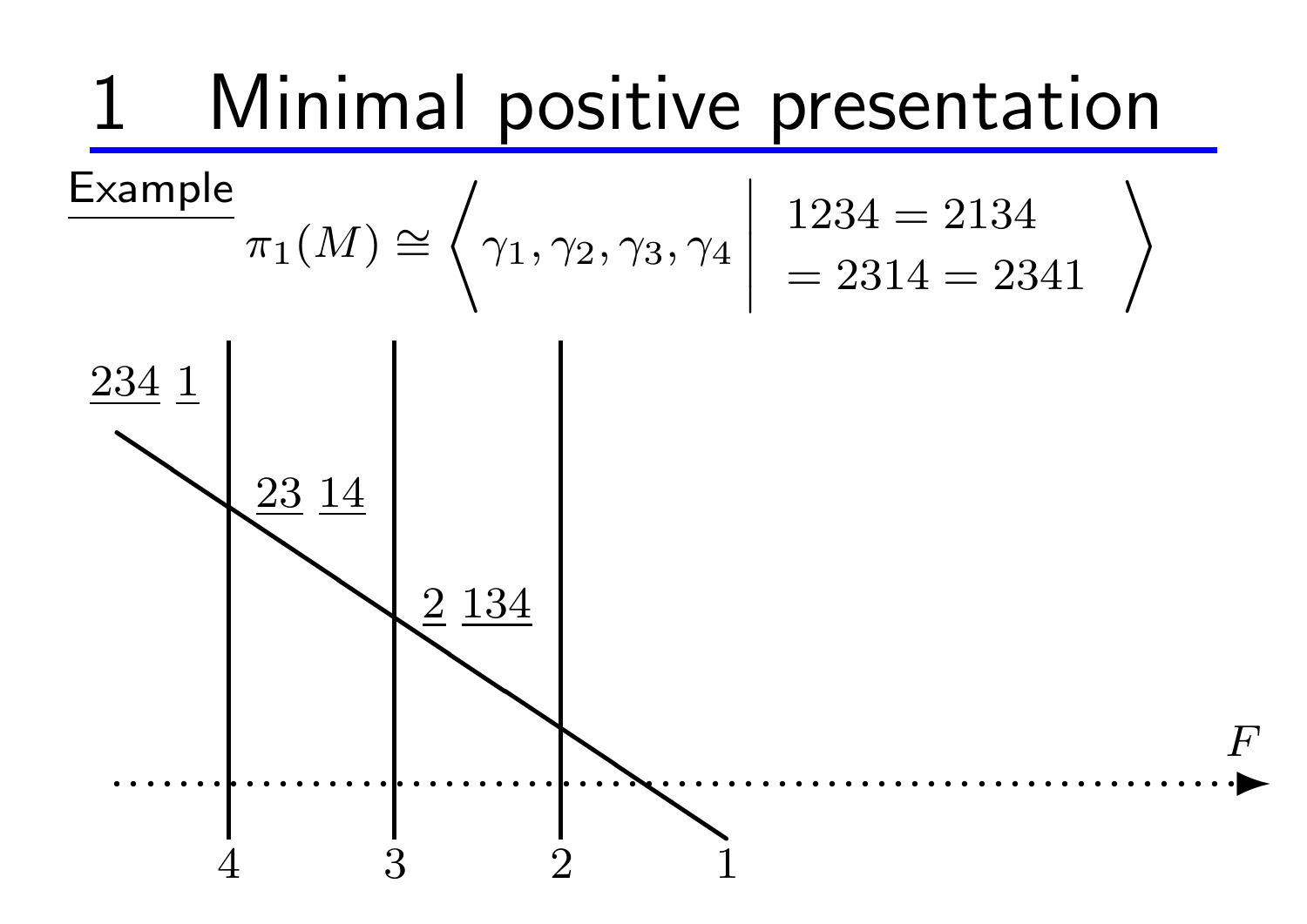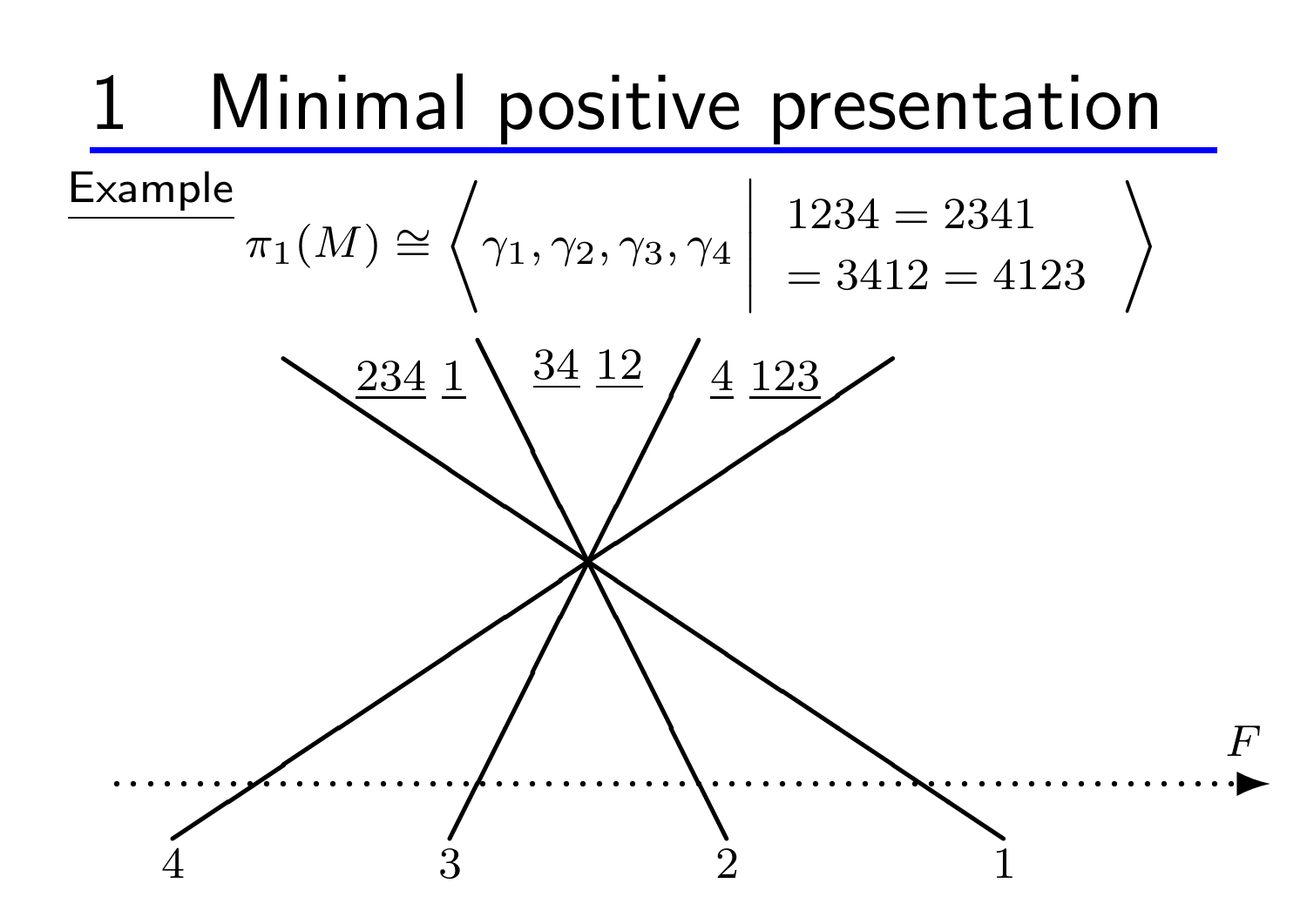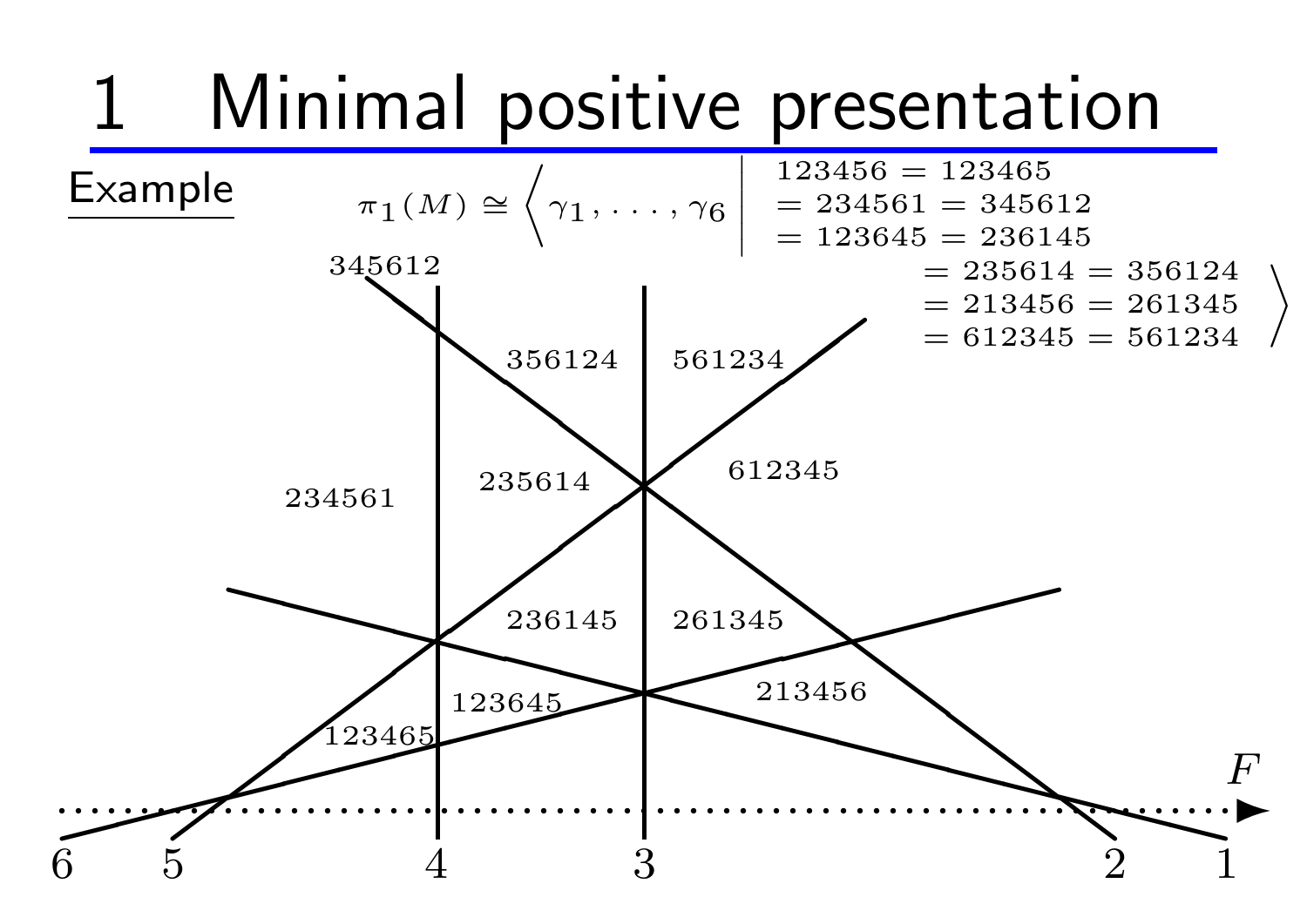Remark A presentation of group

$$
G=\langle \gamma_1,\ldots,\gamma_n\mid R_1,\ldots,R_b\rangle
$$

is called *minimal* if  $n = b_1(G)$  and  $b = b_2(G)$ .

- *•* Randell, Falk: Minimal presentation for  $\pi_1(M(\mathcal{A}))$ .
- *•* Dimca, Papadima, Suciu, Randell: minimality of  $M(A)$ .
- *•* Generally, the relations have conjugations.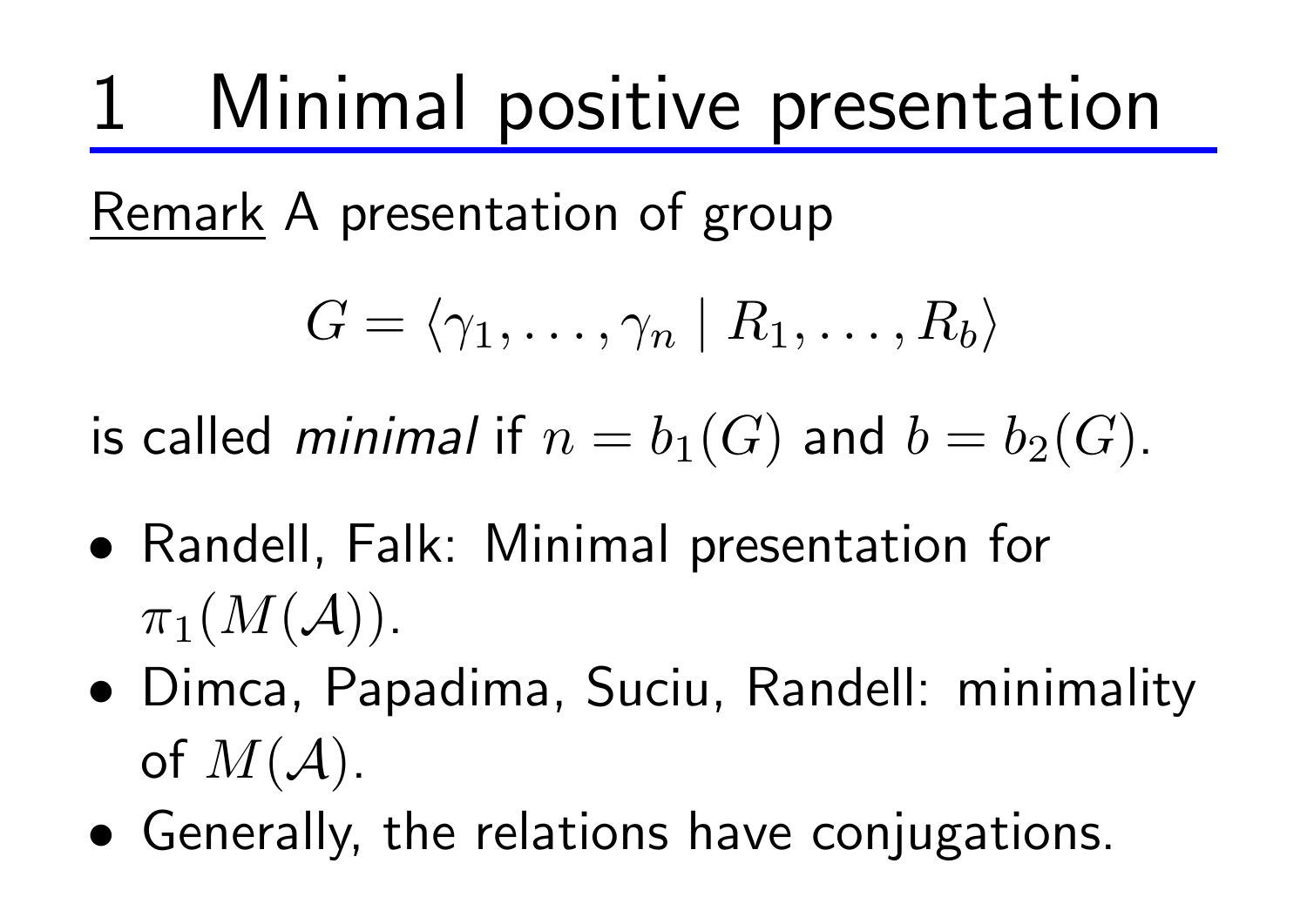- *•* Eliyahu, Garber, Teicher, "Conjugation-free geometric presentatioin."
- *•* Homogeneously presented monoids have solvable word problem. However our monoids are rarely embedded in the group.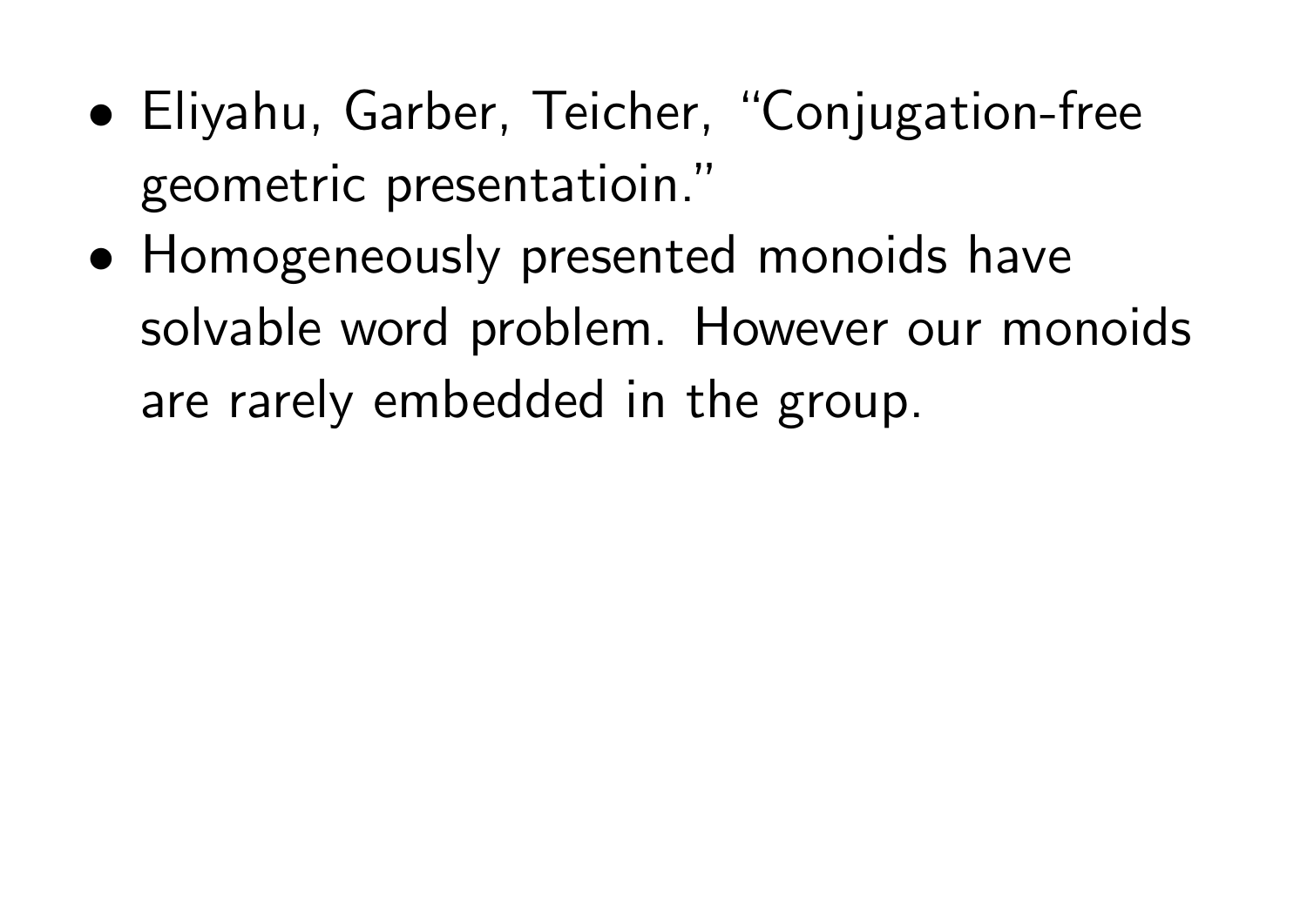Corollary. Let

$$
\pi_1(M(\mathcal{A})) = \langle \gamma_1, \ldots, \gamma_n \mid R_1, \ldots, R_b \rangle
$$

be a minimal presentation. Then there are  $\left(\right)$ *n*(*n−*1) 2 *− b*)-words *Rb*+1*, . . . , R <sup>n</sup>*(*n−*1) 2 such that

$$
\mathbb{Z}^n \cong \langle \gamma_1, \ldots, \gamma_n \mid R_1, \ldots, R_{\frac{n(n-1)}{2}} \rangle.
$$

Remark. Not all minimally presented groups have this property, e.g.,  $G=$ ⟨ *γ*1*, γ*<sup>2</sup> *|* [*γ*1*, γ*2] 2 ⟩ .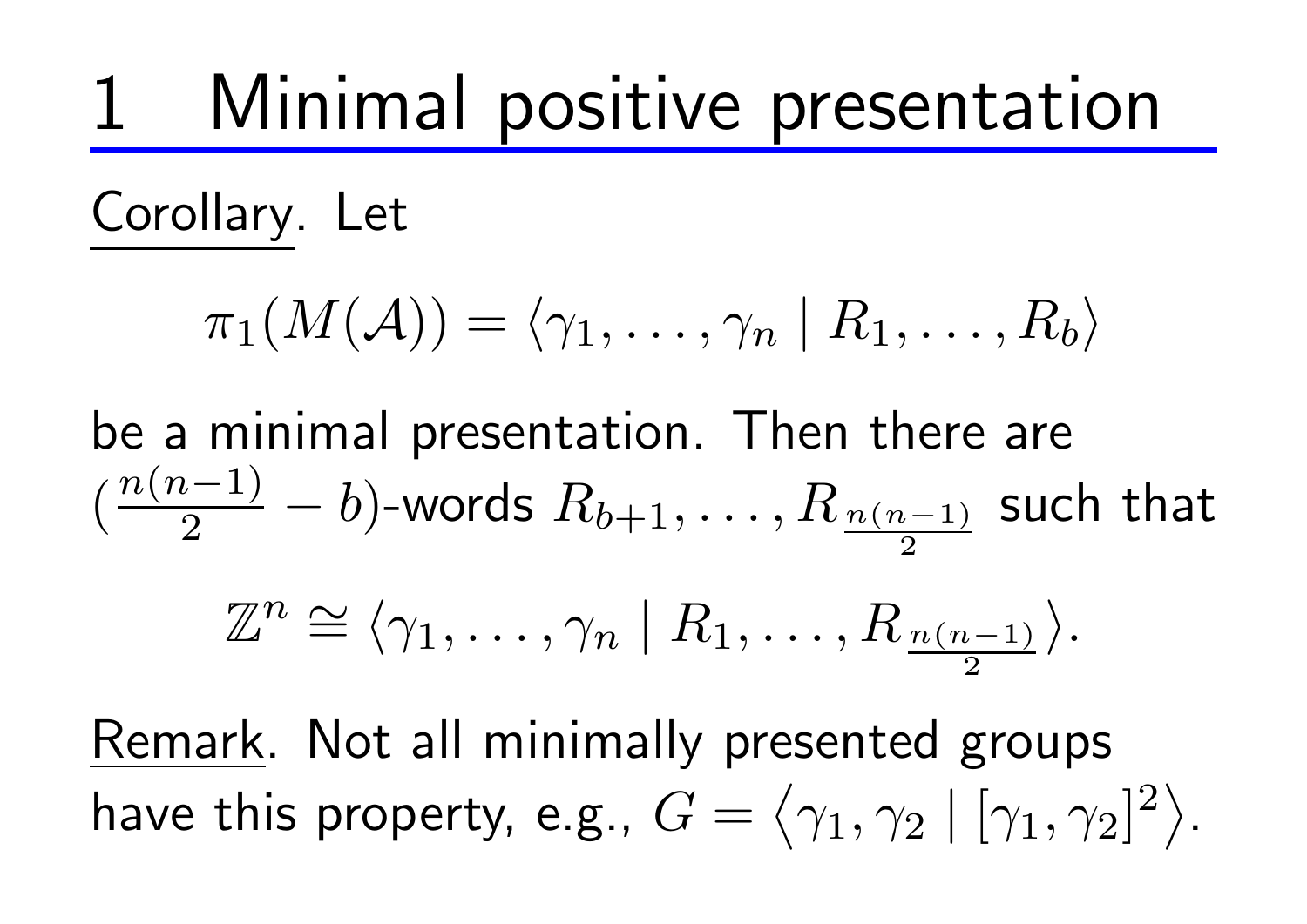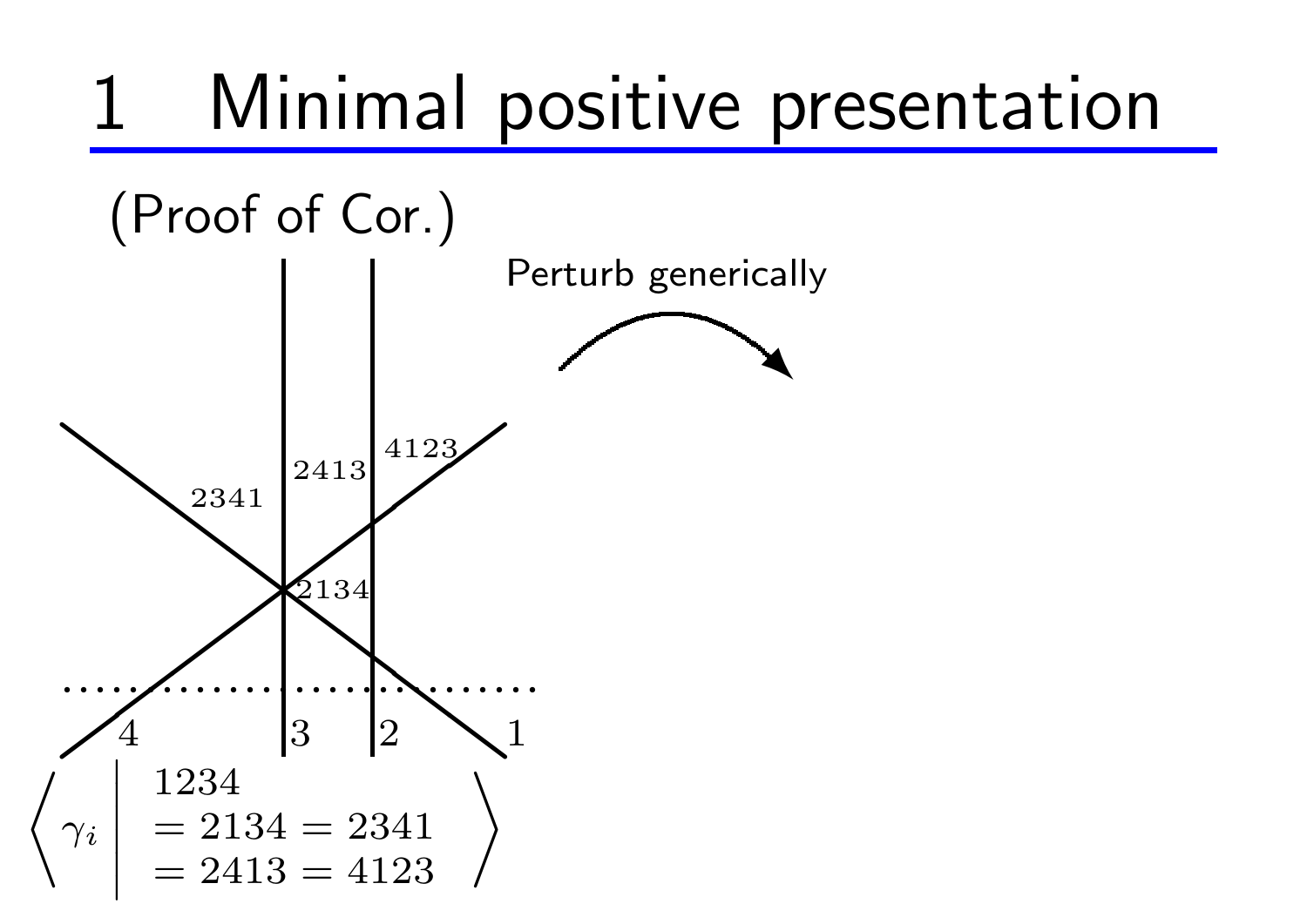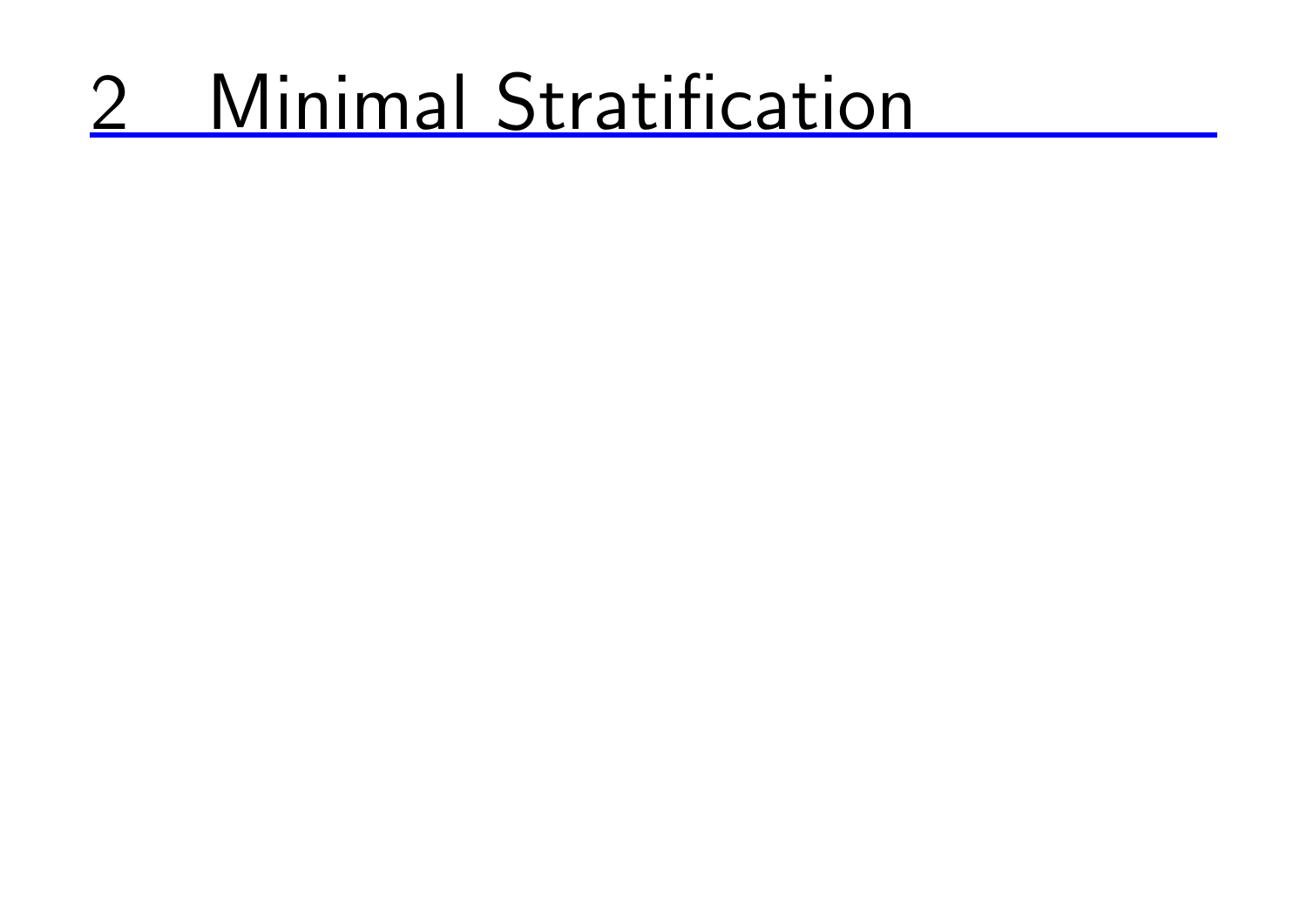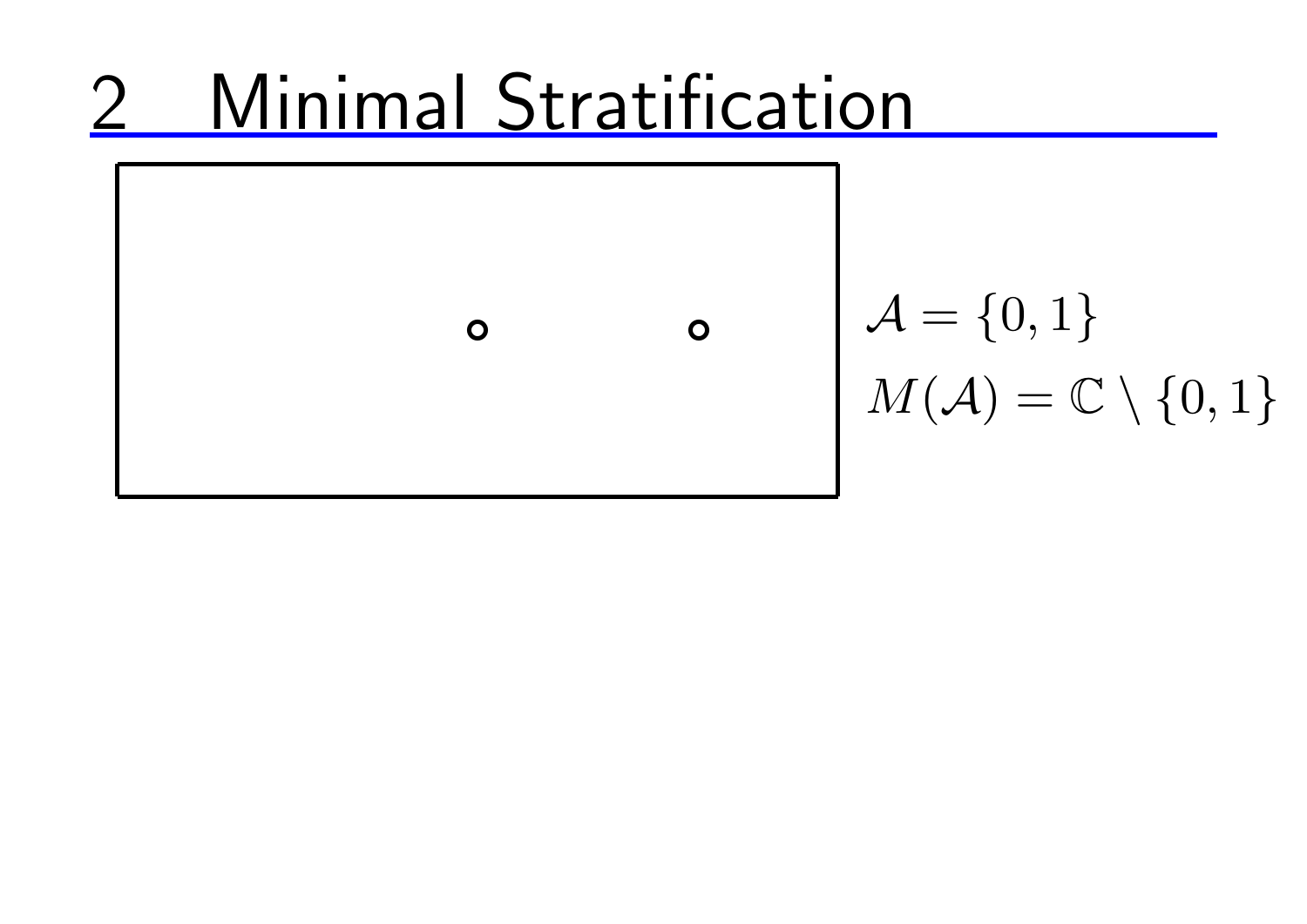

*≀≀* Homotopy equivalence



$$
\pi_1(M)=\langle c_1,c_2\rangle
$$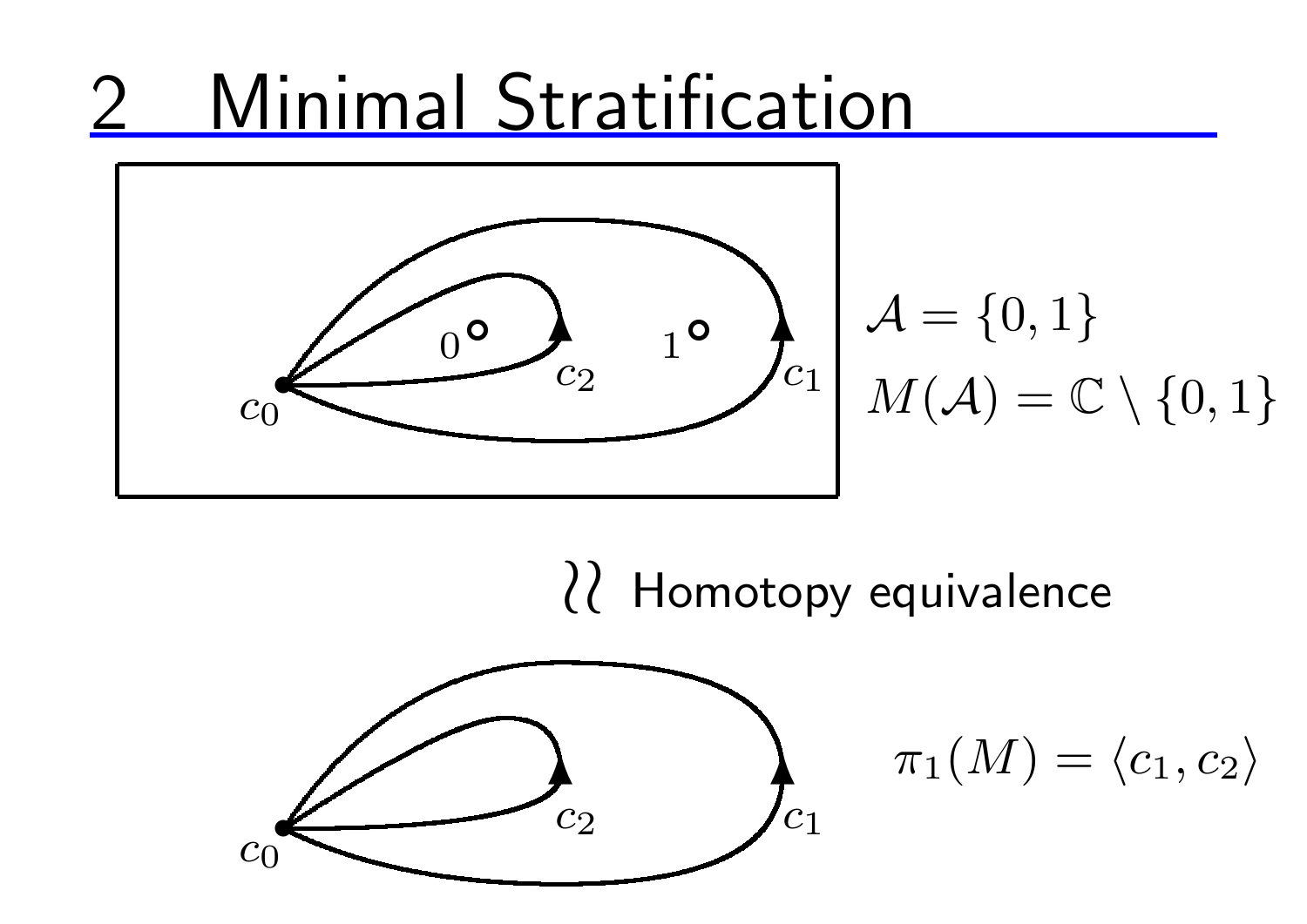Instead of looking at homotopy equivalent CW complex, we consider stratification with contractible strata.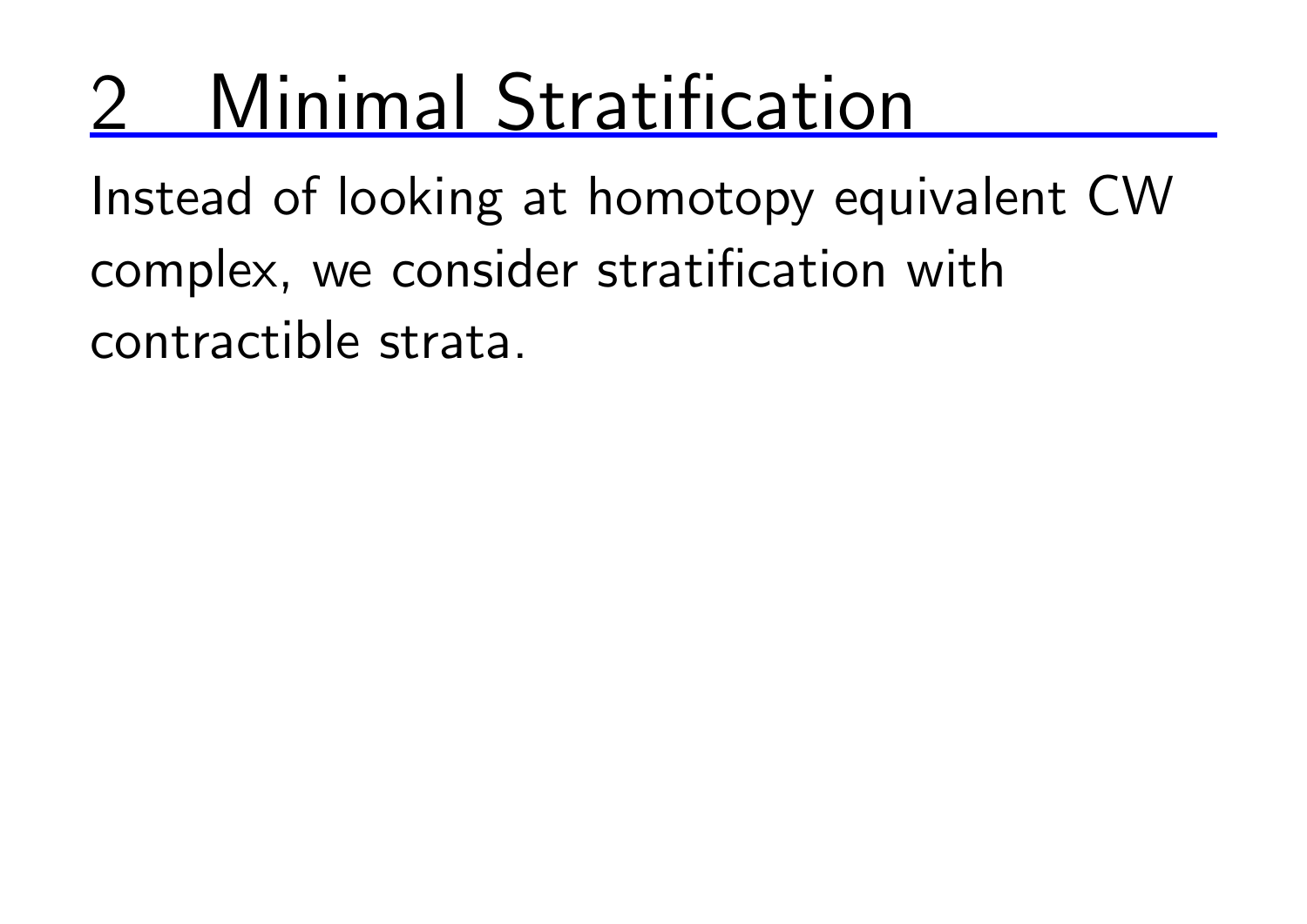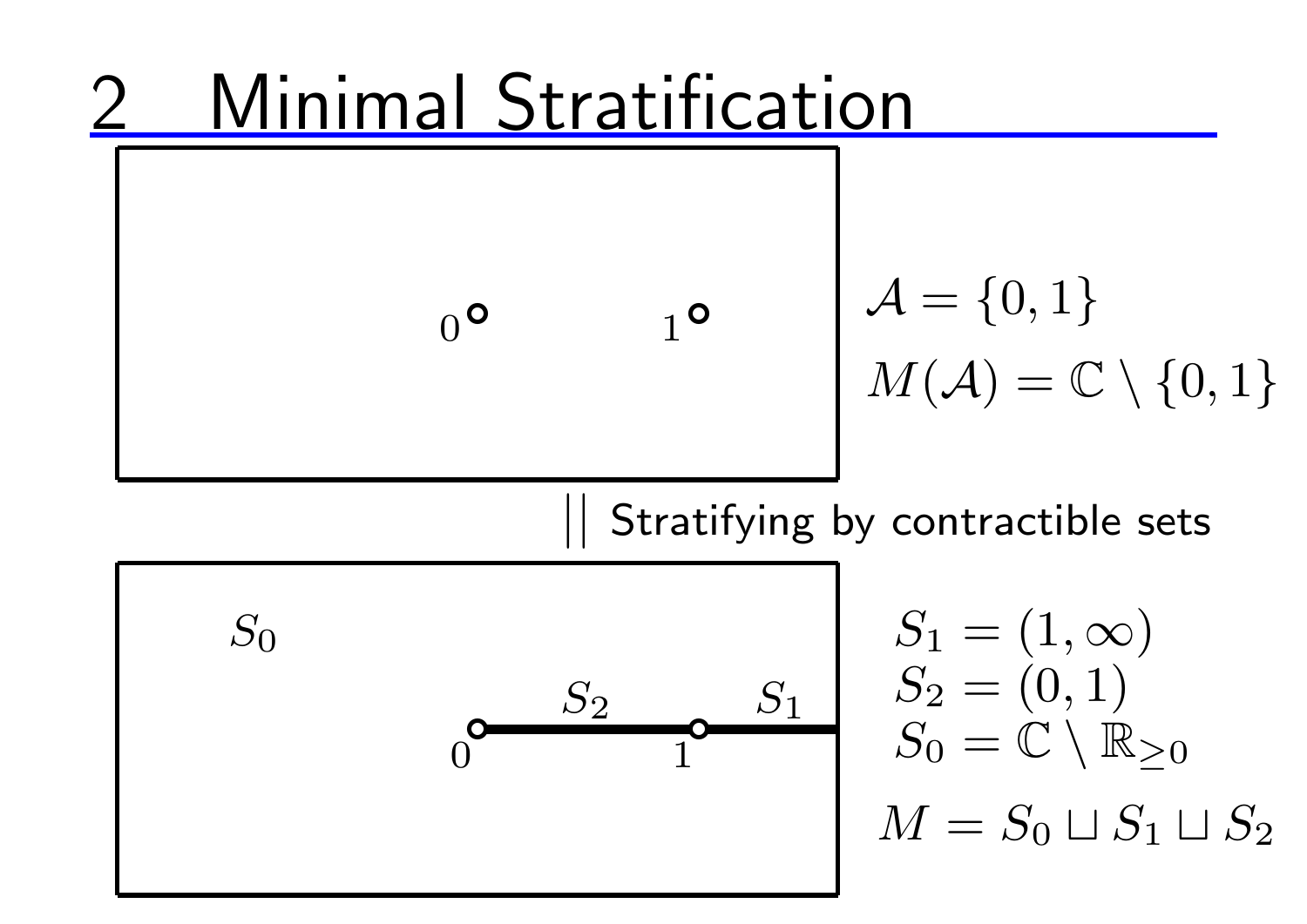

#### How to recover  $\pi_1$  from stratification?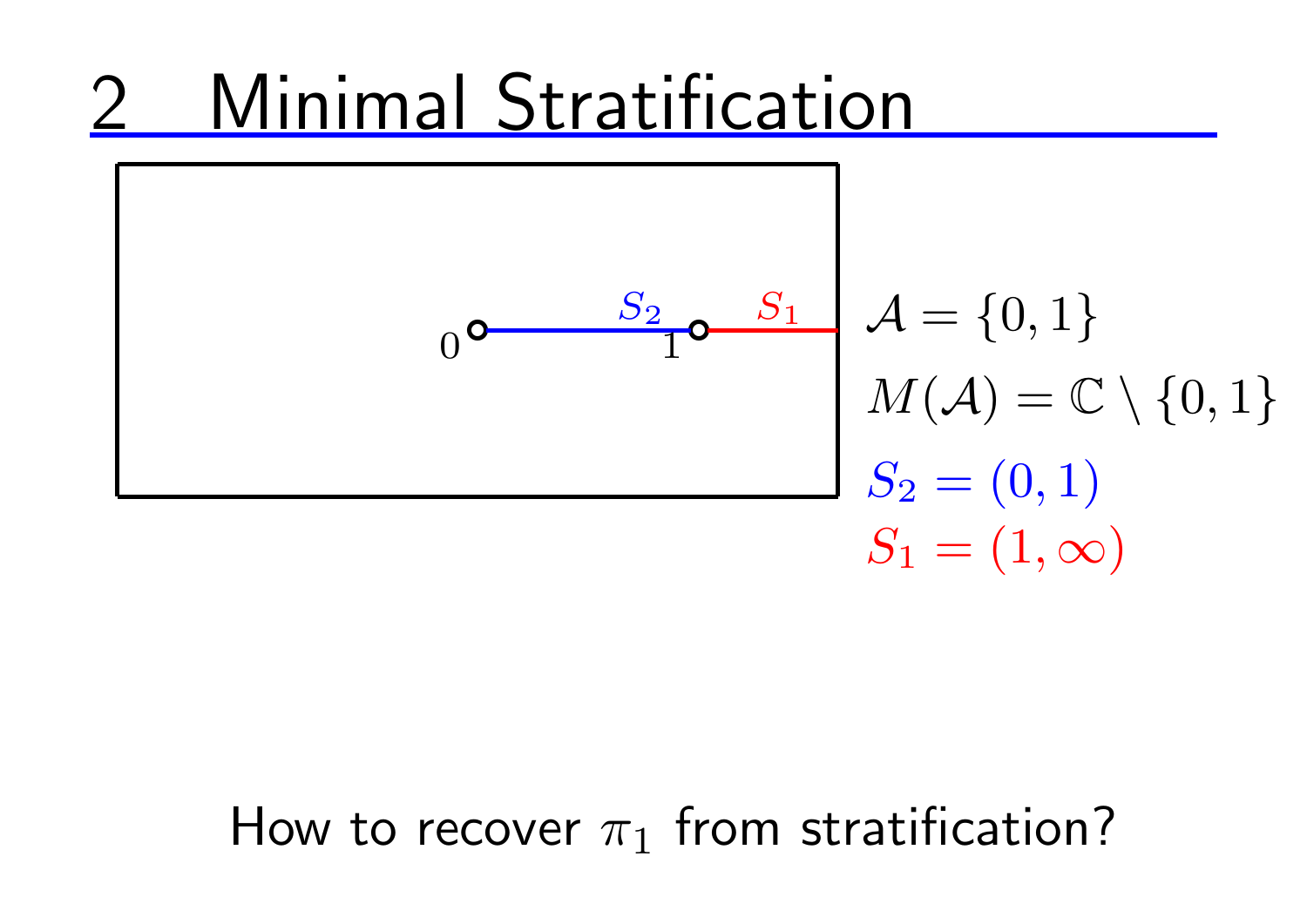

Since strata are contractible,

 $S_1$  and  $S_2$  determine transversal generators  $c_1$  and  $c_2$  uniquely (up to homotopy).

How to recover  $\pi_1$  from stratification?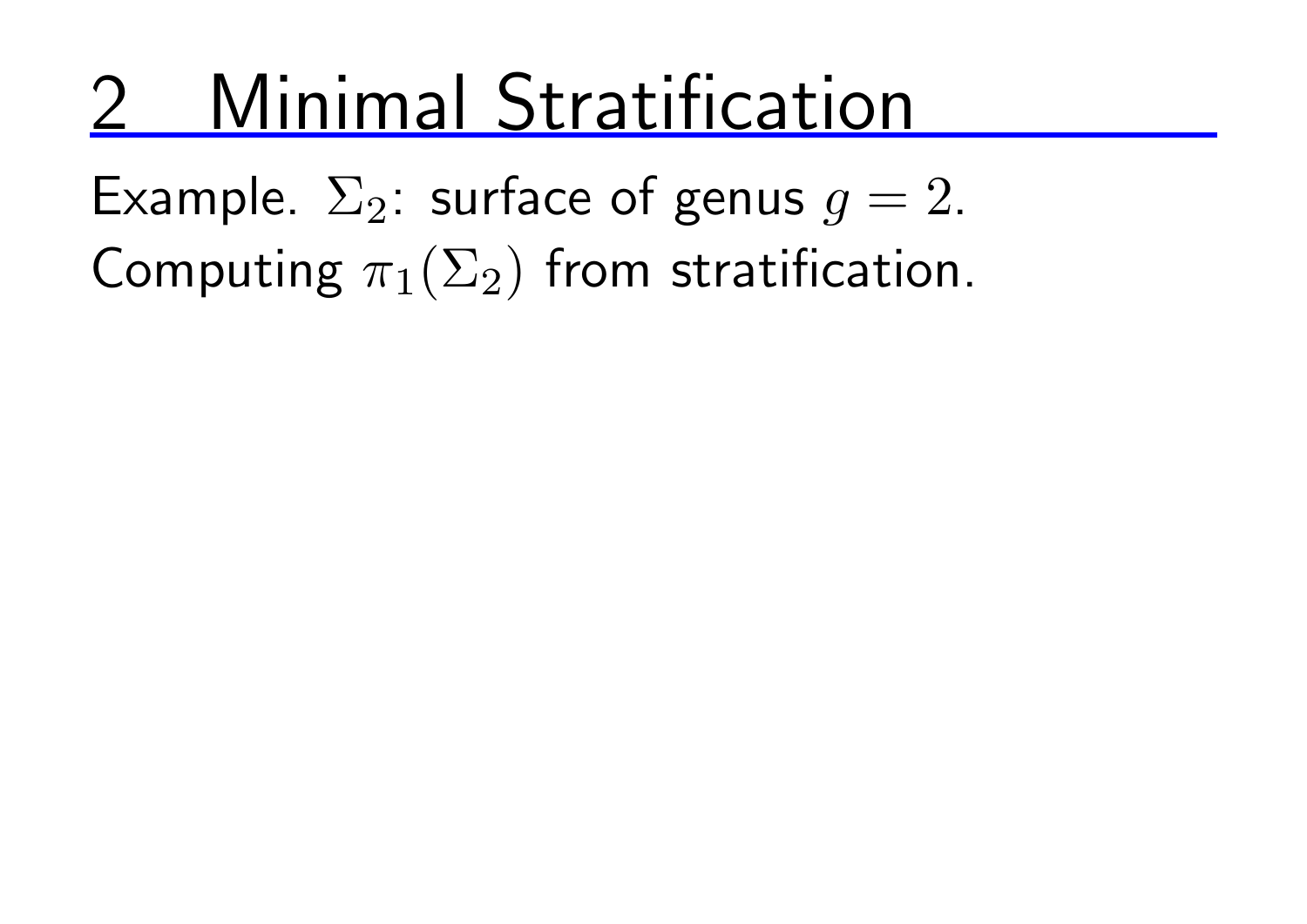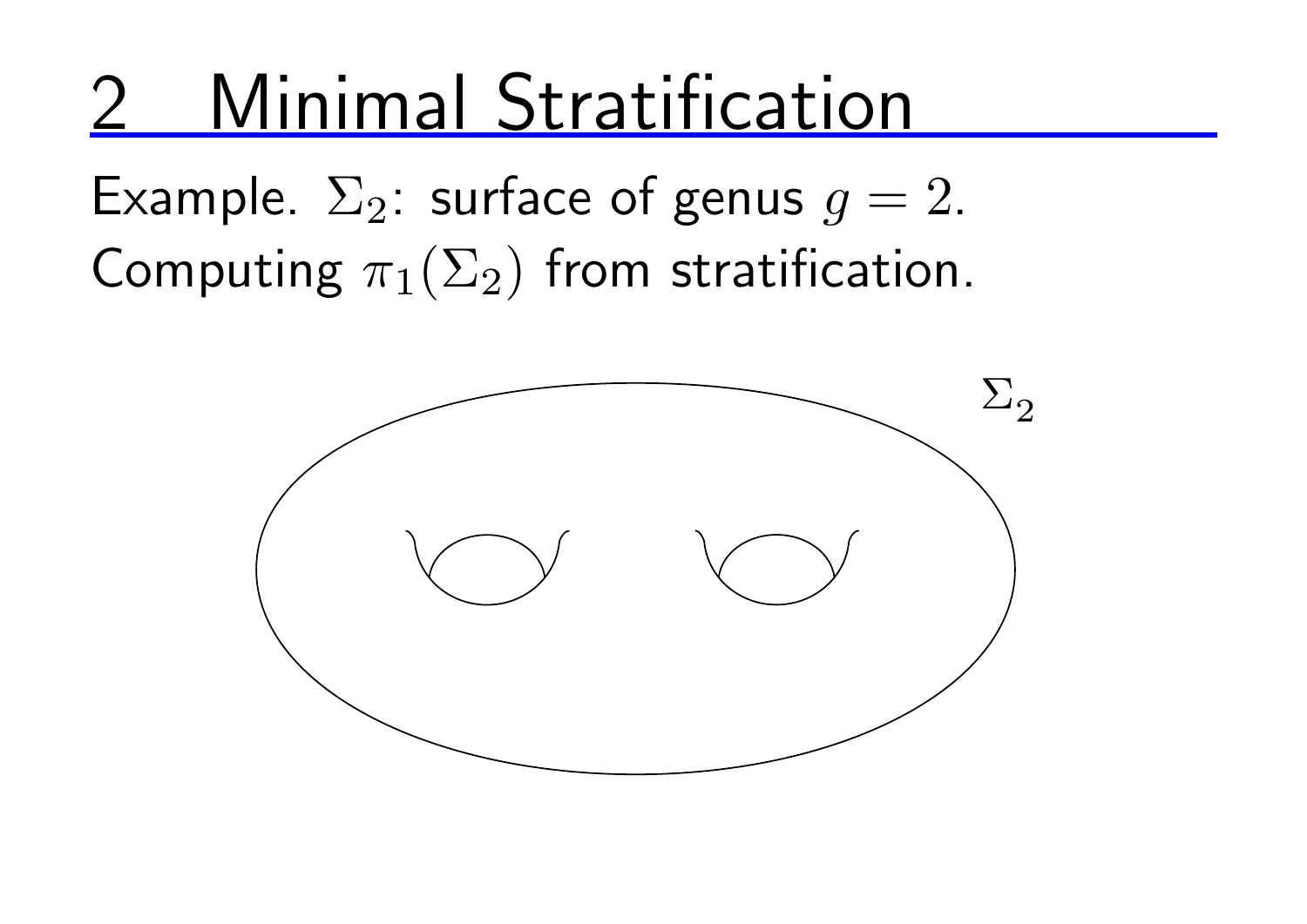Example.  $\Sigma_2$ : surface of genus  $g = 2$ . Computing  $\pi_1(\Sigma_2)$  from stratification.



*C*: 0-dim stratum.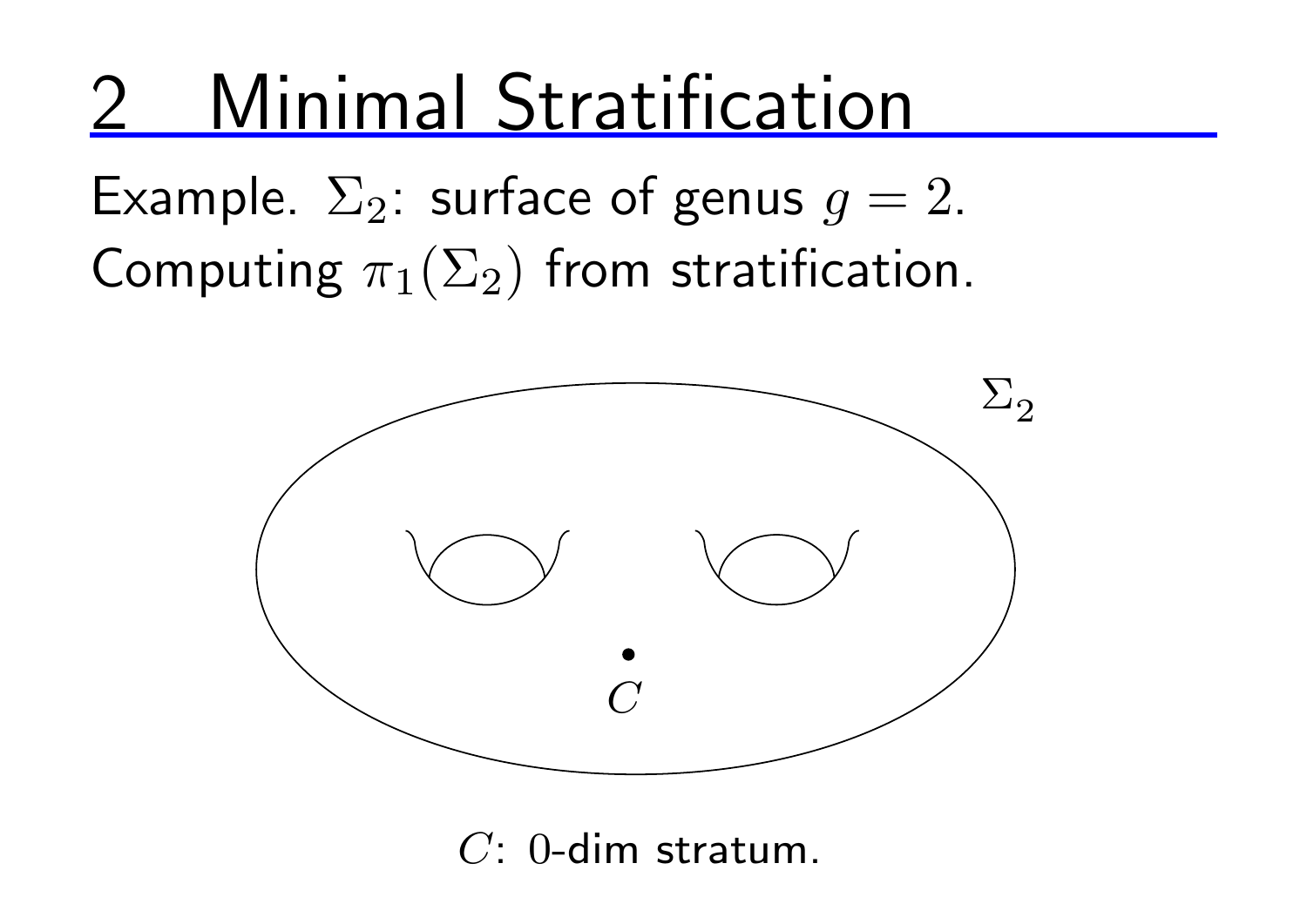Example.  $\Sigma_2$ : surface of genus  $g = 2$ . Computing  $\pi_1(\Sigma_2)$  from stratification.



*Si*: 1-dim strata.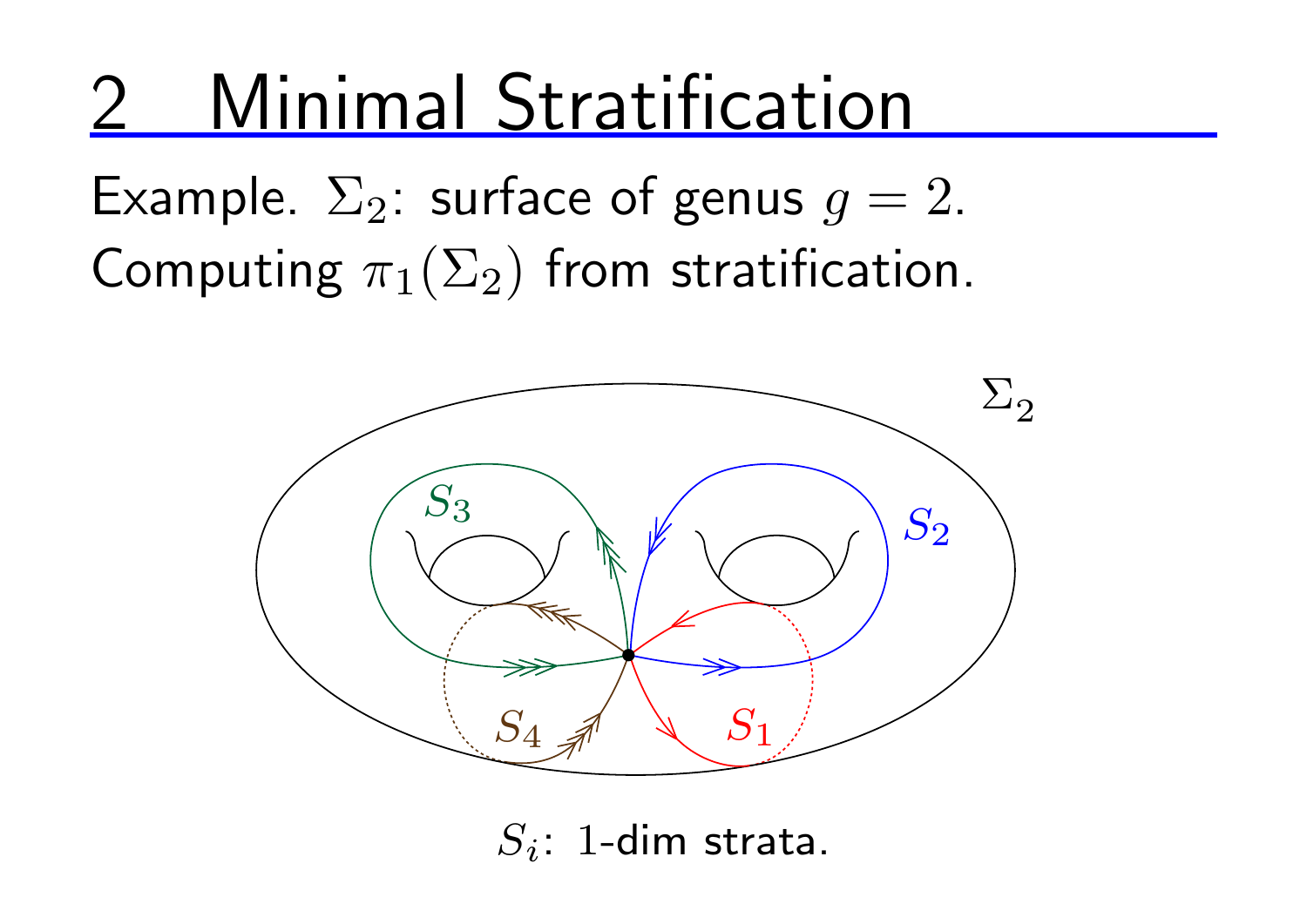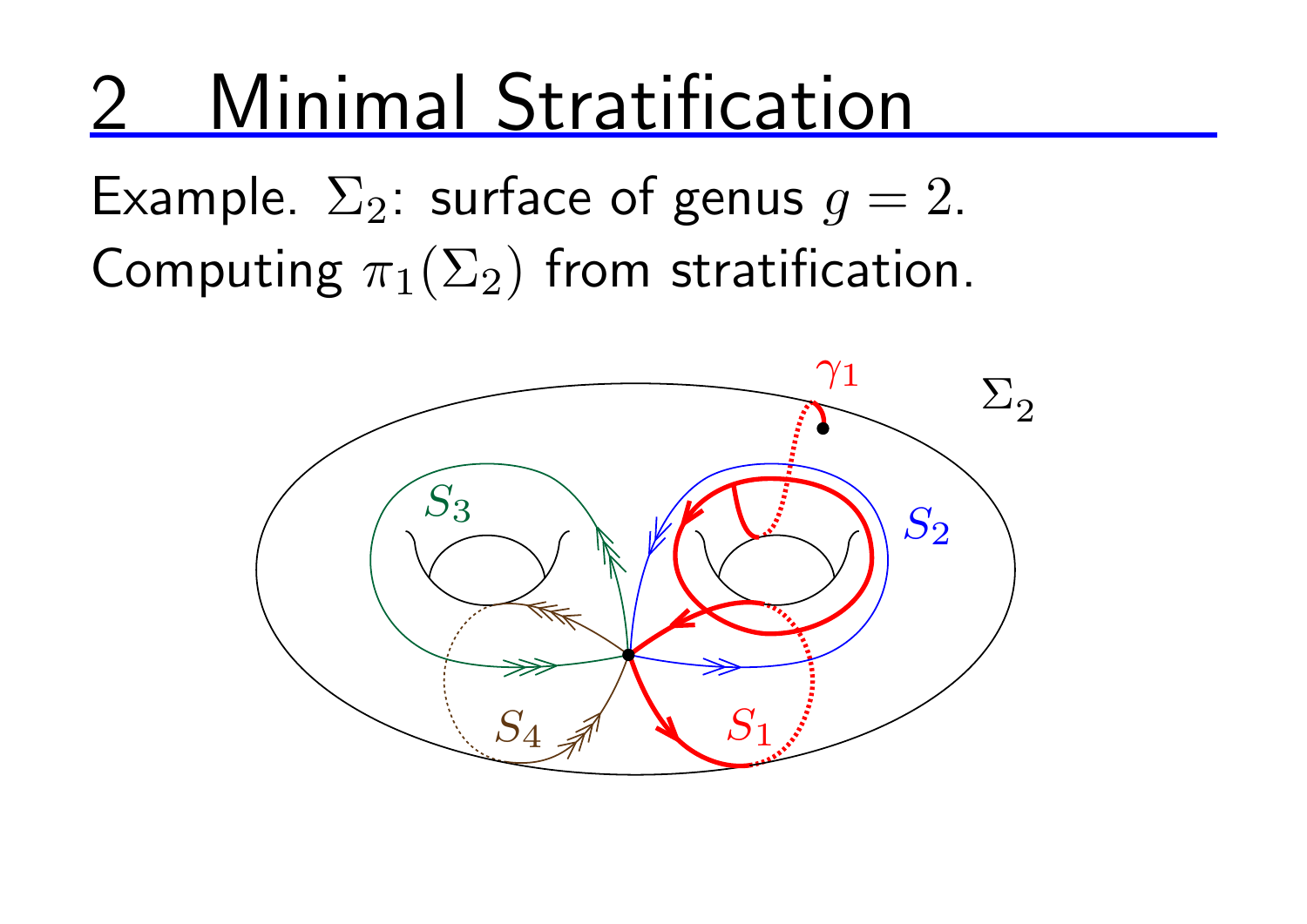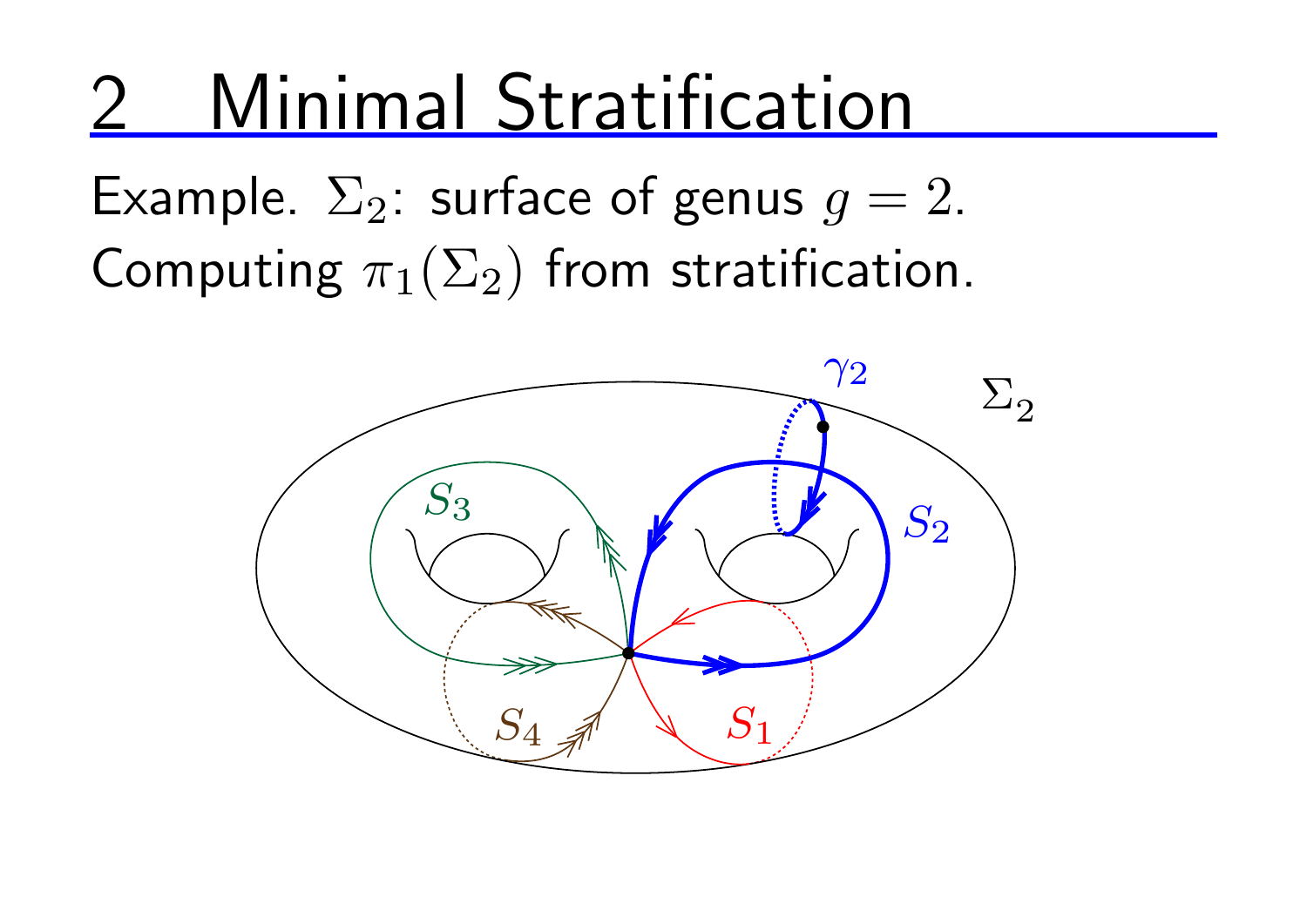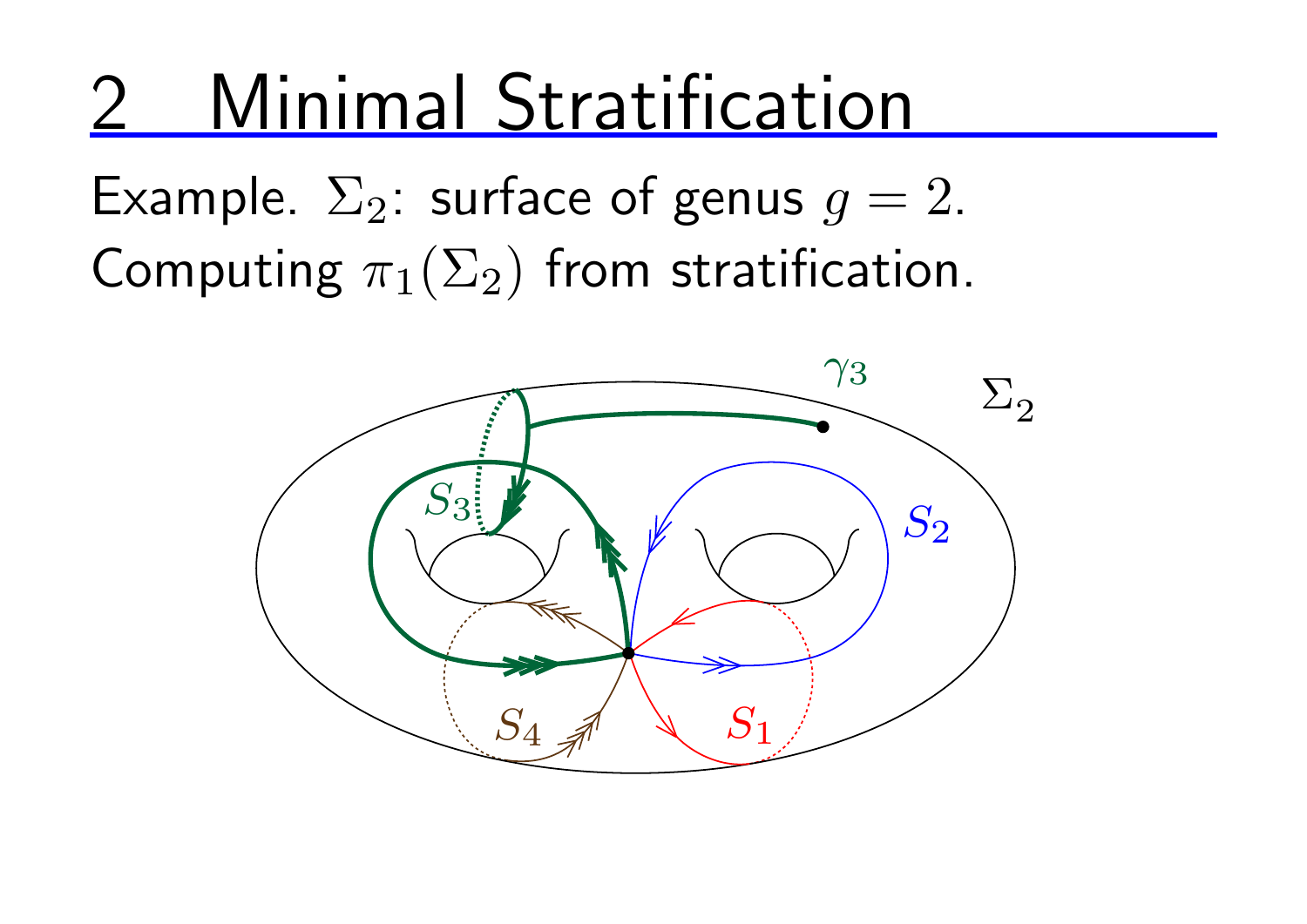Example.  $\Sigma_2$ : surface of genus  $g = 2$ . Computing  $\pi_1(\Sigma_2)$  from stratification.



Where is the relations?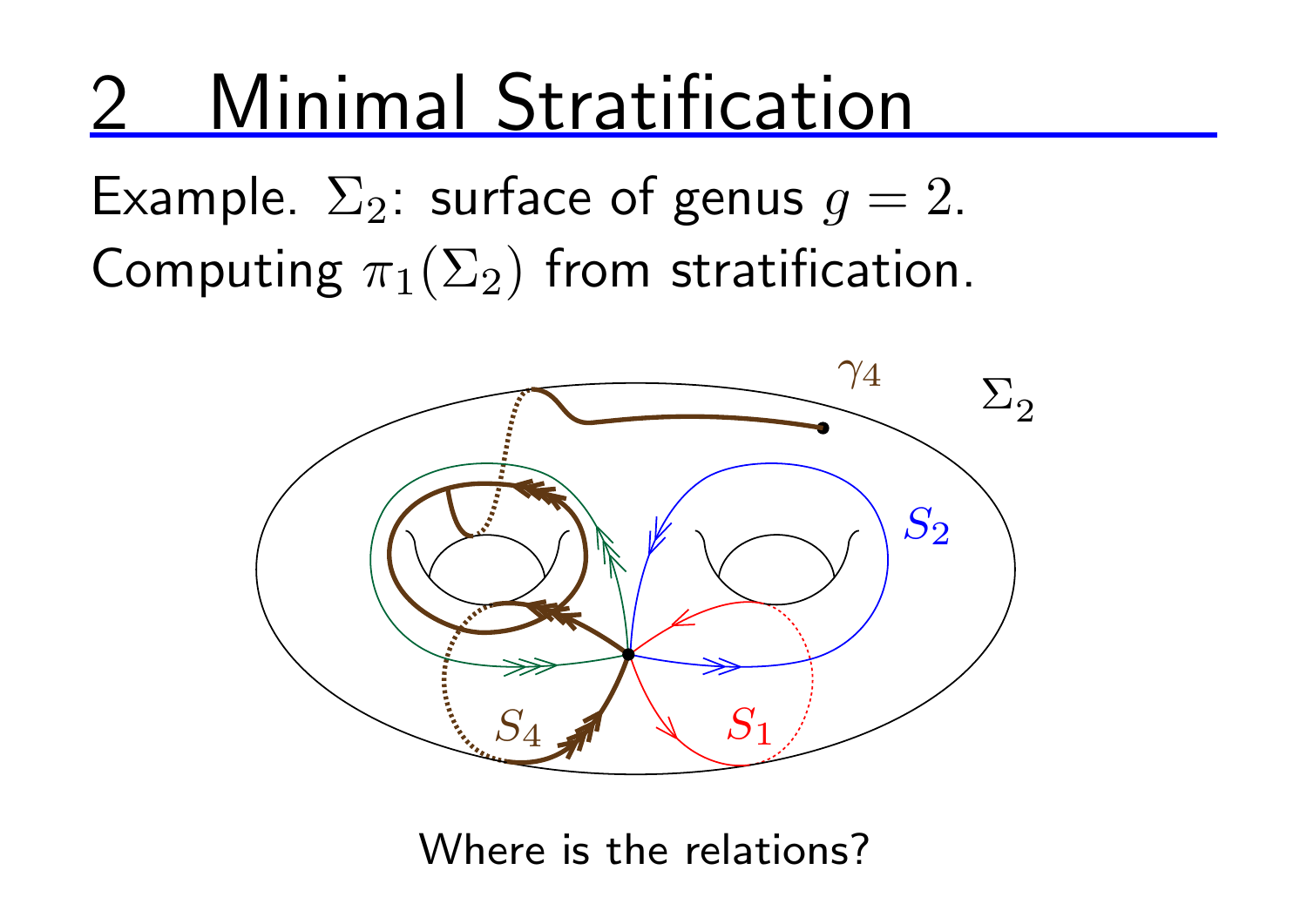Example.  $\Sigma_2$ : surface of genus  $g=2$ . Computing  $\pi_1(\Sigma_2)$  from stratification.



Look at  $\text{codim} = 2$  stratum.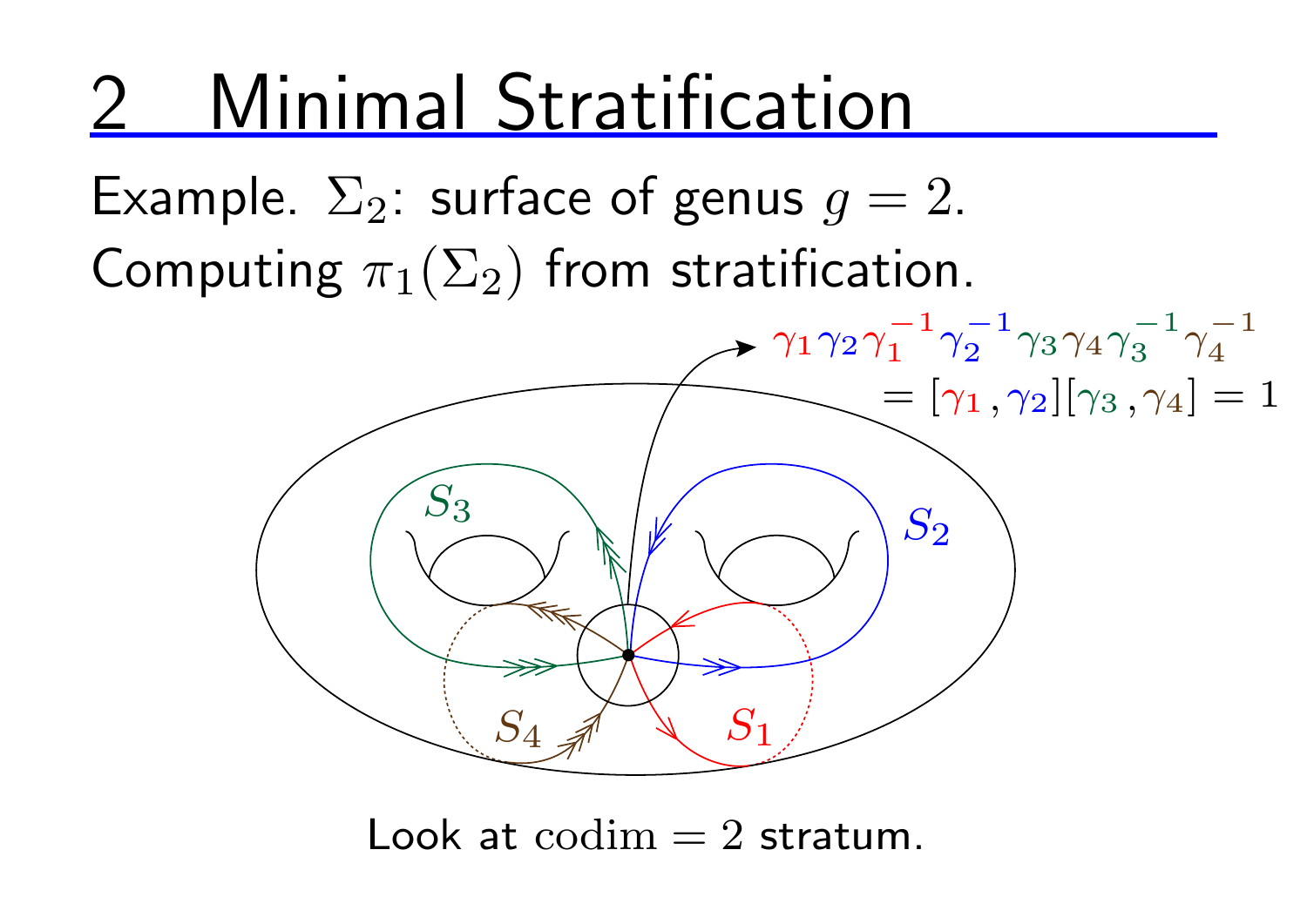To compute  $\pi_1(M(\mathcal{A}))$ , we will follow the Strategy:

- 1. Stratify  $M = \bigsqcup$ *λ S<sup>λ</sup>* by contractible strata.
- 2. Generator *←→* codim = 1 strata.
- 3. Relation *←→* codim = 2 strata.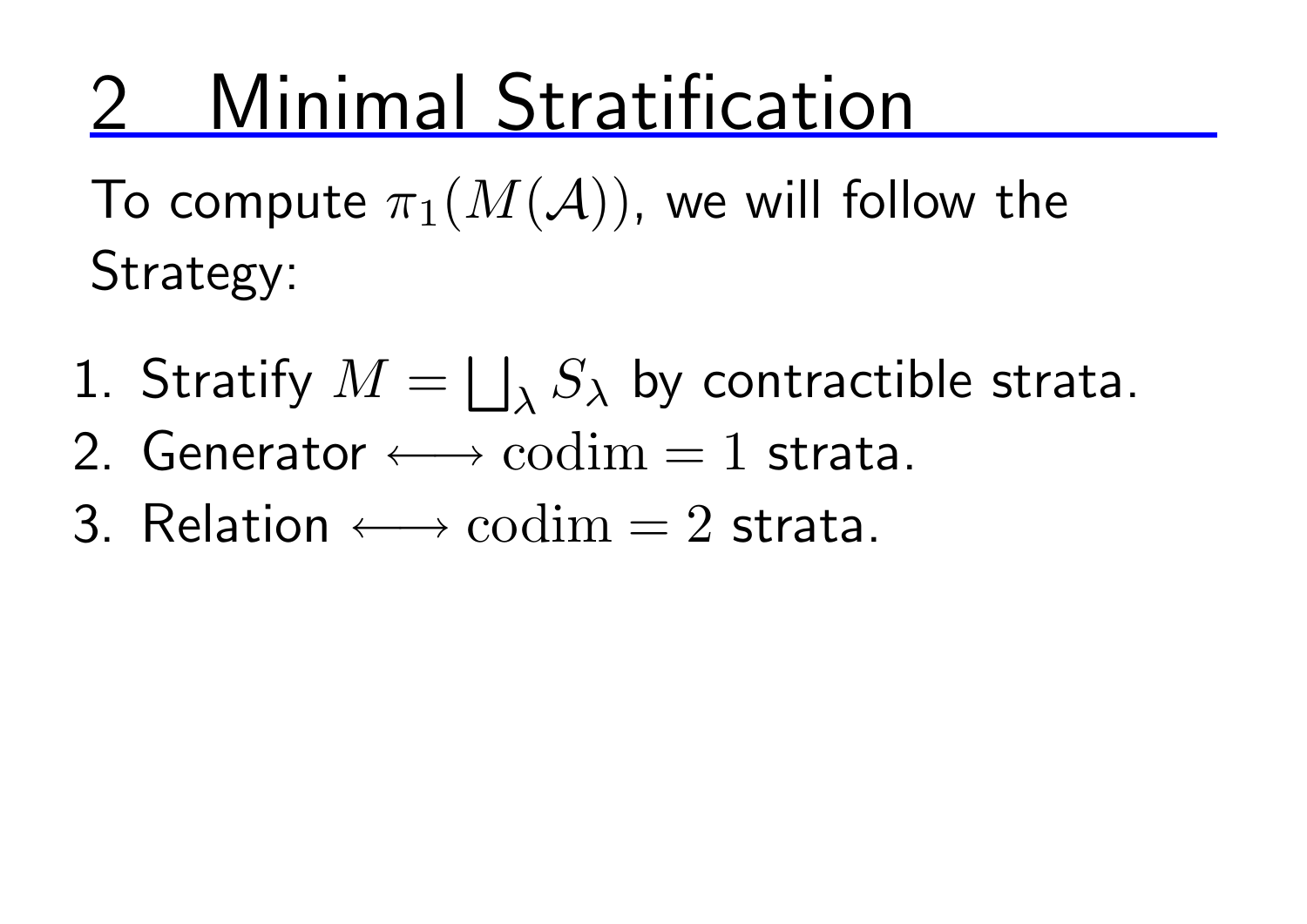Stratify by using the following objects.

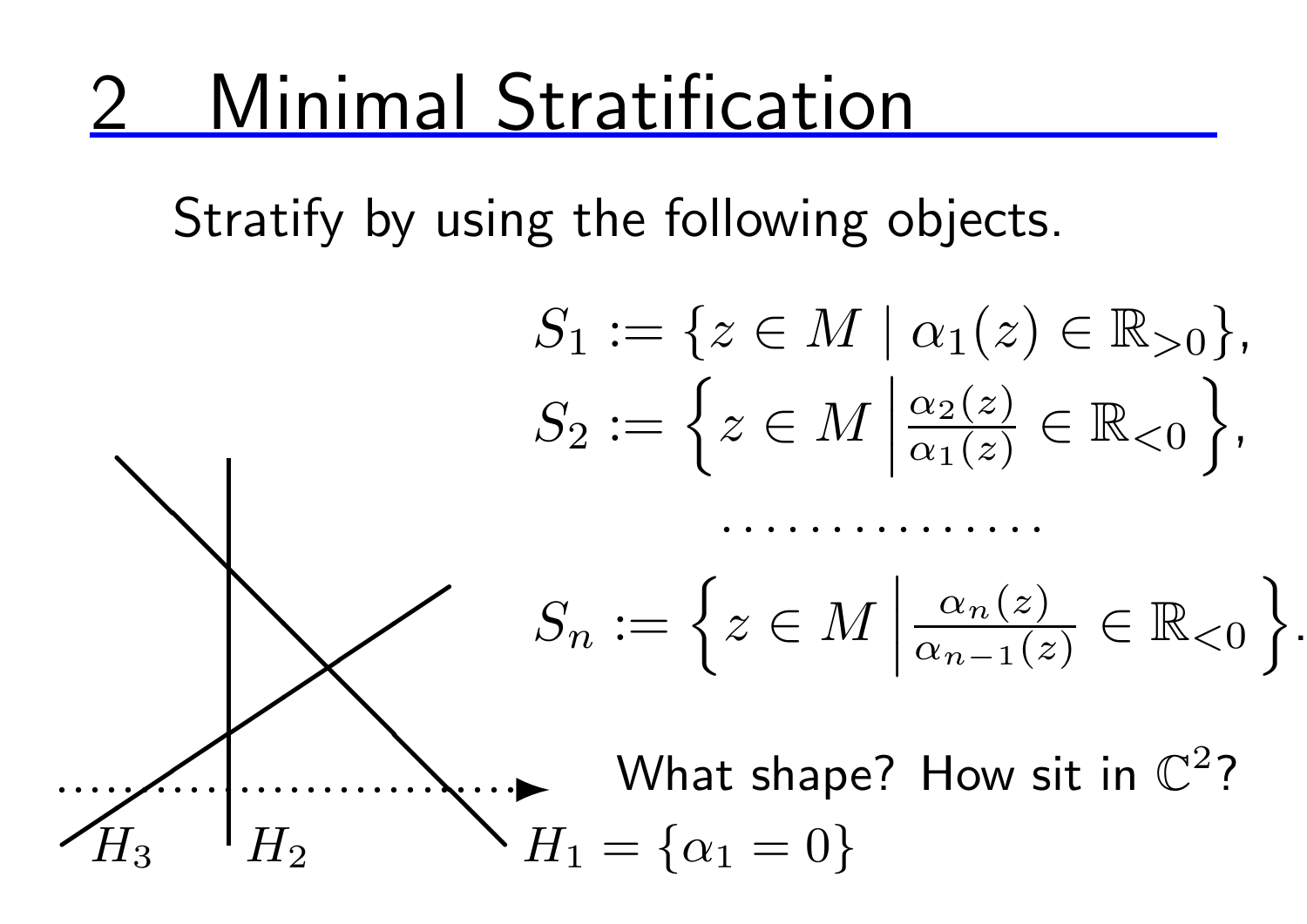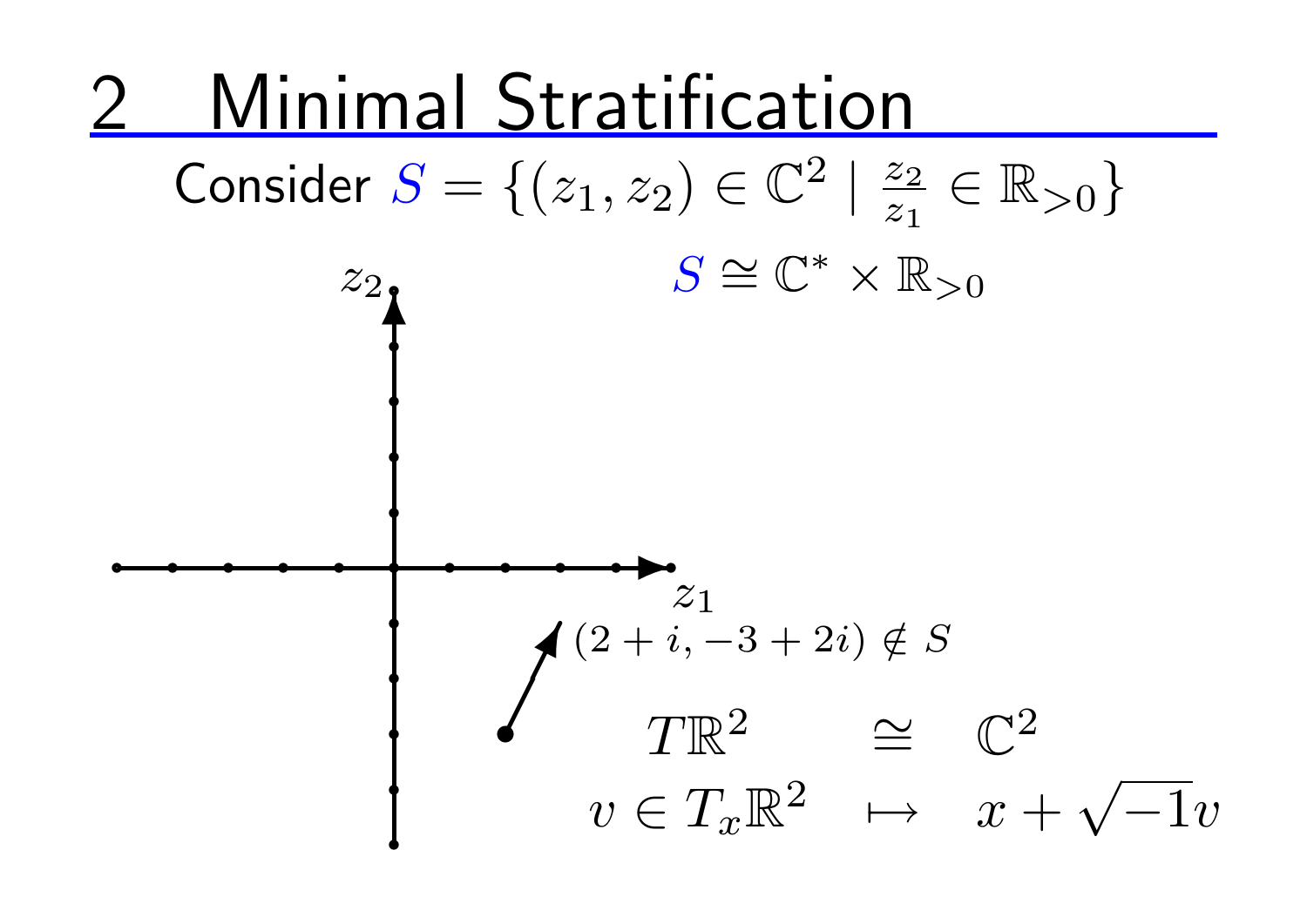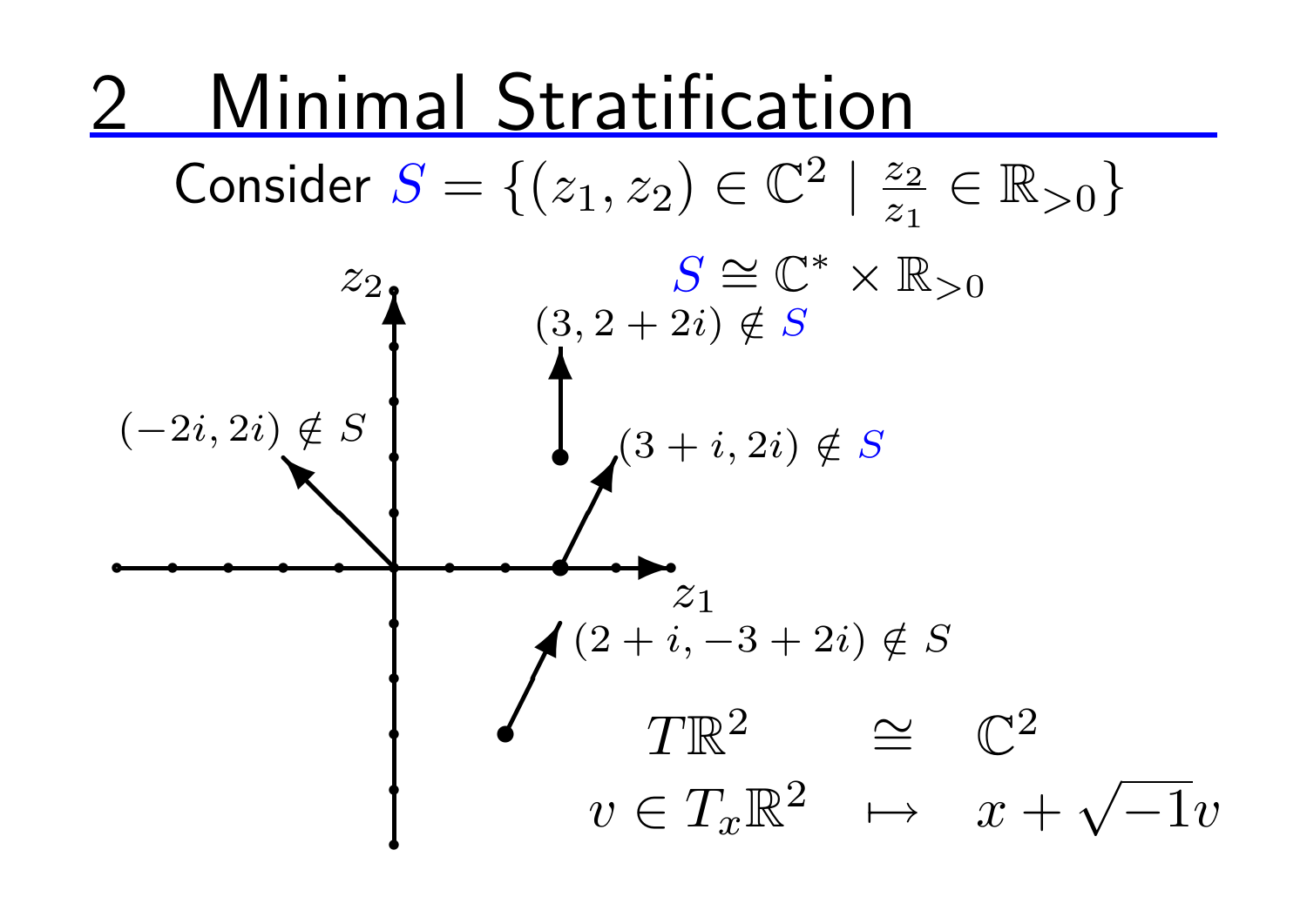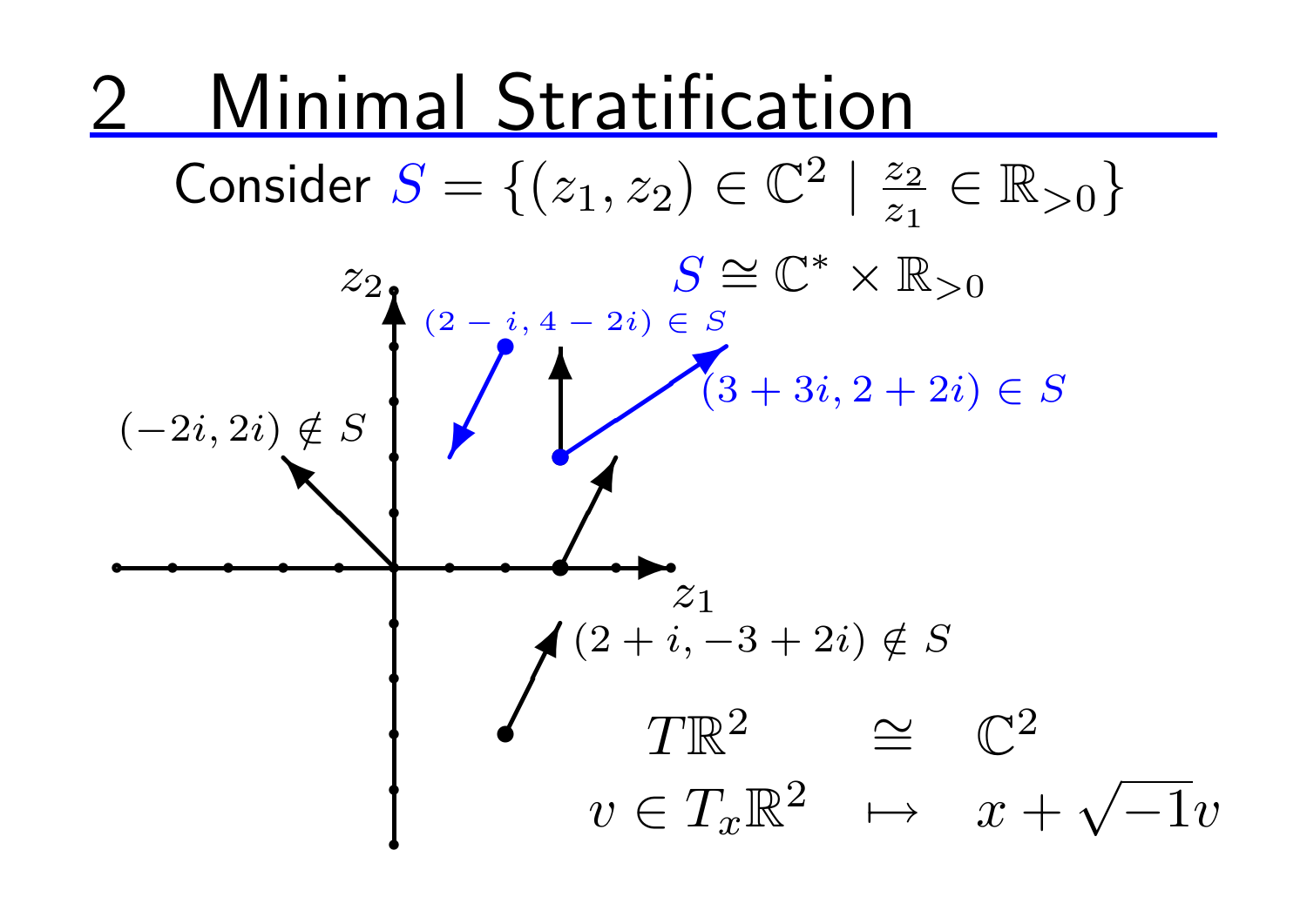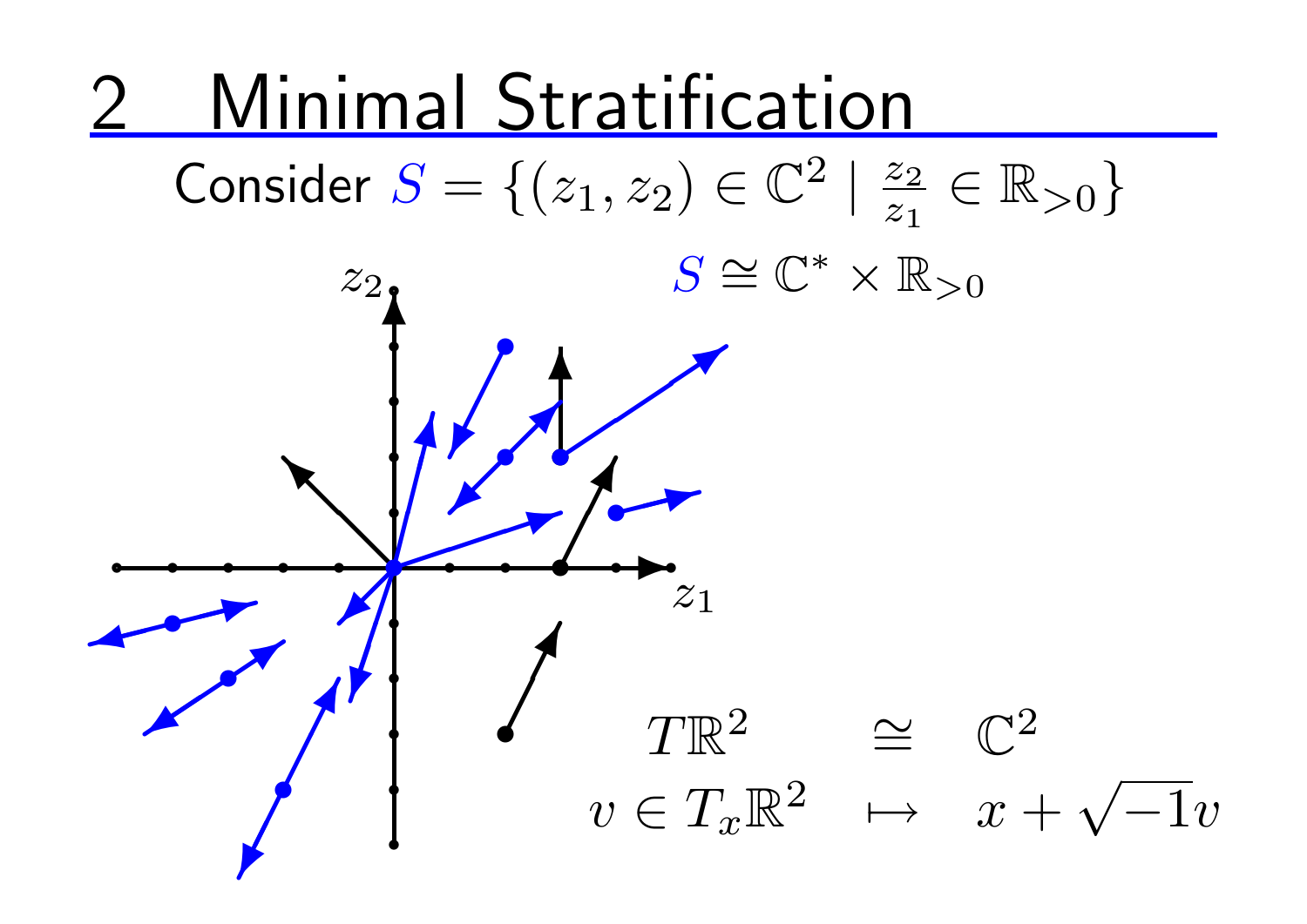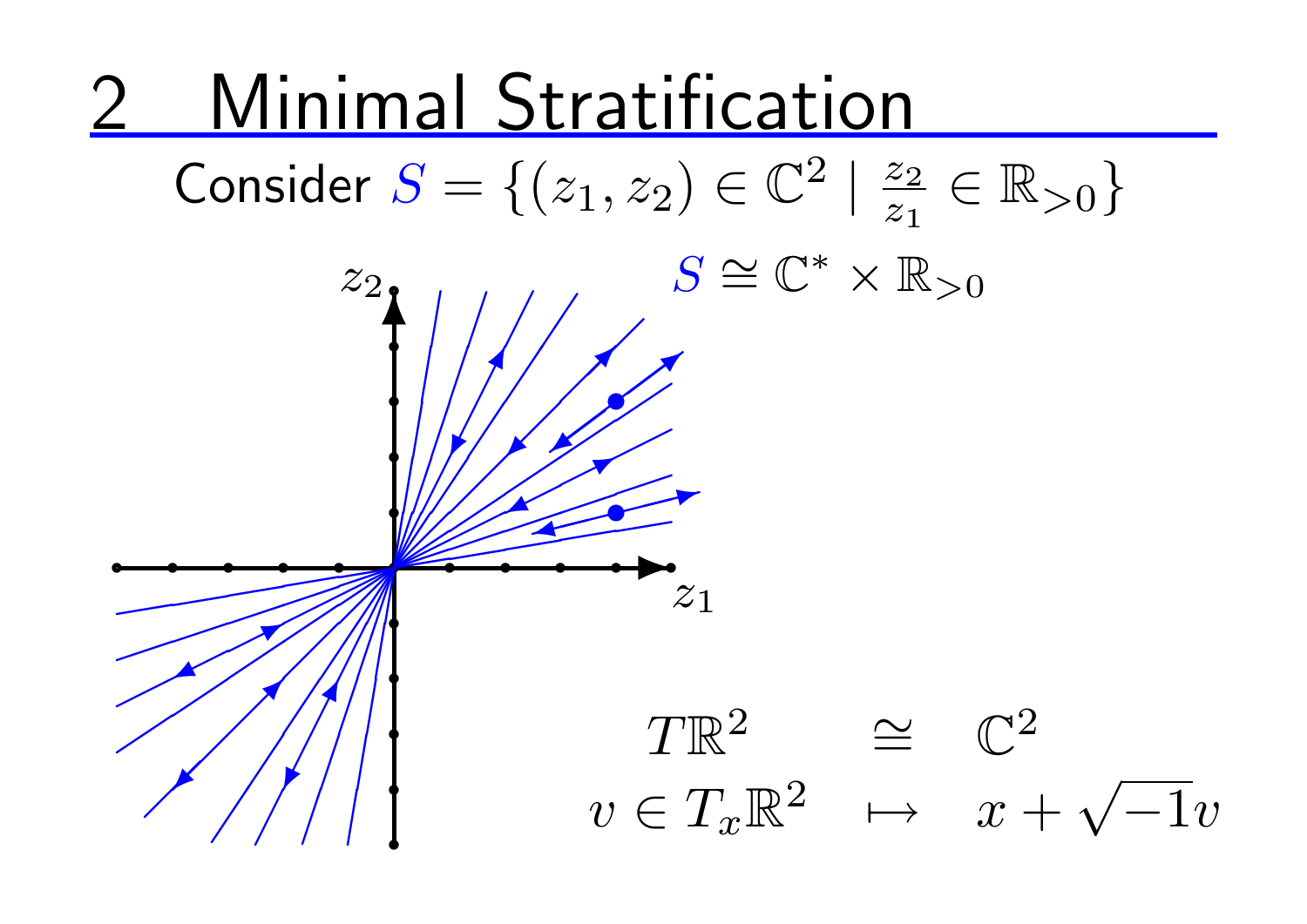Example.

We shall outline the proof with:

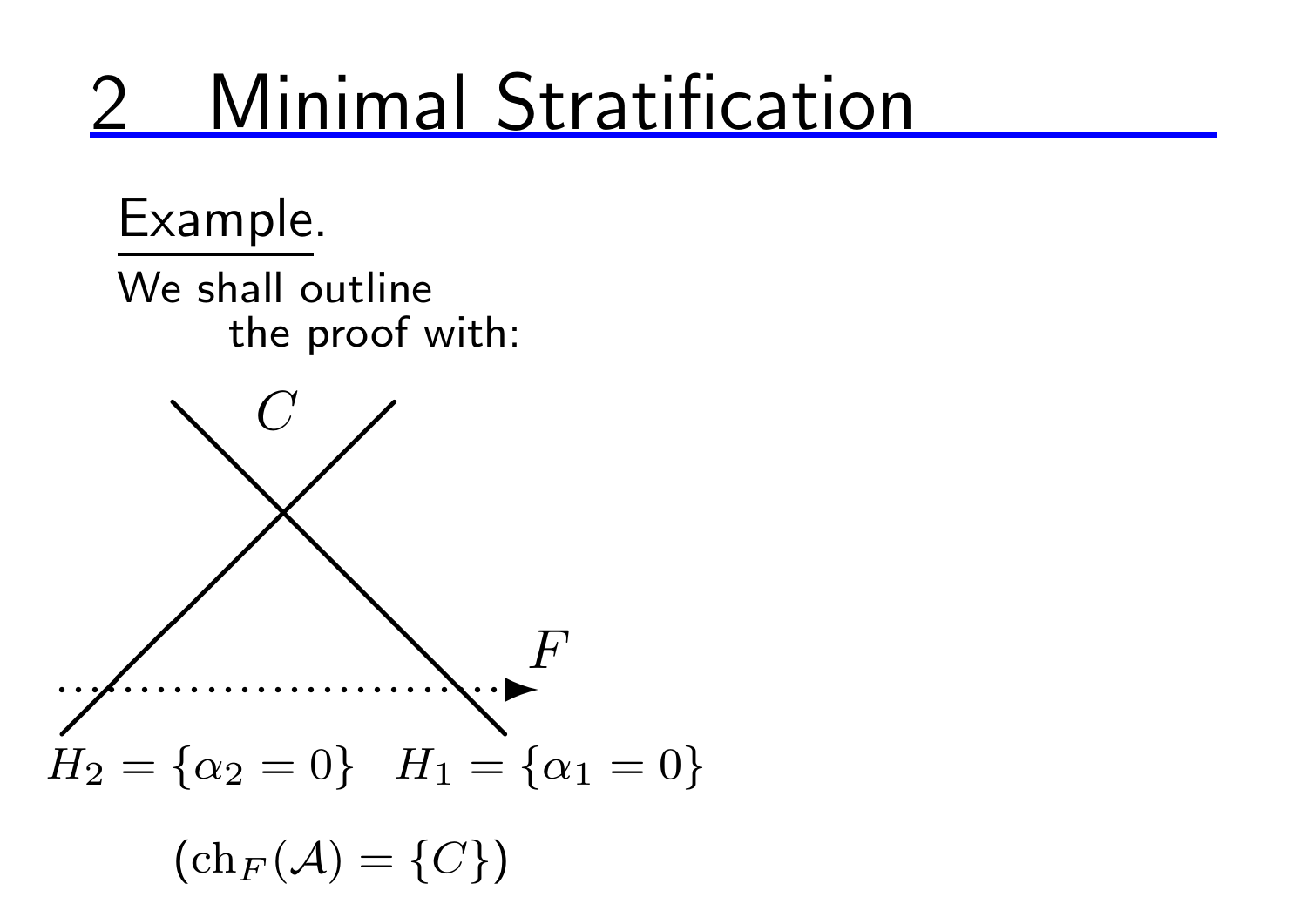$\mathscr{M}$ 

 $\sqrt{\phantom{a}}$ 

 $\sqrt{\phantom{a}}$ 

 $\mathscr{M}$ 

**W** 

❙

 $\setminus$ 

</del>

❈

*<u></u>* 

❙

 $\sqrt{}$ 

 $\frac{1}{2}$ 

**W** 

✄

✓

 $\int$ 

 $\mathbb{N}$ 

 $\mathbb N$ 

 $\mathbb N$ 

❈

 $\sqrt{\frac{1}{2}}$ 

✓  $\frac{1}{2}$ 

*∈* R*<*0 *}*

Example.

We shall outline the proof with:



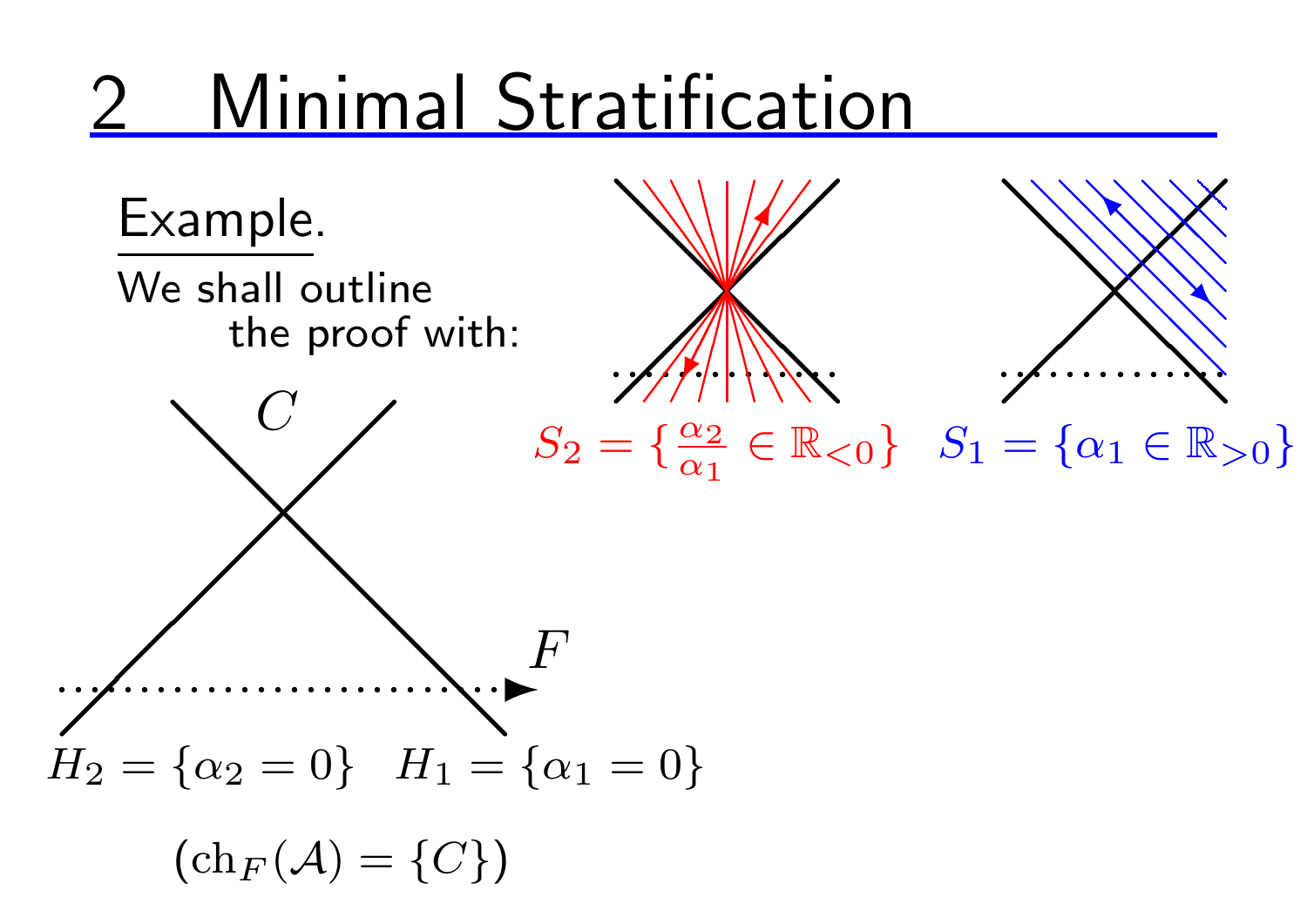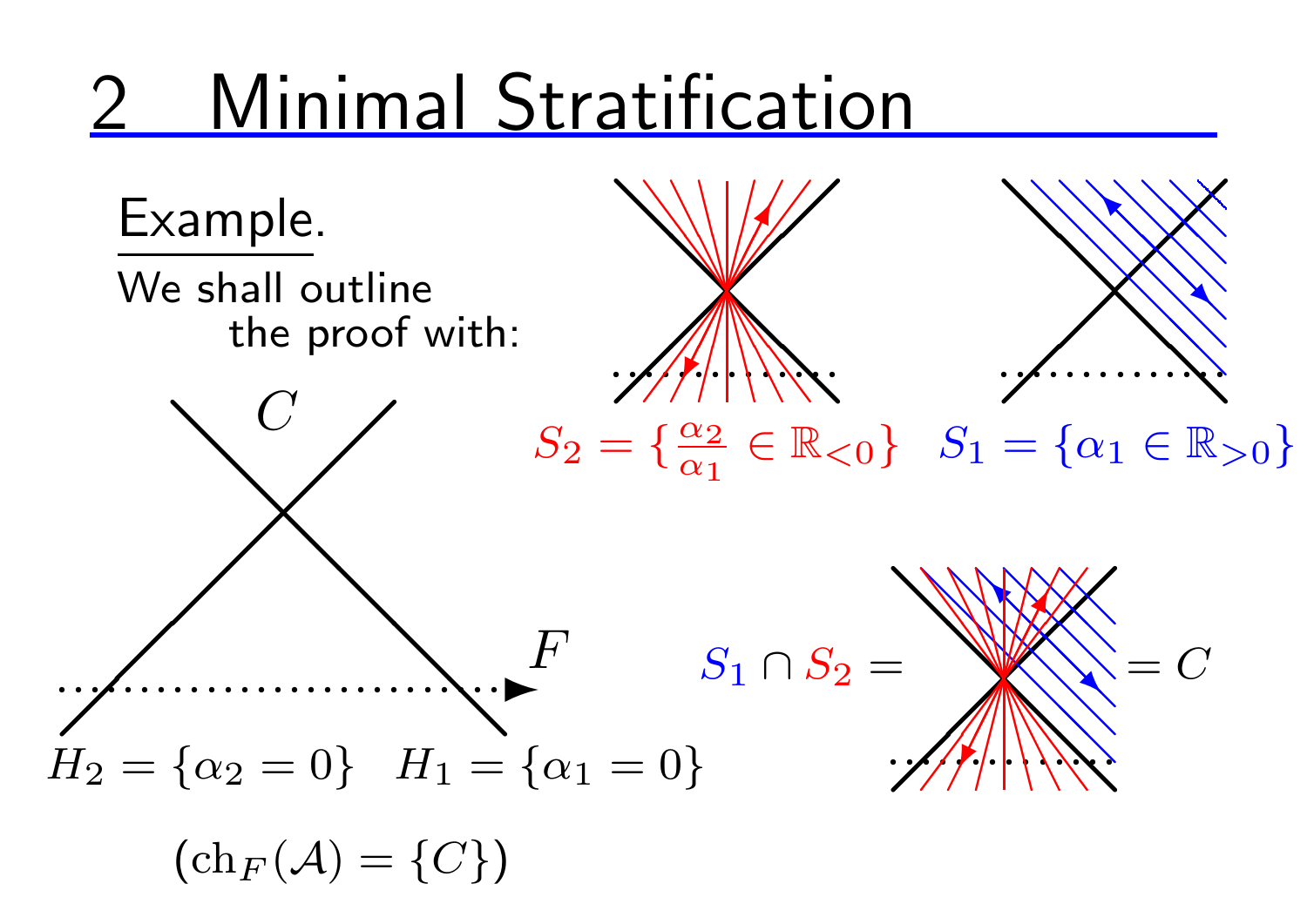Lemma.

(i) 
$$
S_i^\circ := S_i \setminus \bigcup_{C \in \text{ch}_F} C
$$
, then

$$
S_i^{\circ} \cong (\mathbb{C}^* \setminus \mathbb{R}_{>0}) \times \mathbb{R}_{>0} \cong \mathbb{R}^3
$$
 (Homeo.)

 $(iii) U := M(\mathcal{A}) \setminus \bigcup$  $i$ <sup>*Si*</sub>, then *U*</sup> *∼*  $\cong \mathbb{R}^4$ . (iii) Giving a stratification:

$$
M(\mathcal{A}) = U \sqcup \bigsqcup_{i=1}^{n} S_i^{\circ} \sqcup \bigsqcup_{C \in \text{ch}_F} C.
$$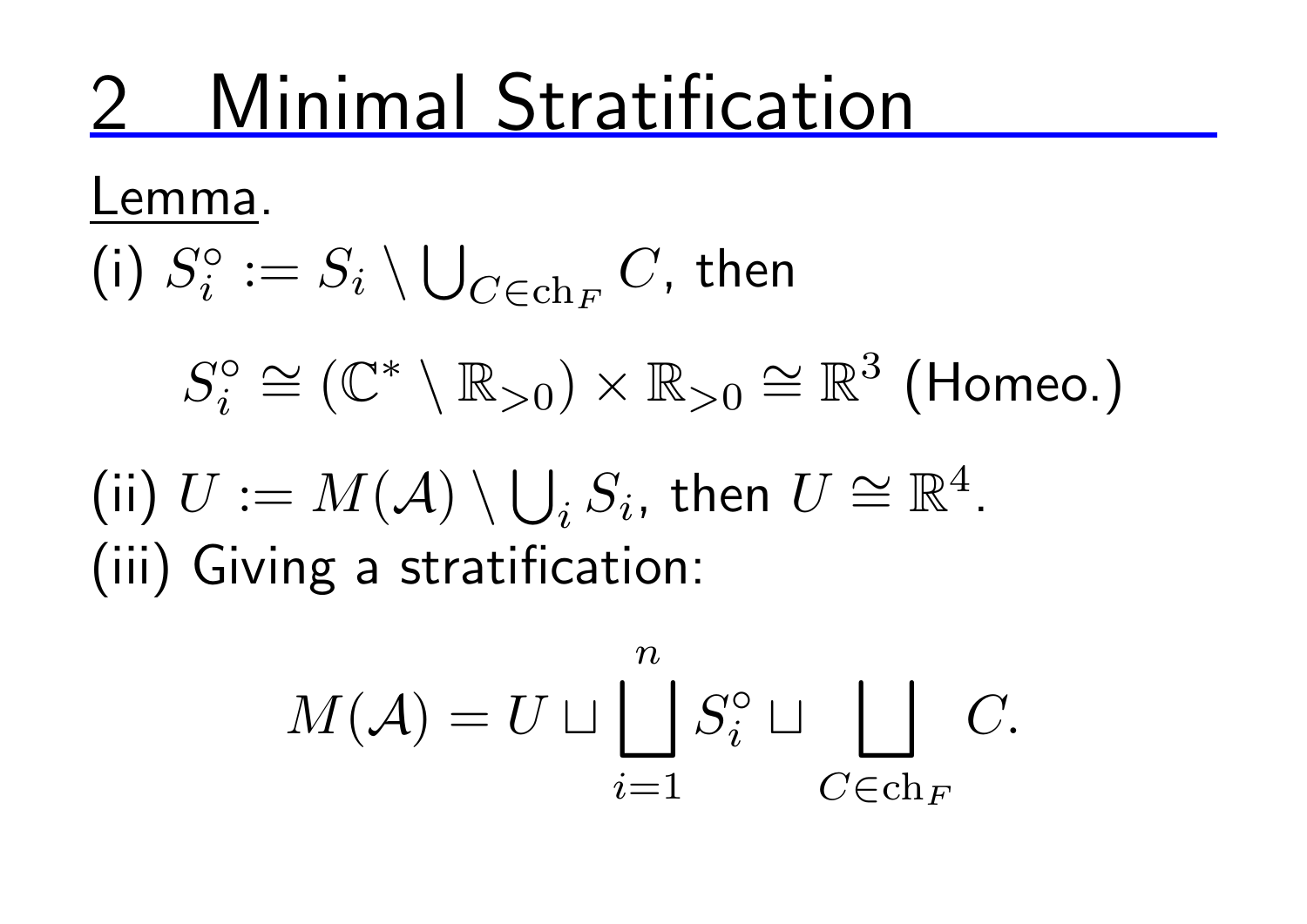To compute  $\pi_1(M(\mathcal{A}))$ , we will follow the Strategy:

- 1. Stratify  $M = \bigsqcup_{\lambda} S_{\lambda}$  by contractible strata.
- 2. Generator *←→* codim = 1 strata.
- 3. Relation *←→* codim = 2 strata.



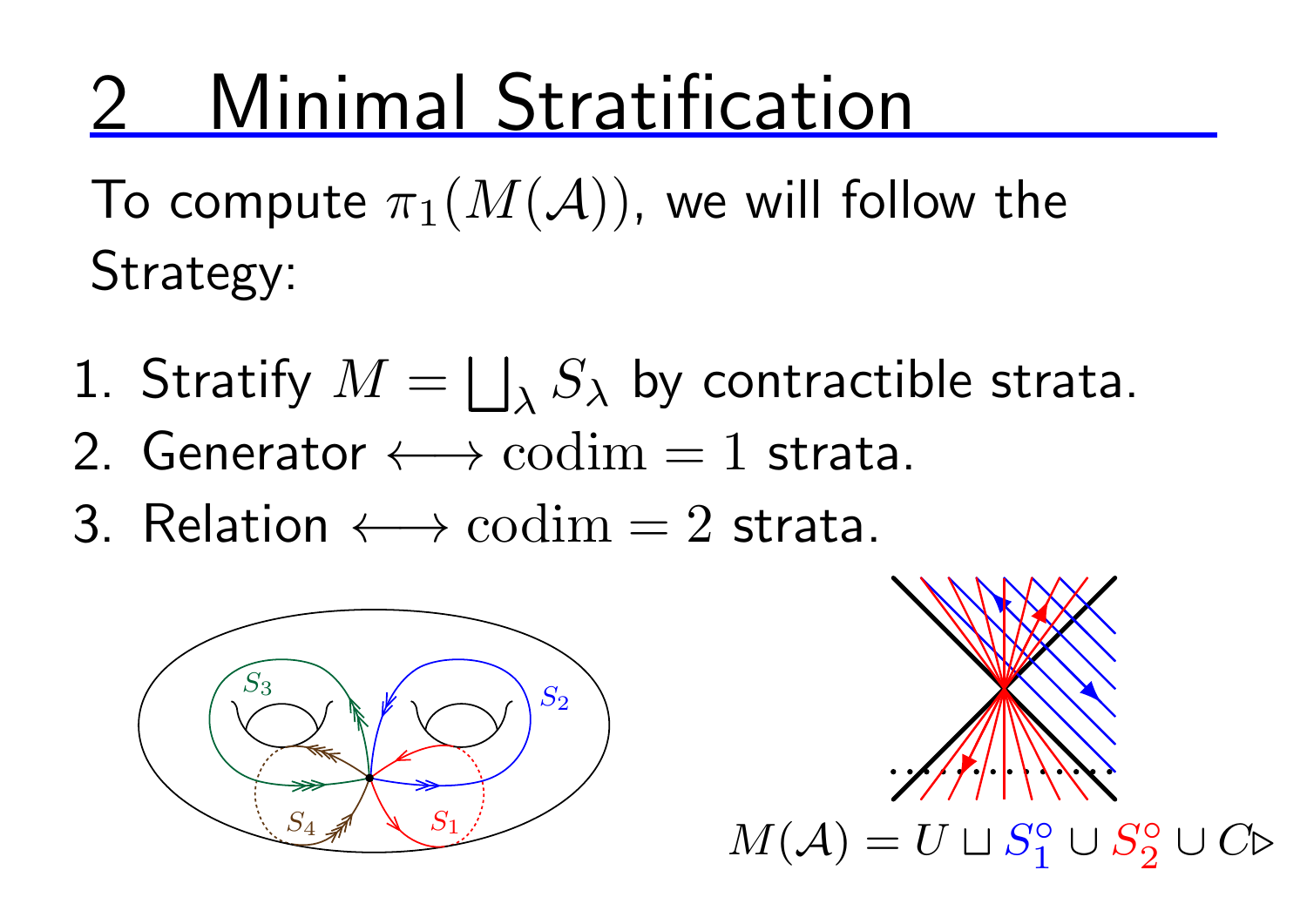

❏❏ To look at transversal generators,

 $S_i \cap (F \otimes \mathbb{C}) = ?$ 

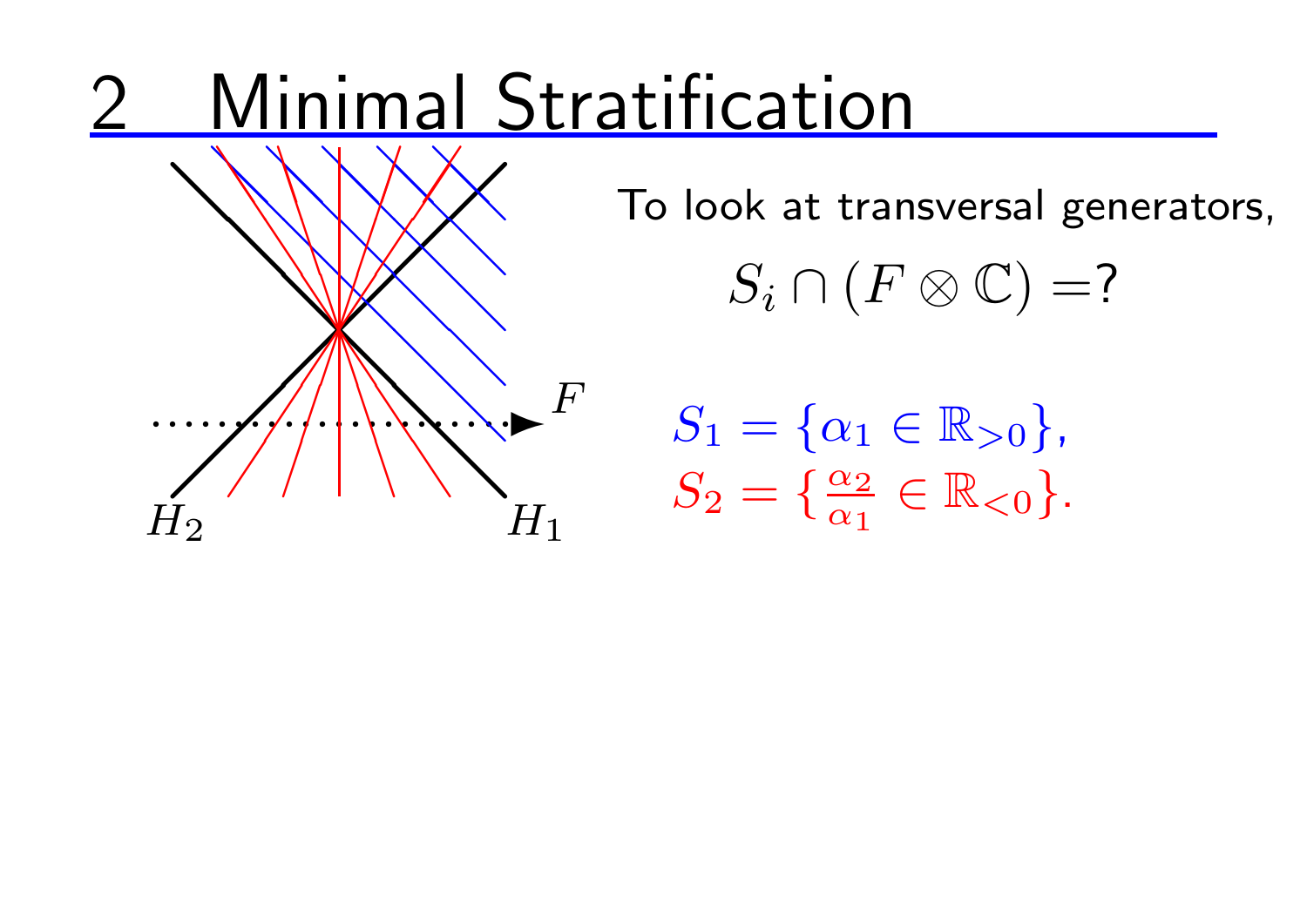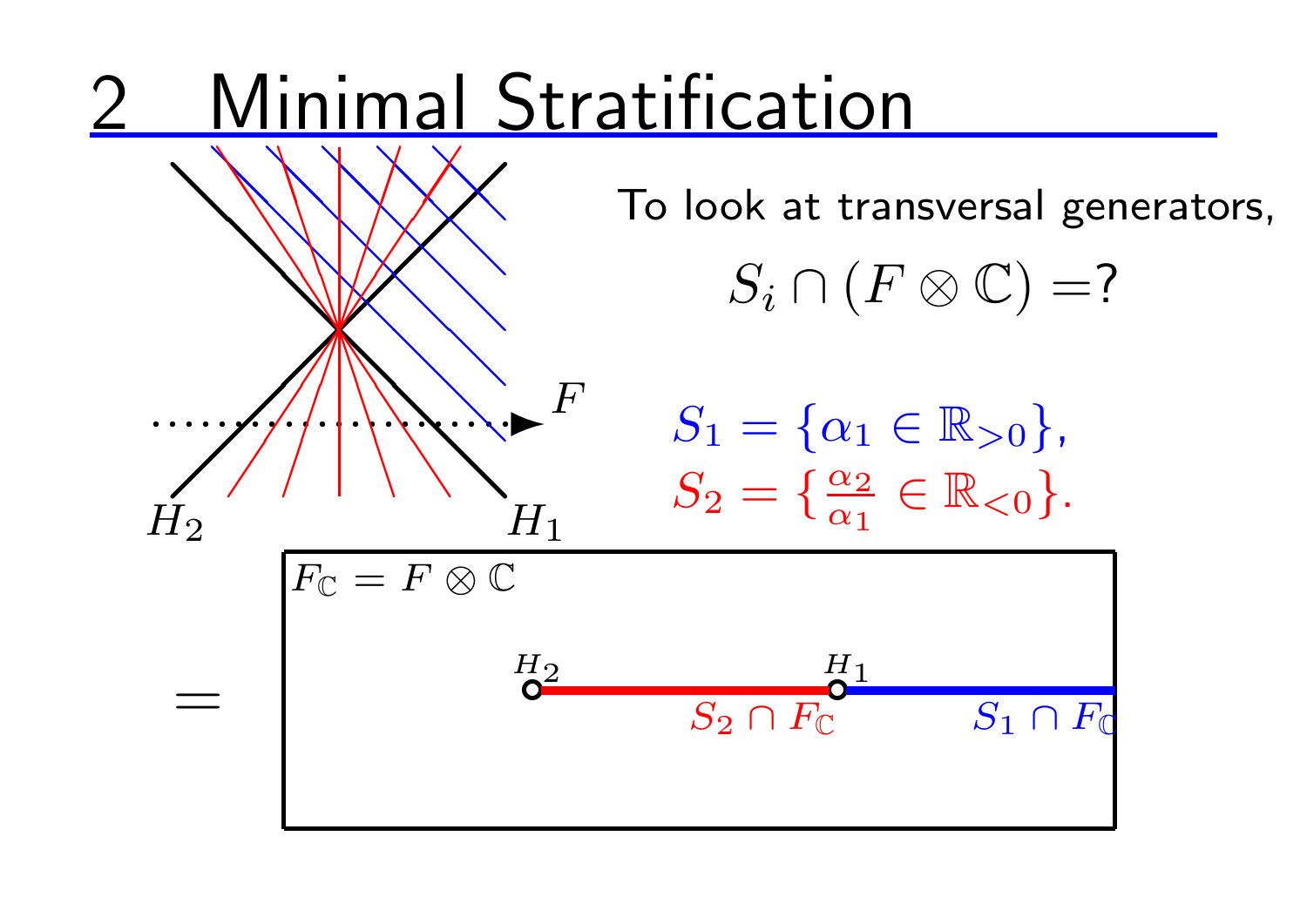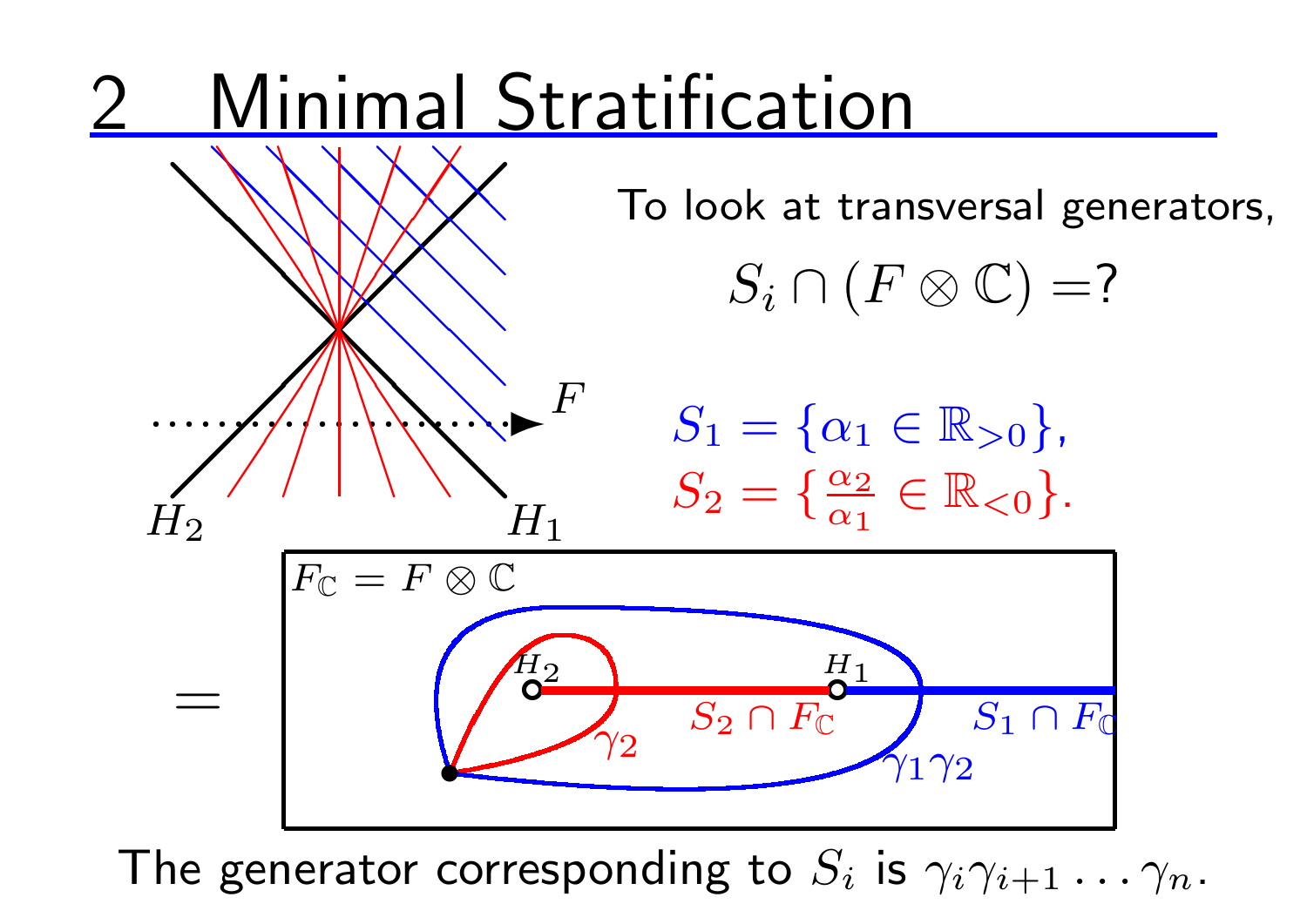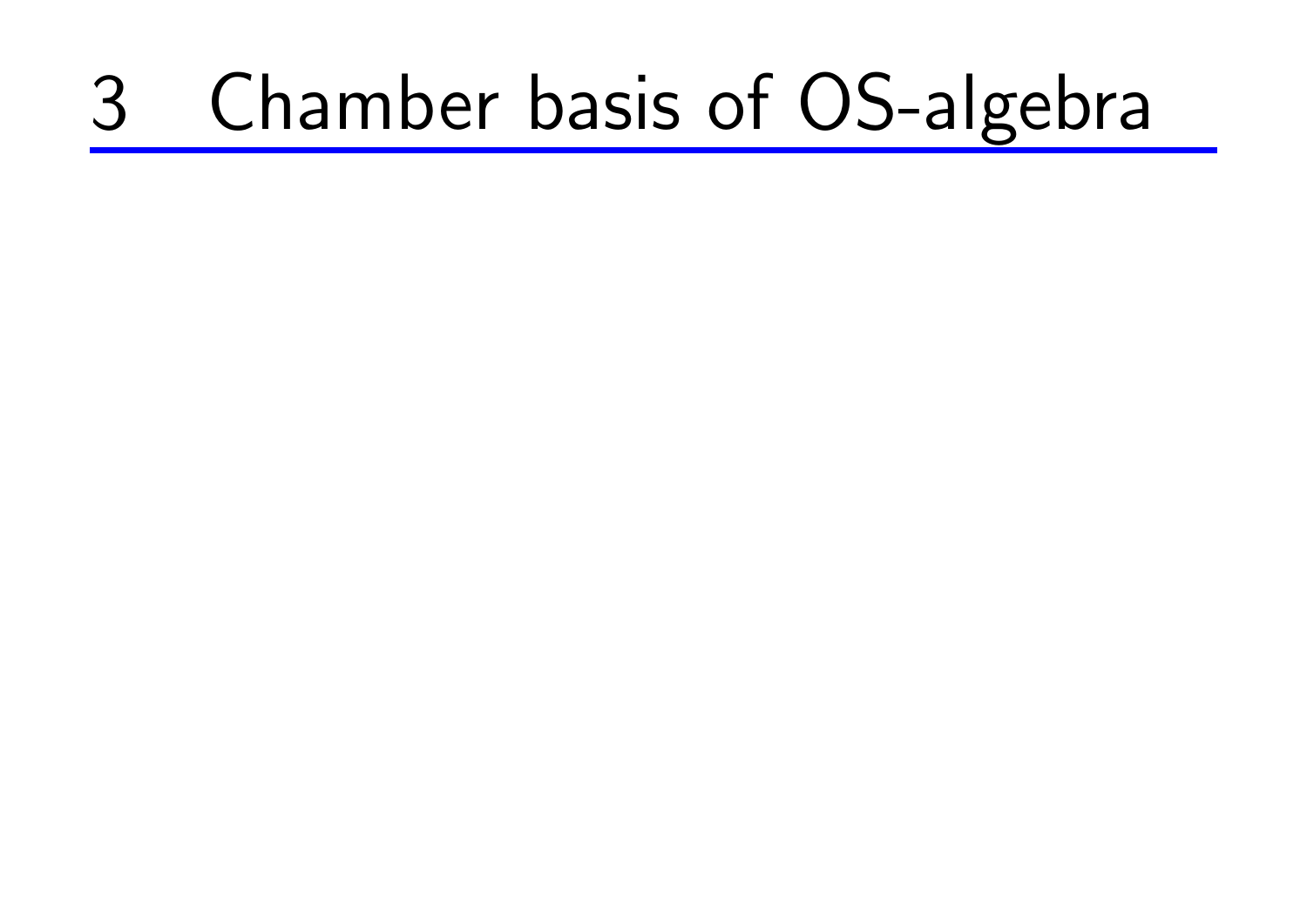$$
\omega_i := \frac{1}{2\pi\sqrt{-1}} \frac{d\alpha_i}{\alpha_i} \left( \in H^1(M, \mathbb{Z}) \right).
$$

 $Ω$ <sup>•</sup> : meromorphic differential forms. *∪*  $A^{\bullet} := \mathbb{C}\langle \omega_i \mid i = 1, \ldots, n \rangle,$  $= A^0 \oplus A^1 \oplus A^2.$ 

$$
\underline{\text{Thm. (Brieskorn) } A^{\bullet} \xrightarrow{\simeq} H^{\bullet}(M, \mathbb{C}).}
$$

We are connecting differential forms and chambers.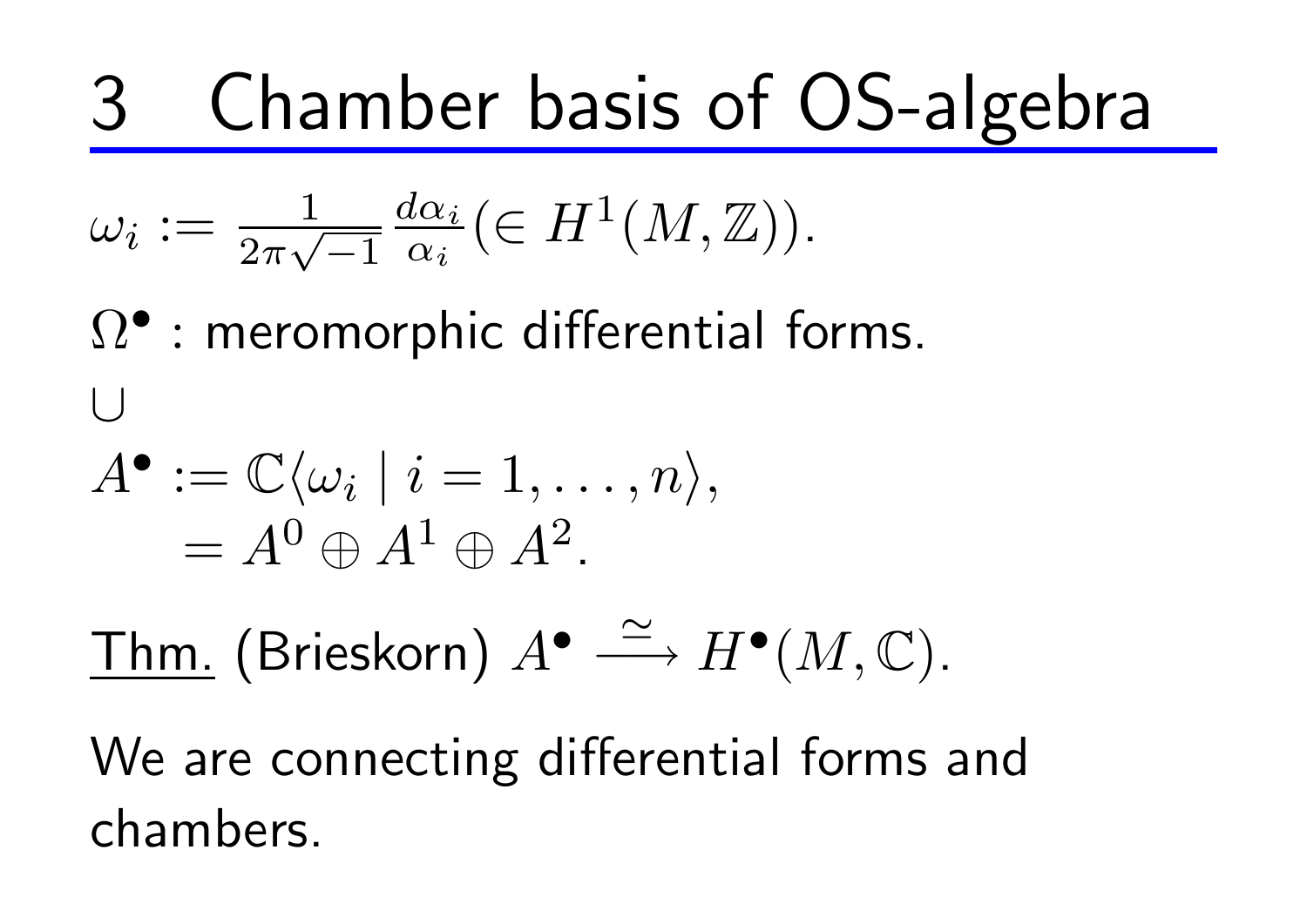Def. Borel-Moore homology *HBM •* (*M,* Z) is a homology of (infinite) locally finite chains.

Since  $M = M(\mathcal{A})$  is an oriented 4-manifold, we have natural isomorphisms:

> $H_4^{BM}(M,\mathbb{Z})$  $\cong H^0(M,\mathbb{Z})(\cong \mathbb{Z}),$  $H_3^{BM}(M,\mathbb{Z})$  $\cong H^1(M,\mathbb{Z})$  ( *∼*  $\cong \mathbb{Z}$ *n* )*,*  $H_2^{BM}(M,\mathbb{Z})$  $\cong H^2(M,\mathbb{Z}).$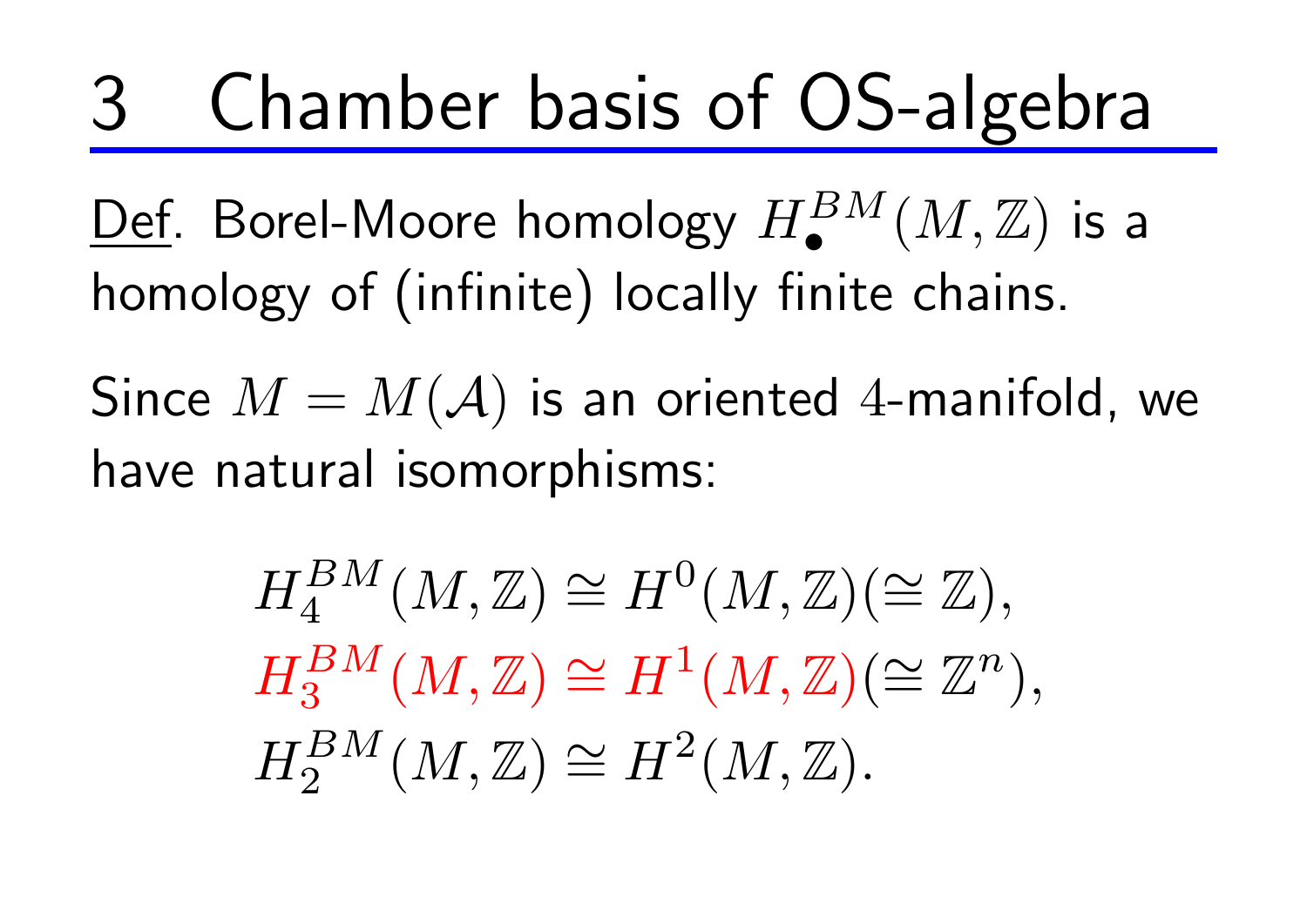Prop. The isomorphism *HBM* 3  $\cong H^1$  is given by:

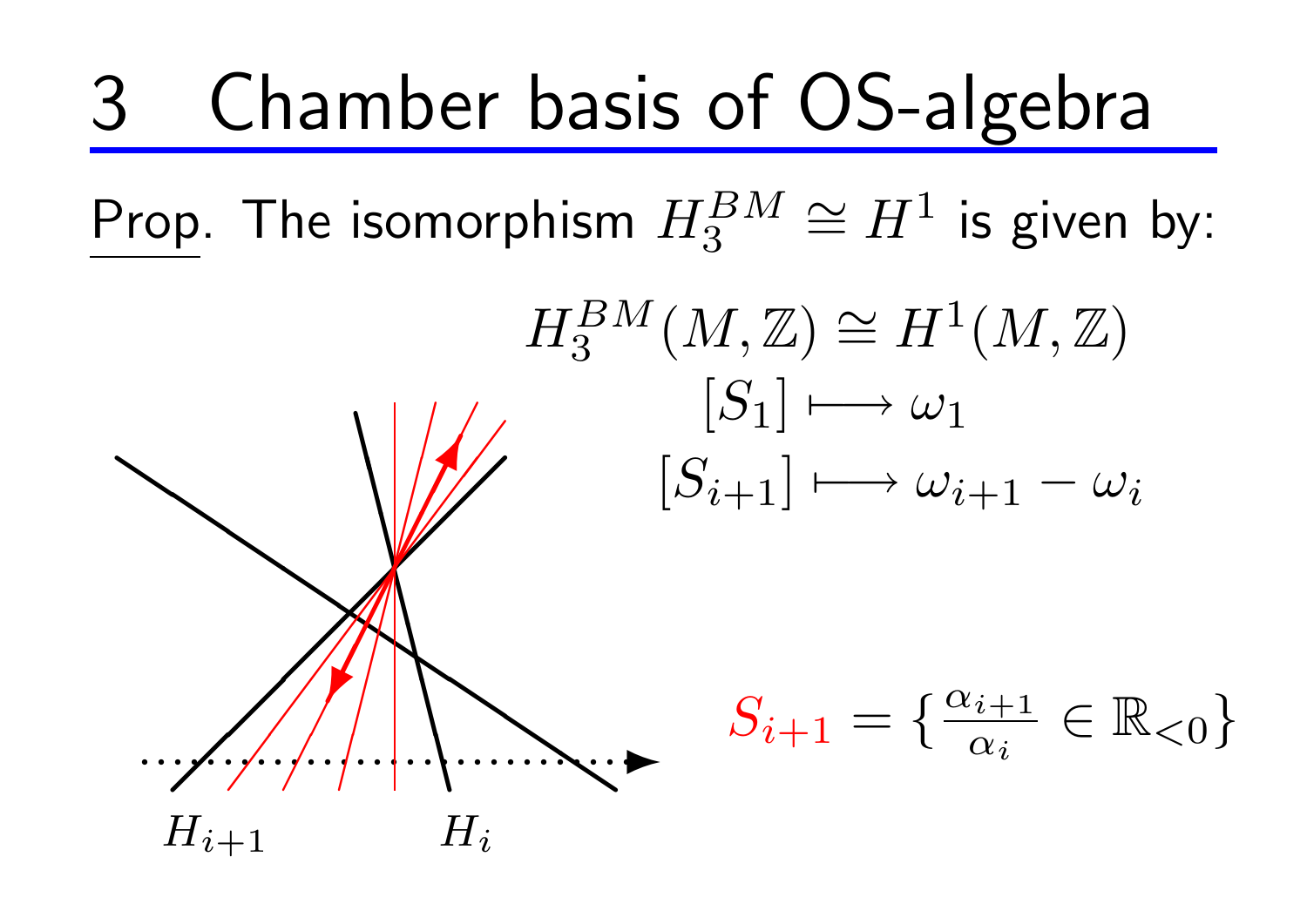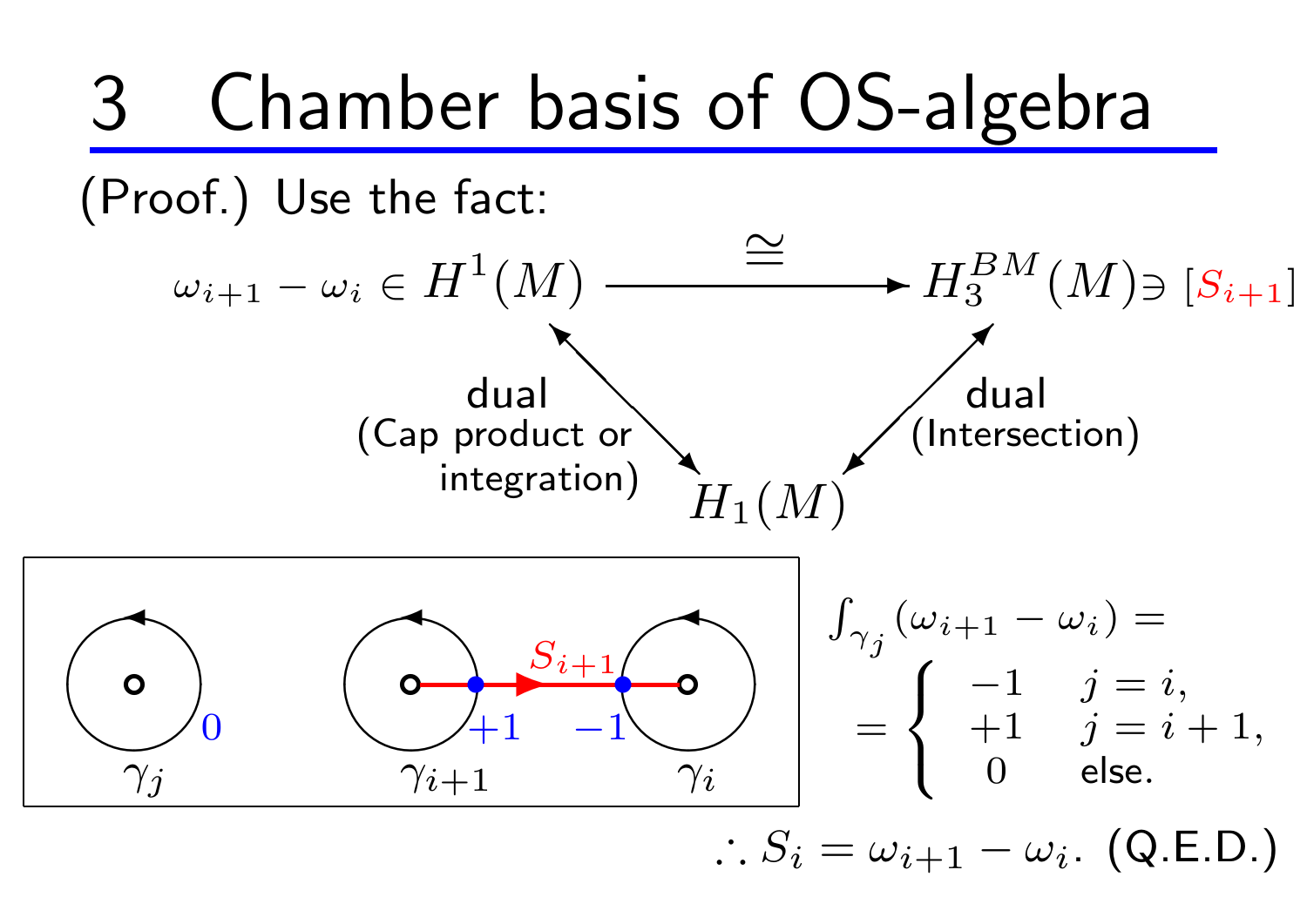The isomorphism  $H^1 \stackrel{\simeq}{\longrightarrow} H^{BM}_3$  is extended as:

$$
H^2(M) \quad \stackrel{\simeq}{\longrightarrow} \quad H_2^{BM}(M)
$$

$$
(\omega_{i+1} - \omega_i) \wedge (\omega_{j+1} - \omega_j) \longrightarrow [S_i \cap S_j]
$$

We have

$$
H^2(M) \cong H_2^{BM}(M) \cong \bigoplus_{C \in \text{ch}_F} \mathbb{C} \cdot [C].
$$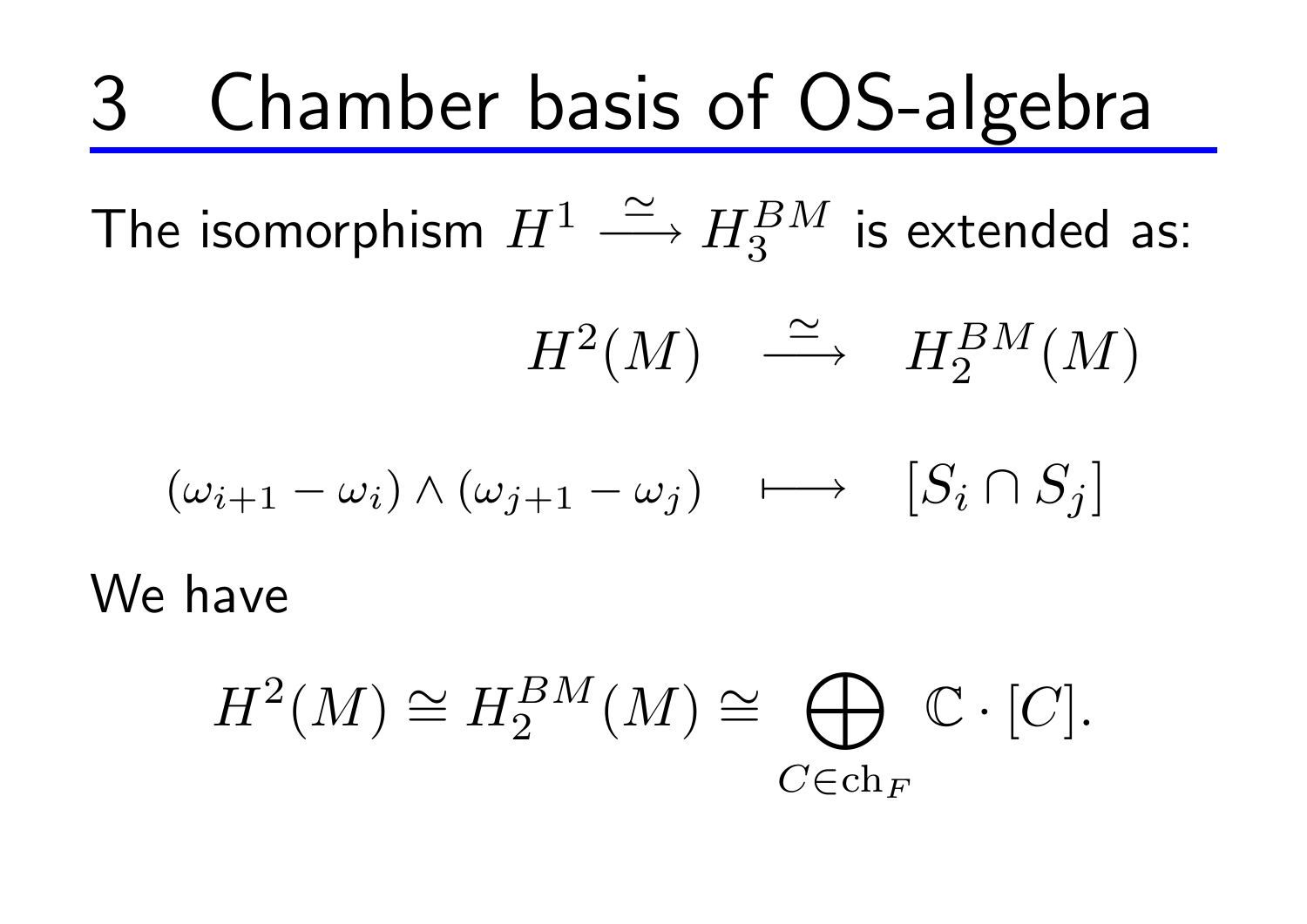$\mathbf{Def}.$  Let  $\mathrm{ch}_F(\mathcal{A}) = \{C_1, \ldots, C_b\}.$ We call  $1 \in H^{0}(M)$ ,  $[S_1] = \omega_1, [S_{i+1}] = \omega_{i+1} - \omega_i \in H^1(M)$ , and  $[C_1], \ldots, [C_b] \in H^2(M)$ , the *chamber basis* of  $H^{\bullet}(M) = A^{\bullet}$ .

$$
A^{0} = \mathbb{C} \cdot 1, \ A^{1} = \bigoplus_{i=1}^{n} \mathbb{C} \cdot [S_{i}], \ A^{2} = \bigoplus_{p=1}^{b} \mathbb{C} \cdot [C_{p}].
$$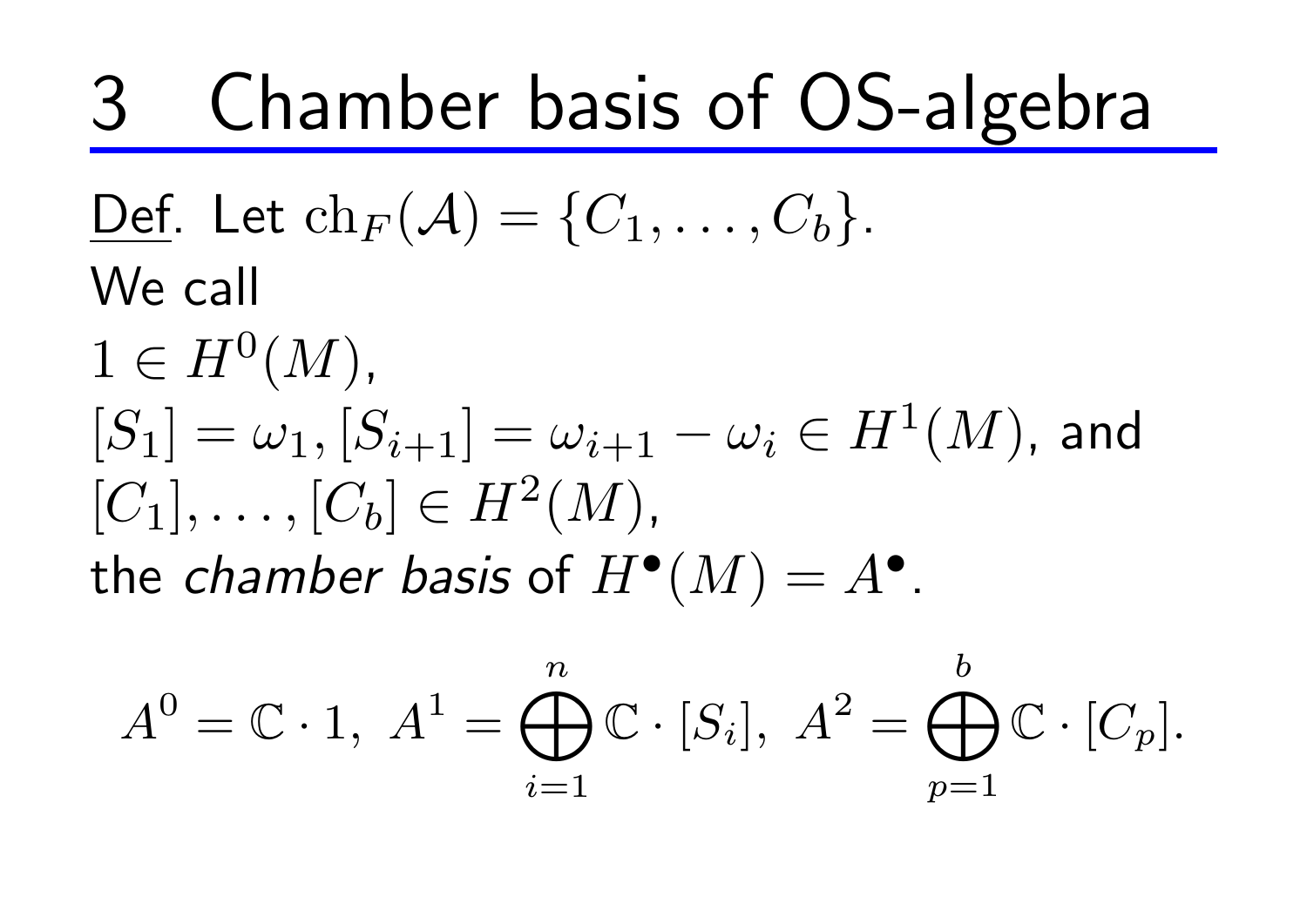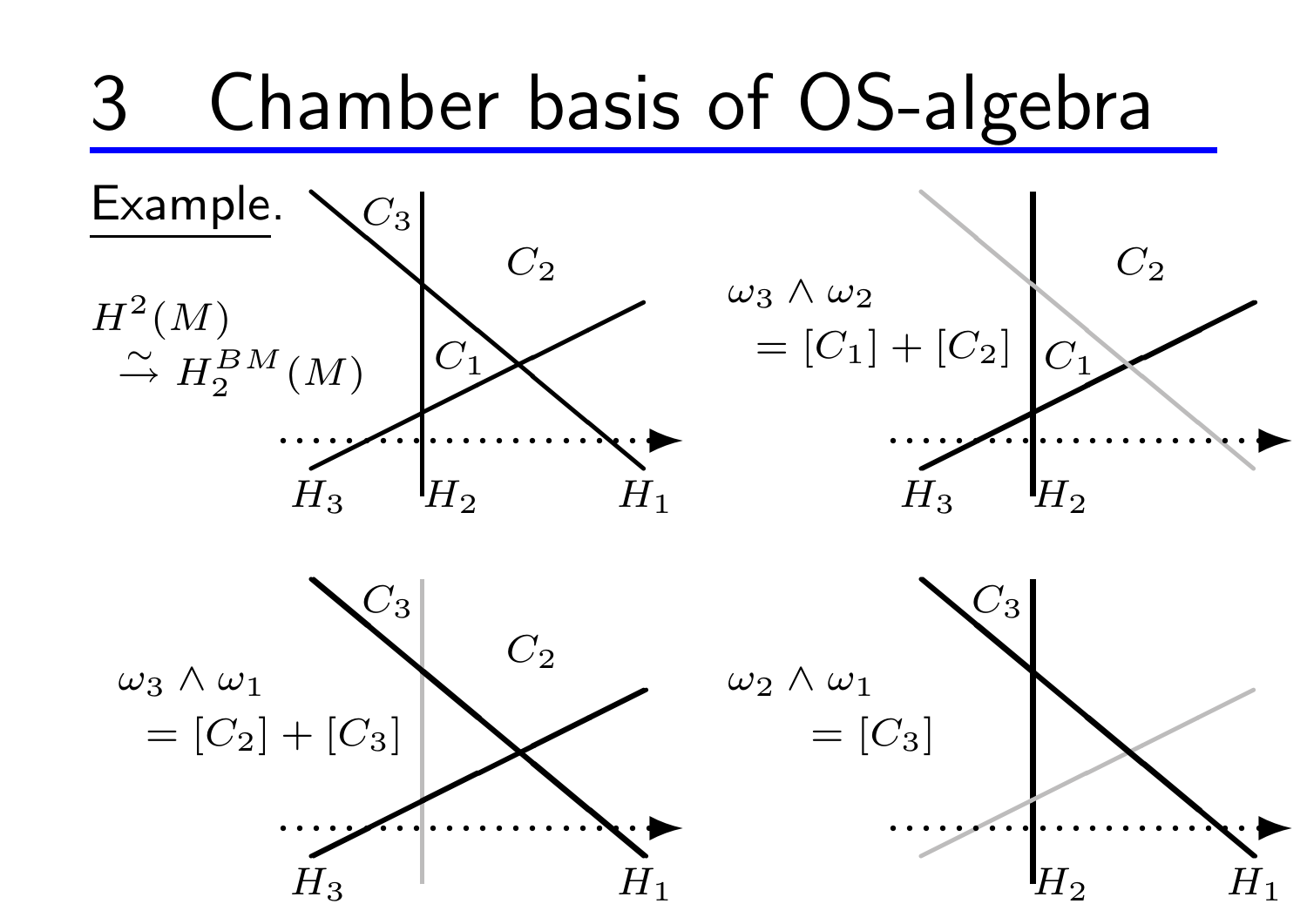Remark. Ko-ki Ito and I recently constructed explicit basis of  $H_*^{BM}(M(\mathcal{A}),\mathbb{Z})$  for any complexified real arrangements in R *ℓ* .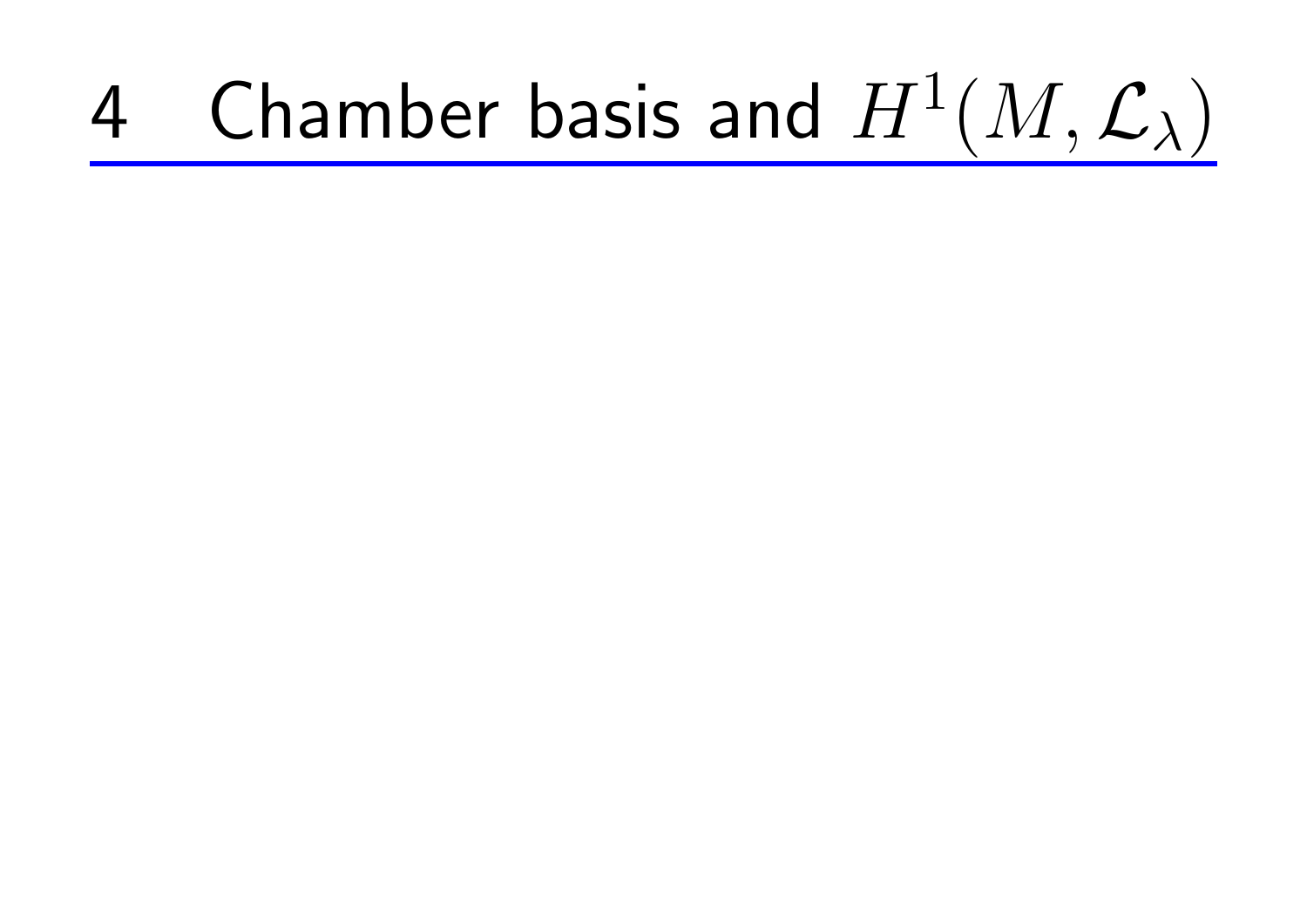Applying chamber basis to local system cohomology group.

 $\mathcal{A} = \{H_1, \ldots, H_n\}$ ,  $M = M(\mathcal{A})$ ,  $\gamma_i$ ,  $\omega_i$  as above.

Let  $\lambda = (\lambda_1, \ldots, \lambda_n) \in \mathbb{C}^n$ , Def. *Lλ*: the rank one local system defined by

$$
\pi_1(M) \ni \gamma_i \longmapsto e^{2\pi\sqrt{-1}\lambda_i} \in \mathbb{C}^*.
$$

 $\mathsf{Question:} \; H^1(M, \mathcal{L}_\lambda) = ?$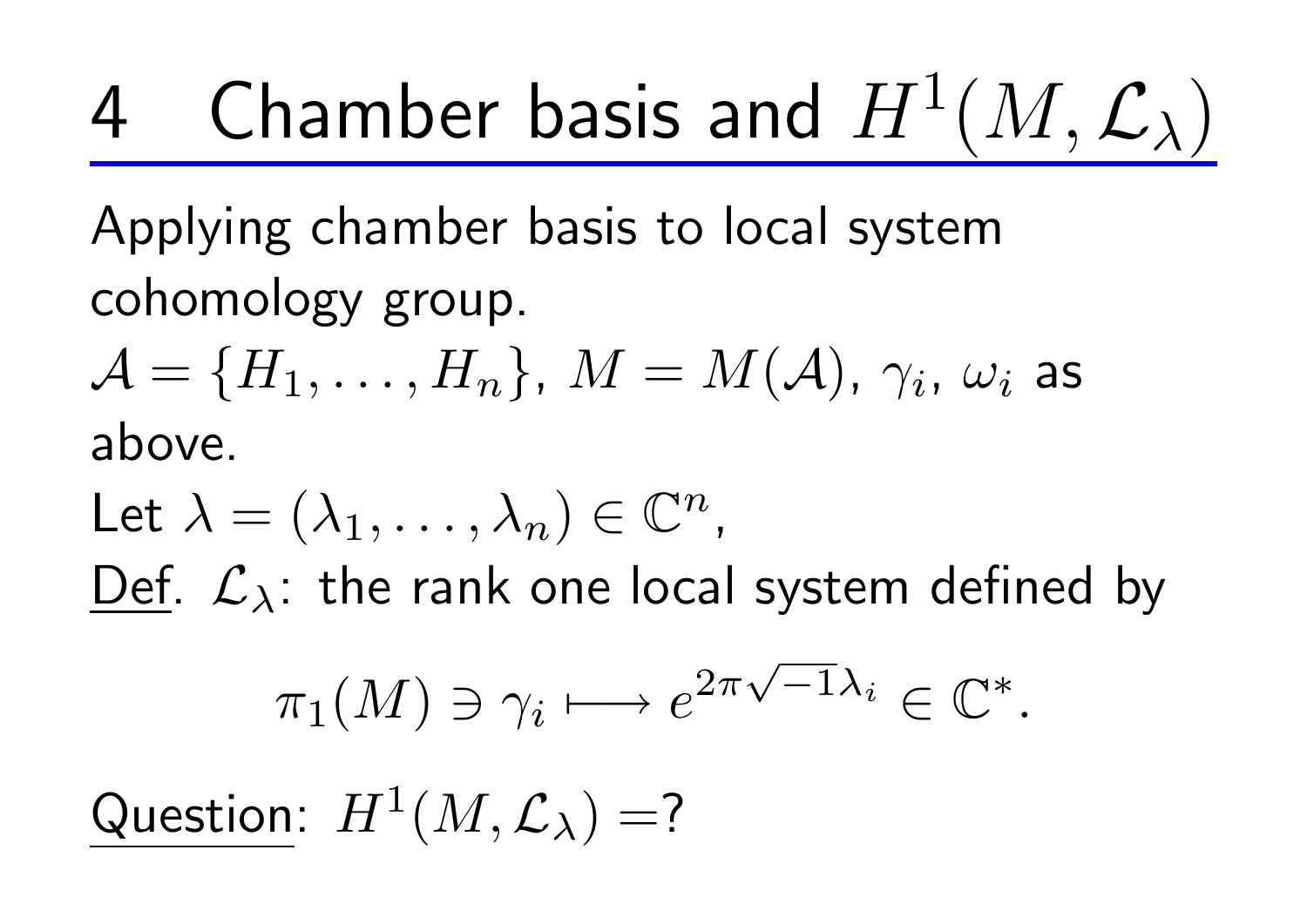Thm (Esnault-Schechtman-Viehweg). Set  $\omega_{\lambda} = \sum_{i=1}^{n}$  $\sum\limits_{i=1}^n\lambda_i d\log\alpha_i.$  If  $\lambda_i$  are enough small, then

$$
H^*(M, \mathcal{L}_\lambda) \cong H^*(A^\bullet, \omega_\lambda \wedge).
$$

Question: In general, can one recover  $H^1(M,\mathcal{L}_\lambda)$  from  $(A^\bullet,\omega_\lambda\wedge)$  ?

Yes, using chamber basis.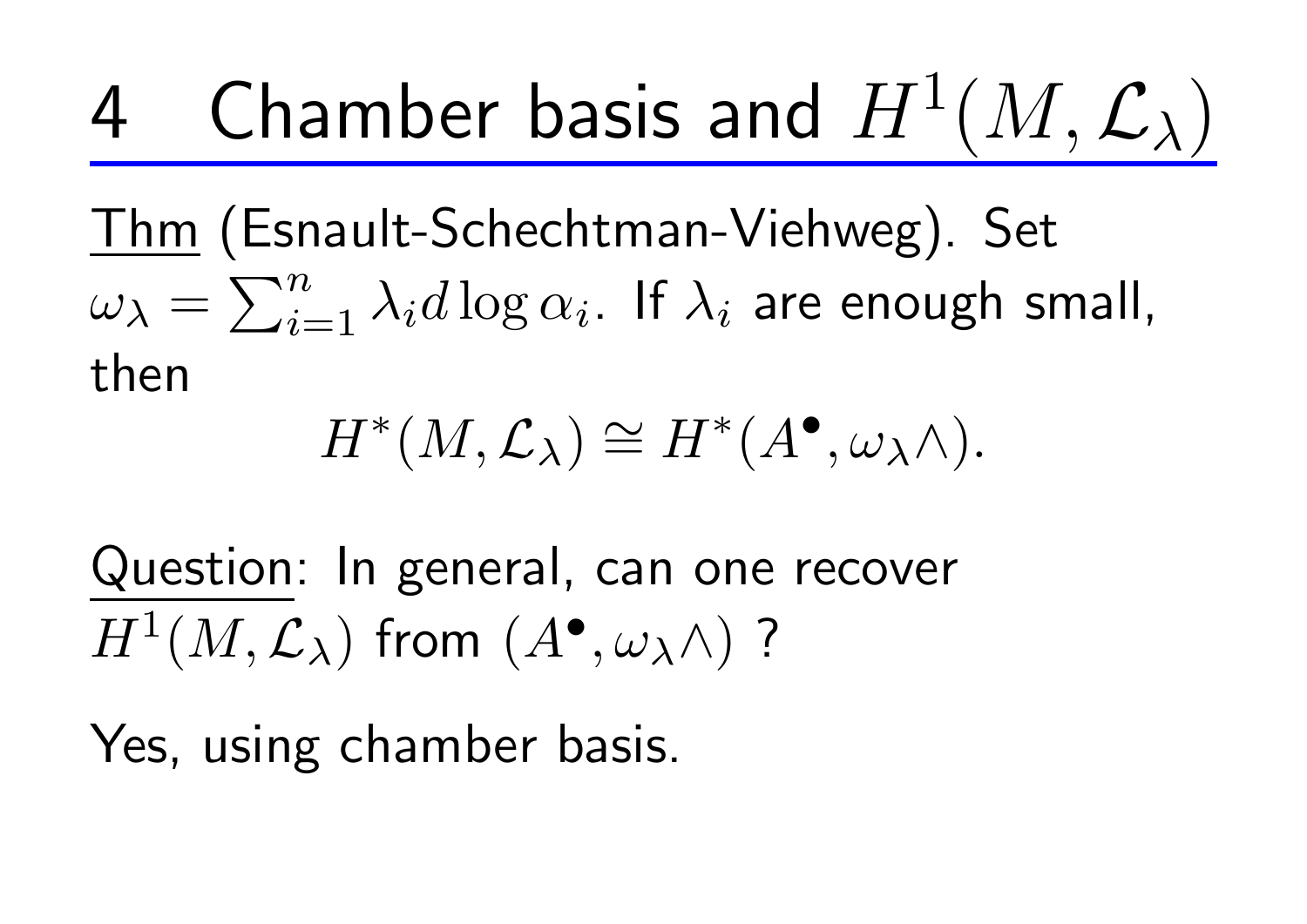Looking at  $(A^{\bullet}, \omega_{\lambda} \wedge)$  via chamber basis.

$$
A^{0} \to A^{1} : 1 \mapsto \omega_{\lambda} = \sum_{i=1}^{n} \eta_{i} \cdot [S_{i}],
$$
  

$$
A^{1} \to A^{2} : [S_{i}] \mapsto \omega_{\lambda} \wedge [S_{i}] = \sum_{p=1}^{b} \rho_{i}^{p} \cdot [C_{p}].
$$

To obtain  $H^1(M,{\mathcal L}_\lambda)$ , we need "deform" the coefficients *η<sup>i</sup> , ρ p*  $\frac{p}{i}$  .  $\Delta(x) := e^{x/2} - e^{-x/2} = 2 \sinh(x/2).$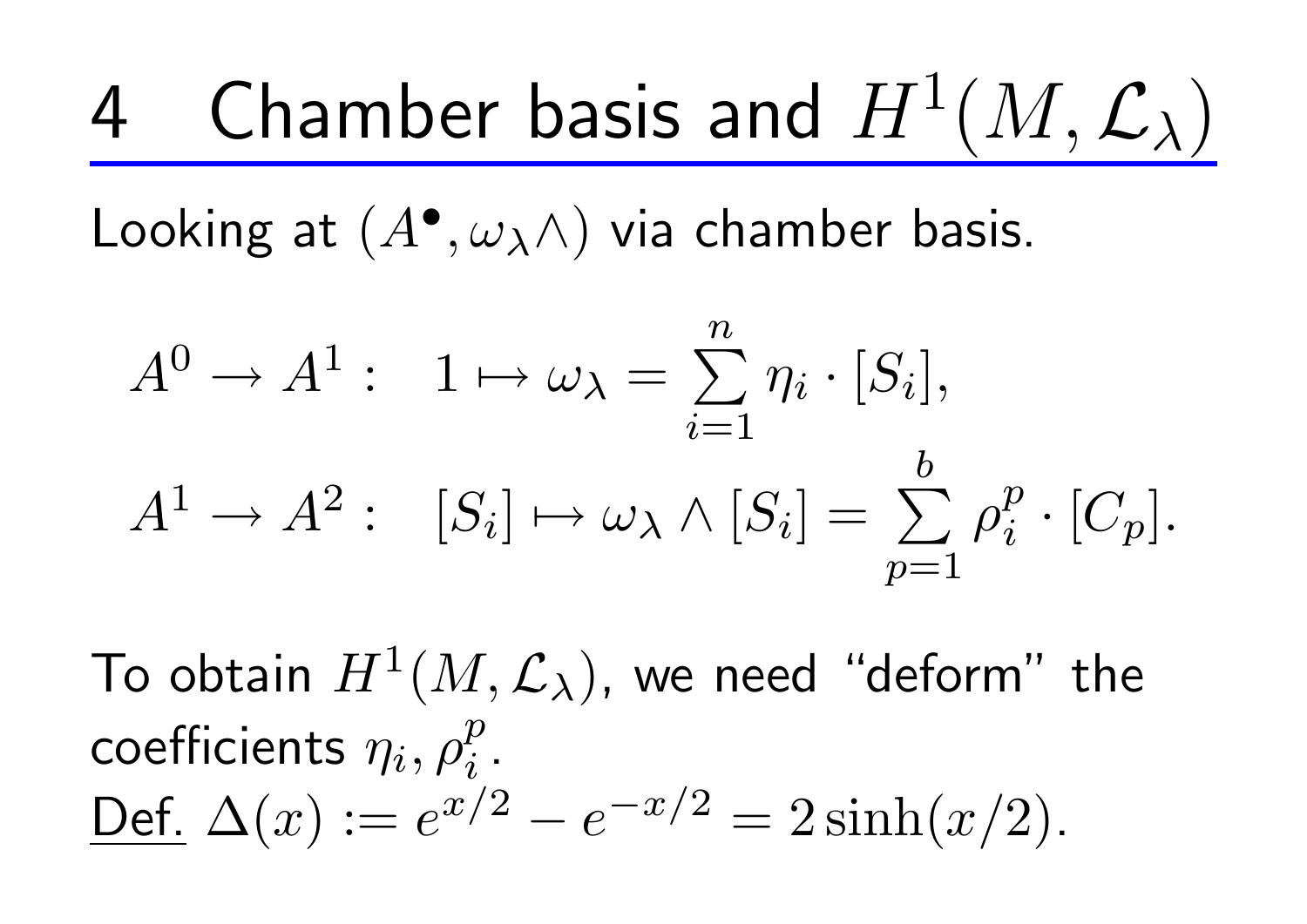#### Thm. Let us define

$$
\nabla: A^0 \to A^1, \quad 1 \mapsto \sum_{i=1}^n \Delta(\eta_i) \cdot [S_i],
$$
  

$$
\nabla: A^1 \to A^2, \quad [S_i] \mapsto \sum_{p=1}^b \Delta(\rho_i^p) \cdot [C_p],
$$

then  $(A^{\bullet}, \nabla)$  is a complex for  $\forall \lambda \in \mathbb{C}^n$ , and

$$
H^*(A^{\bullet}, \nabla) \cong H^*(M, \mathcal{L}_{\lambda}).
$$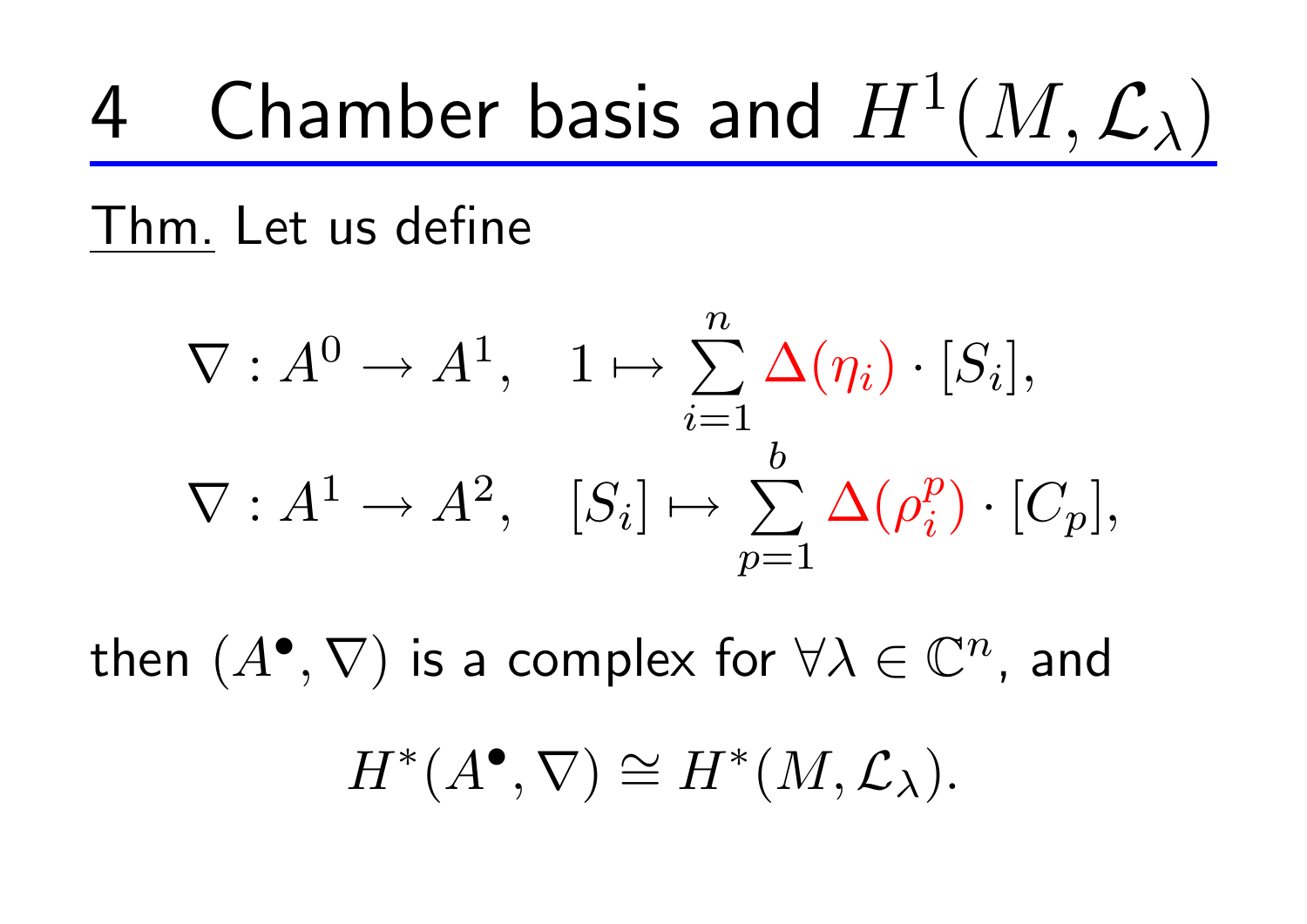Thm. Define

$$
\nabla: A^0 \to A^1, \quad 1 \mapsto \sum_{i=1}^n \Delta(\eta_i) \cdot [S_i],
$$
  

$$
\nabla: A^1 \to A^2, \quad [S_i] \mapsto \sum_{p=1}^b \Delta(\rho_i^p) \cdot [C_p],
$$

 $\mathsf{then}\,\left(A^\bullet,\nabla\right)$  is a complex, and

$$
H^*(A^{\bullet}, \nabla) \cong H^*(M, \mathcal{L}_{\lambda}).
$$

 $Remark$ . This does not mean " $H^1(M,\mathcal{L}_\lambda)$  is combinatorial".